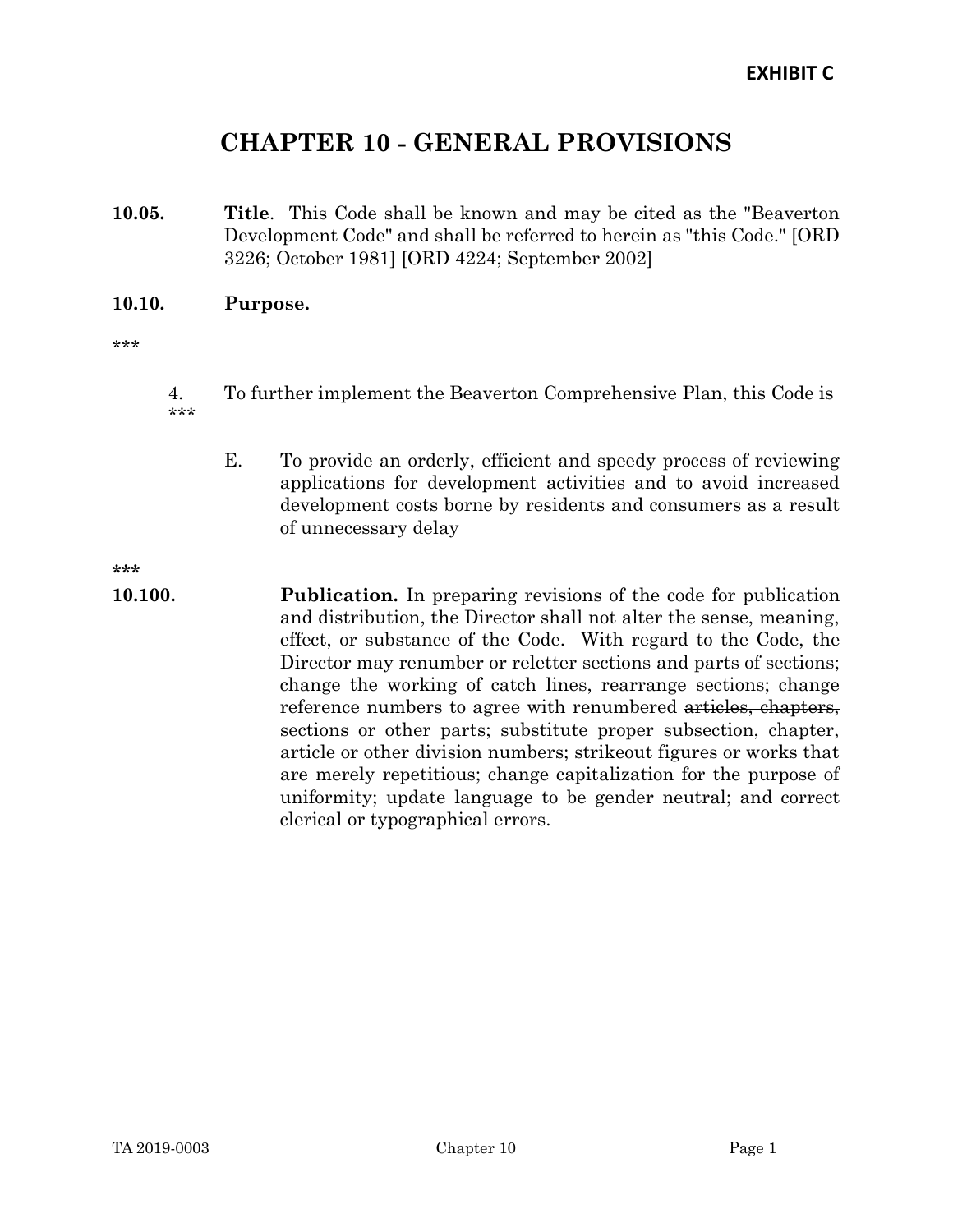# CHAPTER 20 – LAND USES

# 20.05. RESIDENTIAL LAND USE DISTRICTS

# 20.05.20. LAND USES

The following Land Uses are classified in the following three categories: Permitted (P) including their accessory uses and structures, Conditional Uses (C), or Prohibited (N) uses as identified in the table below for Residential Zoning Districts. All superscript notations refer to applicable Use Restrictions Section 20.05.25. [ORD 4584; June 2012]

| <b>Category and Specific Use</b><br><b>Superscript Refers to Use</b> |                                                                                | R1 <sup>11</sup> | $R4^{11}$<br>$R2^{11}$                    |               | $R5^{11}$      | $R7^{11}$     | $\bf R10$     |  |
|----------------------------------------------------------------------|--------------------------------------------------------------------------------|------------------|-------------------------------------------|---------------|----------------|---------------|---------------|--|
| <b>Restrictions</b>                                                  |                                                                                |                  | P: Permitted C: Conditional N: Prohibited |               |                |               |               |  |
| Commercial                                                           |                                                                                |                  |                                           |               |                |               |               |  |
| 5. Animal                                                            | A. Major                                                                       | C                | $\rm C$                                   | $\mathcal{C}$ | $\rm C$        | C             |               |  |
| $Care^{(13)}$                                                        | B. Minor                                                                       | С                | $\mathbf C$                               | $\mathcal{C}$ | $\mathbf C$    | C             |               |  |
| Civic $(14)$                                                         |                                                                                |                  |                                           |               |                |               |               |  |
| 11.<br>Recreation                                                    | A. Public Parks,<br>Parkways,<br>Playgrounds, and<br><b>Related Facilities</b> | $\mathcal{C}$    | $\mathcal{C}$                             | $\mathbf C$   | $\mathbf C$    | $\mathcal{C}$ | C             |  |
|                                                                      | B. Public Dog Parks or<br>Dog Runs                                             | $\overline{C}$   | $\mathcal{C}$                             | $\mathcal{C}$ | $\mathcal{C}$  | $\mathcal{C}$ | $\mathcal{C}$ |  |
|                                                                      | C. Public Recreational<br>Facilities                                           | $\overline{C}$   | $\mathcal{C}$                             | $\mathbf C$   | $\mathcal{C}$  | $\mathcal{C}$ | $\mathcal{C}$ |  |
|                                                                      | D. Community Gardens                                                           | P                | P                                         | P             | $\overline{P}$ | P             | D             |  |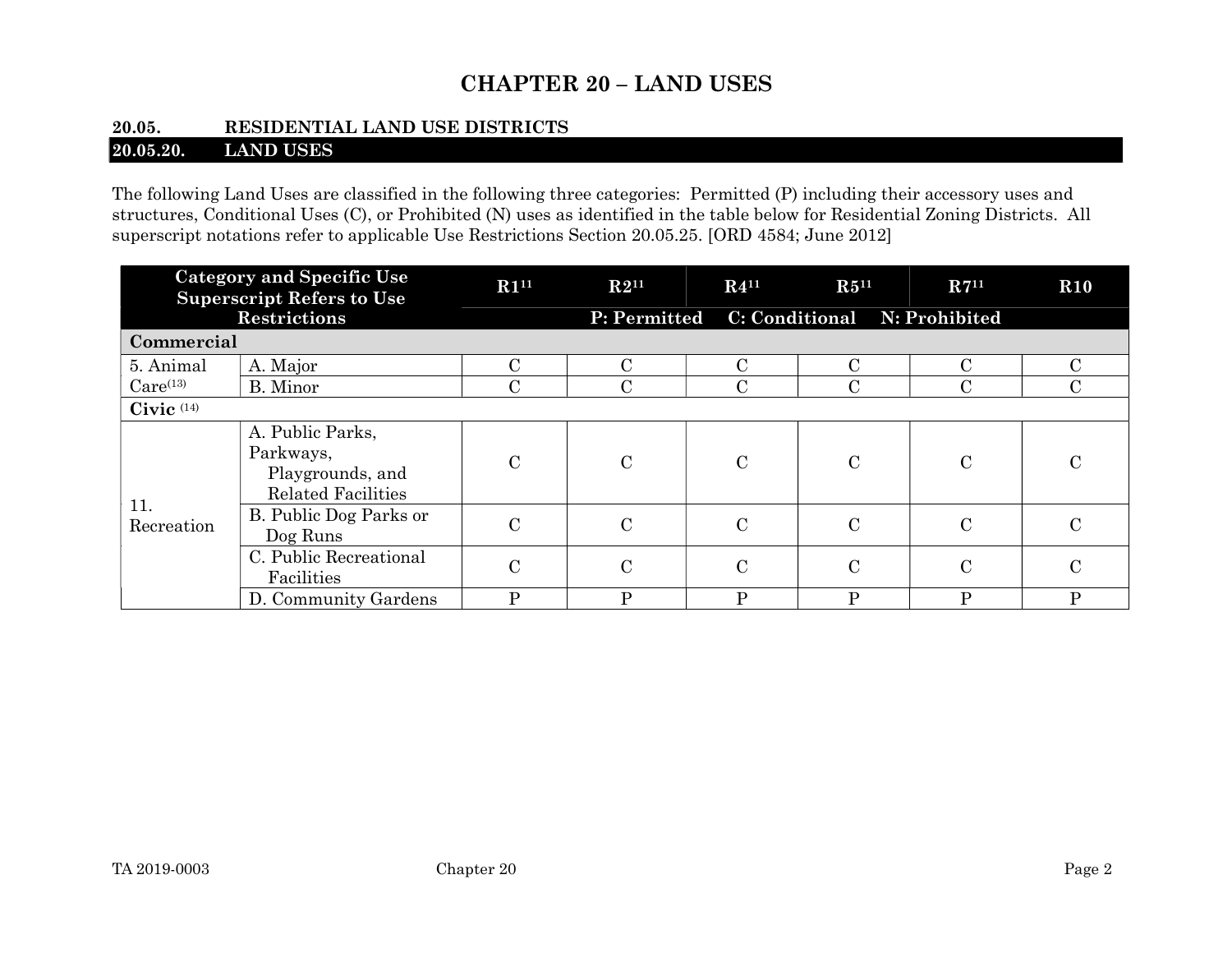#### 20.05.25. USE RESTRICTIONS

The following Use Restrictions refer to superscripts found in Section 20.05.20. [ORD 4584; June 2012]

- 12. Compact Detached Dwellings on lots fronting common greens, shared courts, or public streets may be permitted on sites that are two acres or greater in size through the Conditional Use-Planned Unit Development process. [ORD 4654; March 2015]
- 13. Animal Care uses provided as a private amenity to residents in a multi-family developments or on a common area serving multiple households.
- 14. Public Art shall be permitted pursuant to Section 60.50.25.13.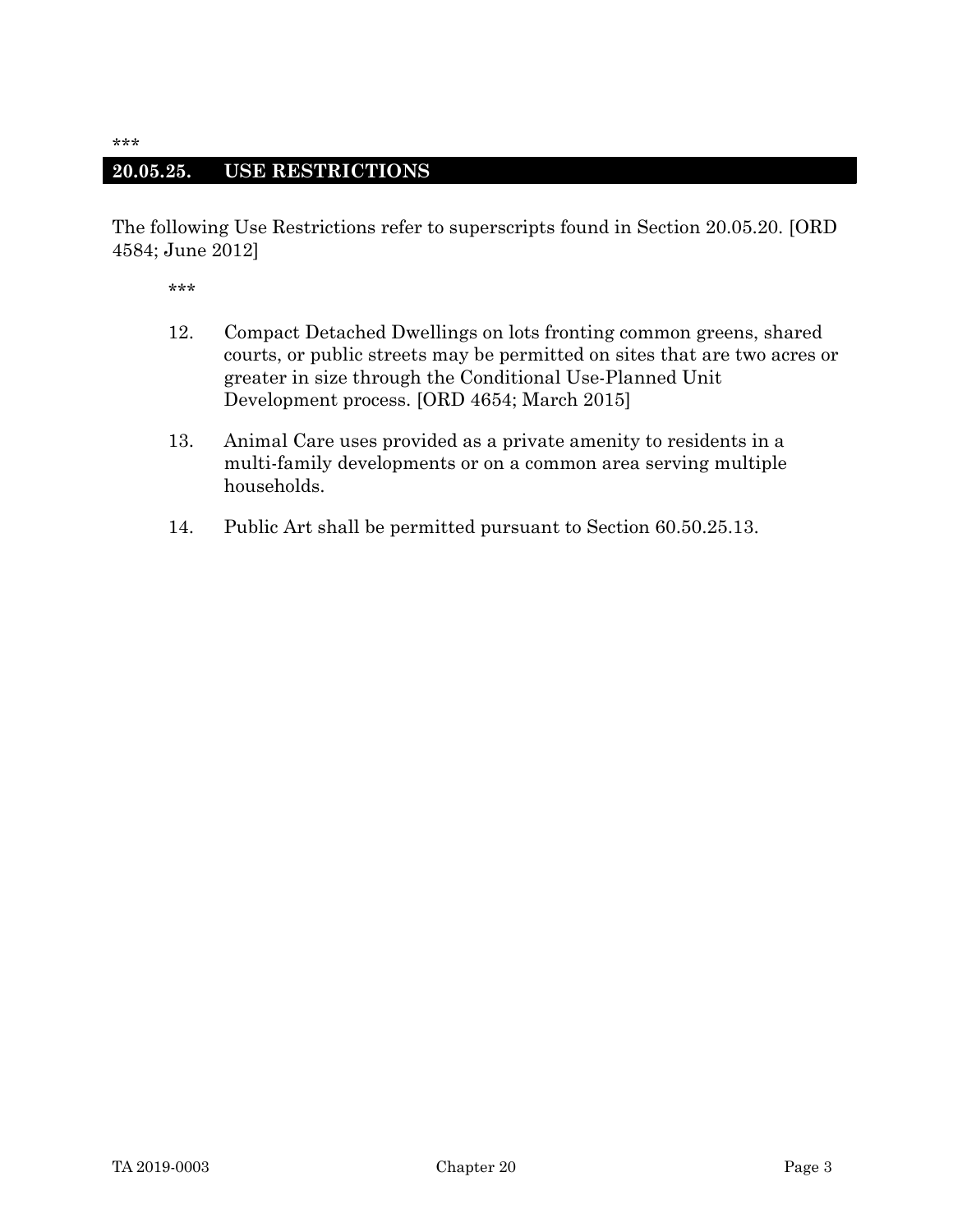#### 20.10.15. SITE DEVELOPMENT STANDARDS

Site Development Standards support implementing development consistent with the corresponding zoning district. All superscript notations refer to applicable regulations or clarifications as noted in footnotes below. [ORD 4584; June 2012]

| <b>Development Standards</b><br><b>Superscript Numbers Refer to Footnote</b> | <b>NS</b>                  | $\mathbf{CS}$                   | $\bf CC$     | $\bf GC$      |  |  |  |  |
|------------------------------------------------------------------------------|----------------------------|---------------------------------|--------------|---------------|--|--|--|--|
| A. Minimum Parcel Area - Non-Residential                                     | 7.000                      | 7,000                           | None         | 7,000         |  |  |  |  |
| B. Minimum Land Area <sup>1</sup> - Residential                              | Refer to Section 20.25.05. |                                 |              |               |  |  |  |  |
| 1. Attached                                                                  | $1,000/$ unit              | $1,000/$ unit<br>$1,000$ / unit |              | $1,000/$ unit |  |  |  |  |
| 2. Detached                                                                  | 4,000 / unit               | $4,000/$ unit                   | 4,000 / unit | 4,000 / unit  |  |  |  |  |
| C. Lot Dimensions                                                            |                            |                                 |              |               |  |  |  |  |
| 1. Minimum Width                                                             | 70                         | 70                              | None         | 70            |  |  |  |  |
| 2. Minimum Depth                                                             | 100                        | 100                             | None         | 100           |  |  |  |  |
| D. Minimum Yard Setbacks                                                     |                            |                                 |              |               |  |  |  |  |
| $1.$ Front <sup>2</sup>                                                      | None                       | None                            | None         | None          |  |  |  |  |
| $2. \text{ Side}^{2,3}$                                                      |                            |                                 |              |               |  |  |  |  |
| a. Abutting lot                                                              | 10                         | 10                              | None         | 10            |  |  |  |  |
| b. Abutting Street (public or private)                                       | None                       | None                            | None         | None          |  |  |  |  |
| $3.$ Rear <sup>4</sup>                                                       | 20                         | 20                              | None         | 20            |  |  |  |  |
| E. Minimum Open Air Display Setbacks <sup>5</sup>                            |                            |                                 |              |               |  |  |  |  |
| 1. Front                                                                     | 20                         | 20                              | None         | 20            |  |  |  |  |
| F. Building Height                                                           |                            |                                 |              |               |  |  |  |  |
| 1. Maximum <sup>6</sup>                                                      | 35                         | 60                              | 60           | 60            |  |  |  |  |

1. For Attached, minimum parent parcel of land area per dwelling unit; For Detached, minimum land area per dwelling unit.

2. Maximum front and side yard setback applies to buildings in commercial zones located on parcels that exceed 60,000 square feet pursuant to Section 60.05.15.6. Any deviation from that standard shall be reviewed through the Design Review Three application process and the corresponding Design Review Design Guideline.

3. For buildings in commercial zones not abutting a residential use in a residential zone, minimum setback does not apply. Under the thresholds outlined in Section 40.30., application may be made for zero side yard setbacks on parcels abutting residential use in a residential zone.

4. Rear yard setback is applicable to only the portion of the rear yard which abuts a residential zone; otherwise the minimum rear yard setback is 0 feet.

5. Where permitted, open air sales / display / storage of merchandise shall be setback at least 20 feet from the front property line. The area shall be designated and subject to Decision Maker approval.

6. Maximum building height of a building or a portion of a building within 50 feet of a residentially zoned property, measured from the residential property line, is 35 feet or the maximum height permitted in the residential district whichever is greater.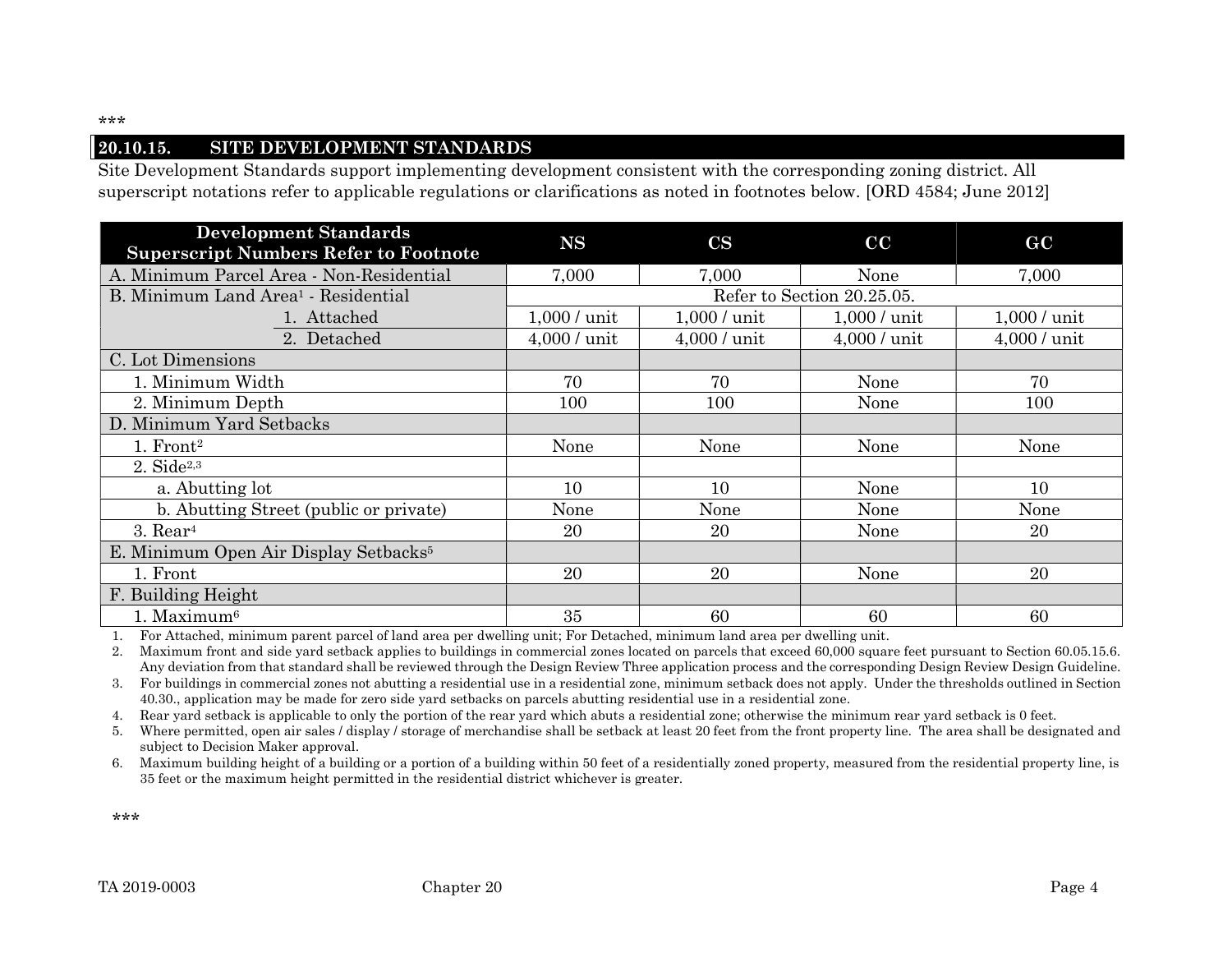#### 20.10.20. LAND USES

The following Land Uses are Permitted (P), allowed with a Conditional Use (C) approval, or Prohibited (N) as identified in the following table for the Commercial Zoning Districts. All superscript notations refer to applicable Use Restrictions Section 20.10.25.

|                                           | <b>Category and Specific Use</b><br><b>Superscript Refers to</b> | <b>NS</b>                                 | $\mathbf{CS}$           | cc                      | GC            |  |  |  |  |
|-------------------------------------------|------------------------------------------------------------------|-------------------------------------------|-------------------------|-------------------------|---------------|--|--|--|--|
|                                           | <b>Use Restrictions</b>                                          | P: Permitted C: Conditional N: Prohibited |                         |                         |               |  |  |  |  |
| Additional Requirements by Zone Districts |                                                                  | See Section<br>20.10.30                   | See Section<br>20.10.35 | See Section<br>20.10.40 |               |  |  |  |  |
| Commercial                                |                                                                  |                                           |                         |                         |               |  |  |  |  |
| ***                                       |                                                                  |                                           |                         |                         |               |  |  |  |  |
| 11. Meeting Facilities                    |                                                                  | C                                         | P C <sup>7</sup>        | $\mathbf{P}$            | $\mathbf{P}$  |  |  |  |  |
| Civic $(17)$                              |                                                                  |                                           |                         |                         |               |  |  |  |  |
| ***                                       |                                                                  |                                           |                         |                         |               |  |  |  |  |
| 24. Recreation                            | A. Public Parks, Parkways,<br>Playgrounds, and Related           | Ρ                                         | P                       | $\mathbf P$             | $\mathbf{P}$  |  |  |  |  |
|                                           | Facilities                                                       |                                           |                         |                         |               |  |  |  |  |
|                                           | B. Public Dog Parks or Dog Runs                                  | C                                         | $\mathcal{C}$           | $\mathcal{C}$           | $\mathcal{C}$ |  |  |  |  |
|                                           | C. Recreational Facilities                                       | D                                         | D                       | P                       | D             |  |  |  |  |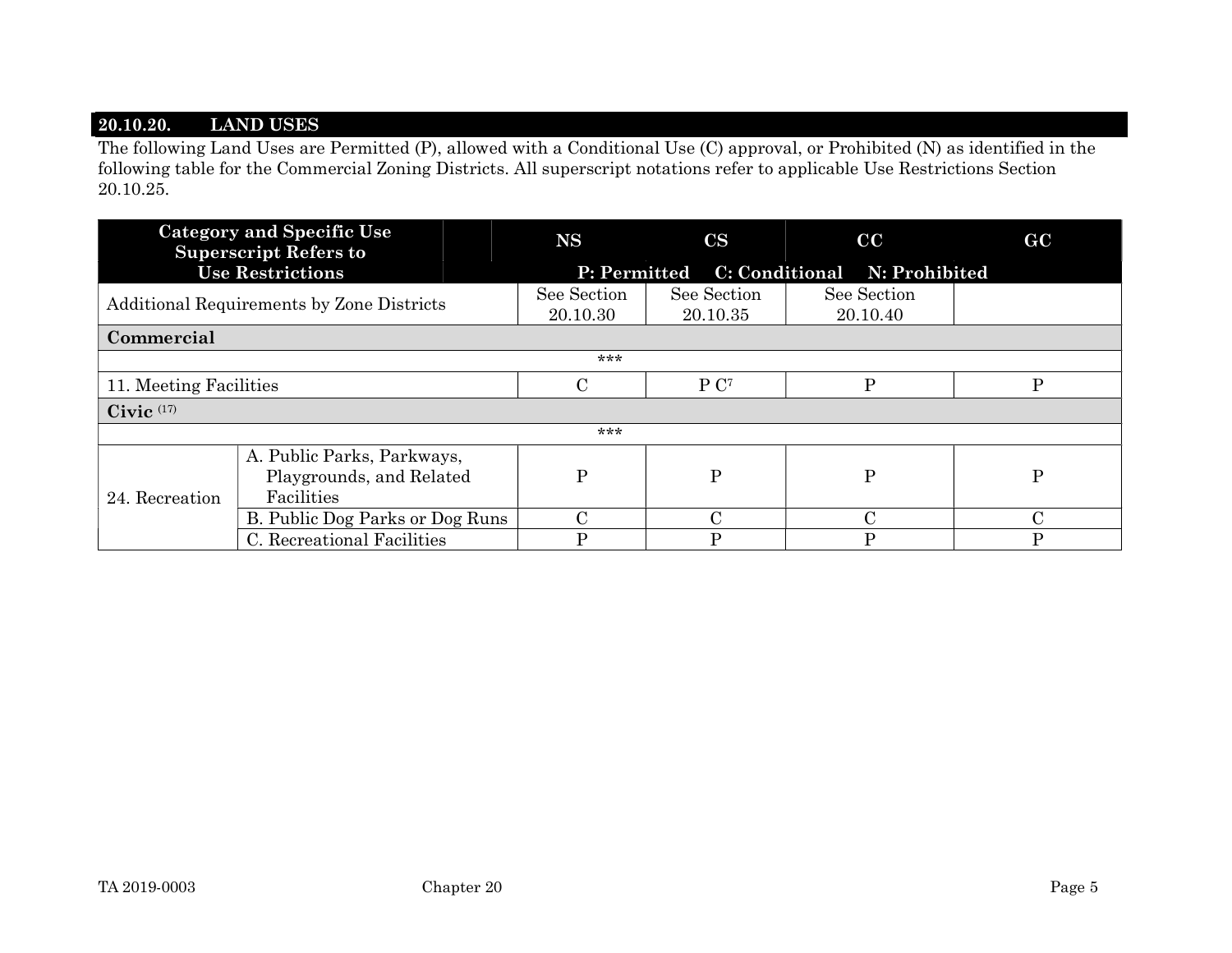#### 20.10.25. USE RESTRICTIONS

- 13. Marijuana dispensary shall:
	- a. be subject to the provisions of ORS 475B.858; and
	- b. be allowed to operate only between the hours of 7:00 AM and 10:00 PM. Hours of operation may not be extended through the Conditional Use process as identified in this Code.
	- [ORD 4648; Nov 2014] [ORD 4697; December 2016]

\*\*\*

- 16. Retail Marijuana Sales shall:
	- a. be subject to the provisions of ORS 475B. 109-119 and OAR Chapter 845, division 25;
	- b. be located 1,000 feet from any existing Marijuana Dispensary or Retail Marijuana Sales use, except for instances of colocation within the same premises of Marijuana Dispensary and Retail Marijuana Sales uses when such colocation is permitted by state law; and
	- c. be allowed to operate only between the hours of 7:00 AM and 10:00 PM. Hours of operation may not be extended through the Conditional Use process as identified in this Code.
	- [ORD 4674; February 2016]
- 17. Public Art shall be permitted pursuant to Section 60.50.25.13.

#### 20.10.30. OTHER NS ZONING REQUIREMENTS

Uses shall be subject to the following (excludes food cart pods, parks, recreational facilities, and playgrounds):

- 1. Activity is conducted wholly within an enclosed structure, except for outside play areas for child care and educational facilities and as allowed in item 2, below.
- 2. Accessory open air sales / display / storage shall constitute no more than 5% of the gross building floor area of any individual establishment.
- 3. Excluding food stores, individual establishments shall not exceed 15,000 square feet gross floor area.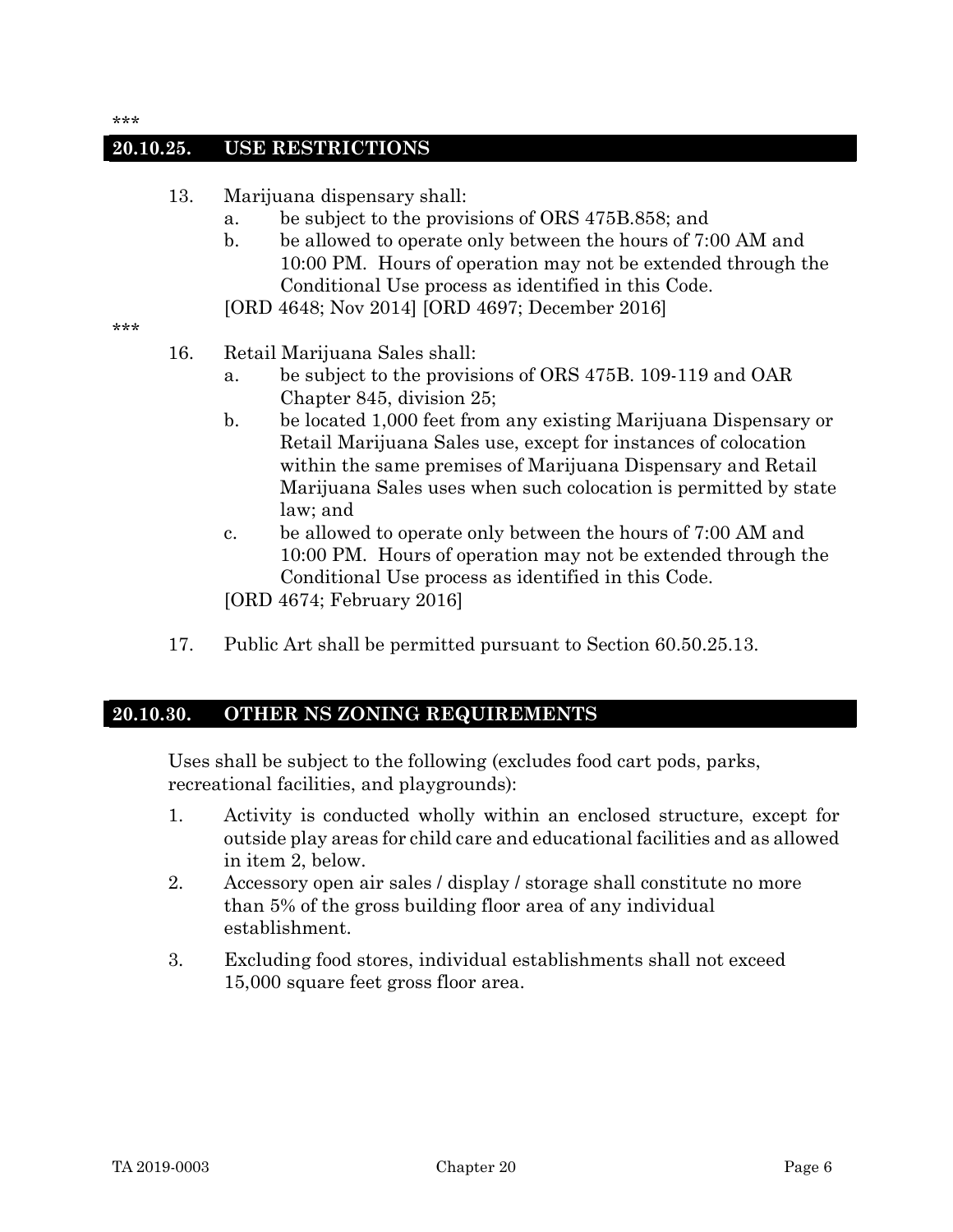#### 20.10.35. OTHER CS ZONING REQUIREMENTS

Uses shall be subject to the following (excludes food cart pods, parks, recreational facilities, and playgrounds):

- 1. Activity is conducted wholly within an enclosed structure, except for outside play areas for child care and educational facilities and as allowed in item 2, below.
- 2. Accessory open air sales / display / storage shall constitute no more than 5% of the gross building floor area of any individual establishment.

## 20.10.40. OTHER CC ZONING REQUIREMENTS

Uses shall be subject to the following (excludes food cart pods, parks, recreational facilities, and playgrounds):

- 1. Activity is conducted wholly within an enclosed structure, except for outside play areas for child care and educational facilities, transit centers and as allowed in items 2 and 3 below.
- 2. Accessory open air sales / display / storage shall be Permitted for horticultural and food merchandise only and shall constitute no more than 5% of the gross building floor area of any individual establishment.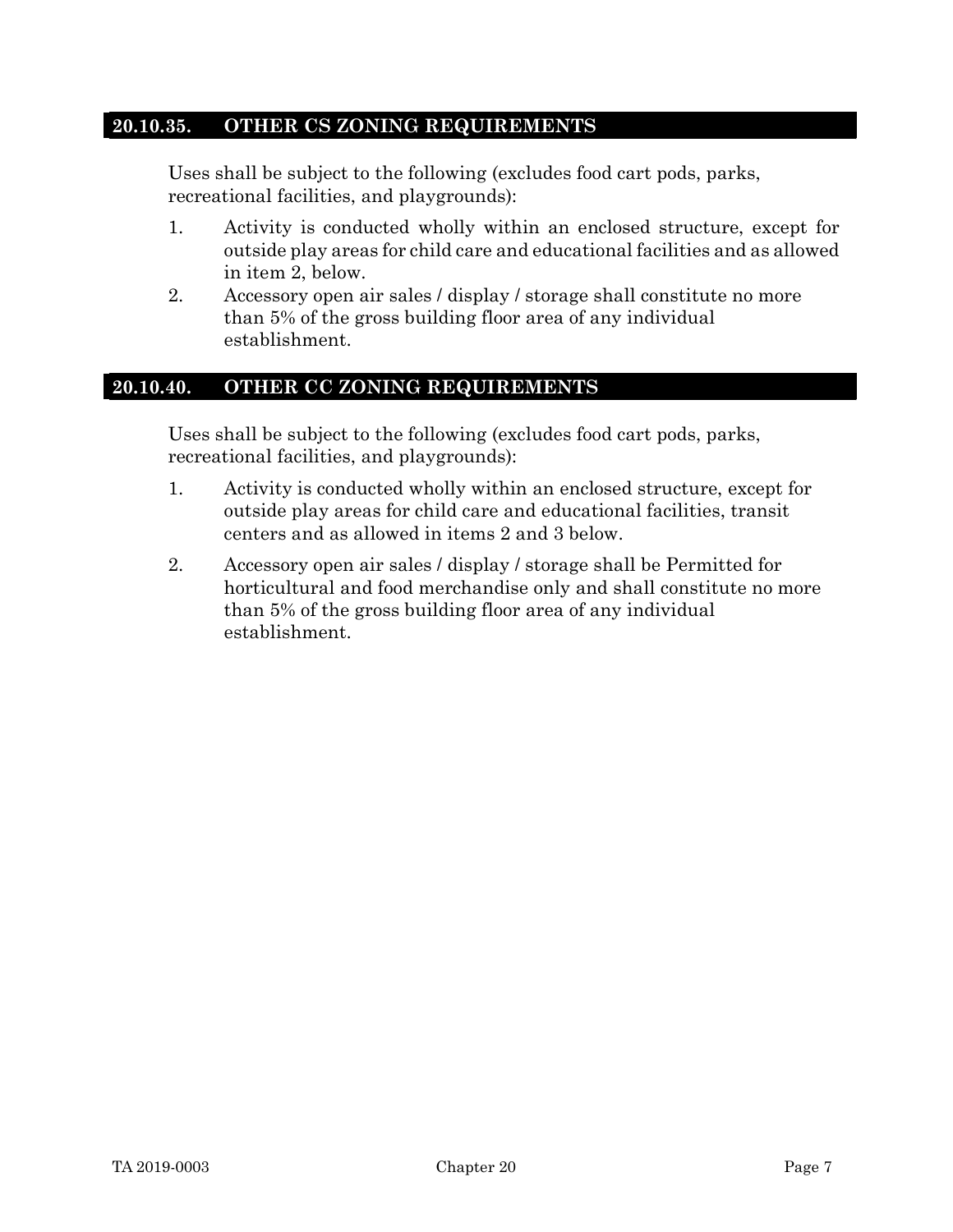#### 20.15. EMPLOYMENT / INDUSTRIAL LAND USE DISTRICTS

#### 20.15.20. LAND USES

The following Land Uses are Permitted (P), allowed with a Conditional Use (C) approval, or Prohibited (N) as identified in the following table for the Employment and Industrial Zoning Districts. All superscript notations refer to applicable Use Restrictions Section 20.15.25. [ORD 4584; June 2012]

|                                             | <b>Category and Specific Use</b>               | <b>OI</b>      |  | <b>OI-NC</b>                              | <b>IND</b>     |  |  |  |  |  |
|---------------------------------------------|------------------------------------------------|----------------|--|-------------------------------------------|----------------|--|--|--|--|--|
|                                             | <b>Superscript Numbers Refer to Footnote</b>   |                |  | P: Permitted C: Conditional N: Prohibited |                |  |  |  |  |  |
| Commercial                                  |                                                |                |  |                                           |                |  |  |  |  |  |
| ***                                         |                                                |                |  |                                           |                |  |  |  |  |  |
| 4. Retail and<br>Service<br><b>Business</b> | A. Eating and Drinking Establishments          | P <sup>2</sup> |  | P <sup>24</sup>                           | $\mathbb{C}^2$ |  |  |  |  |  |
| $Civic^{(3)}$                               |                                                |                |  |                                           |                |  |  |  |  |  |
|                                             | B. Passenger                                   | P              |  | N                                         | P              |  |  |  |  |  |
| $23.$ Recreation <sup>1</sup>               | A. Public Parks and Recreational<br>Facilities | P              |  | N                                         | P              |  |  |  |  |  |
|                                             | B. Public Dog Parks and Dog Runs               | C              |  |                                           |                |  |  |  |  |  |
|                                             | C. Private Recreation Facilities <sup>17</sup> |                |  | D                                         | D              |  |  |  |  |  |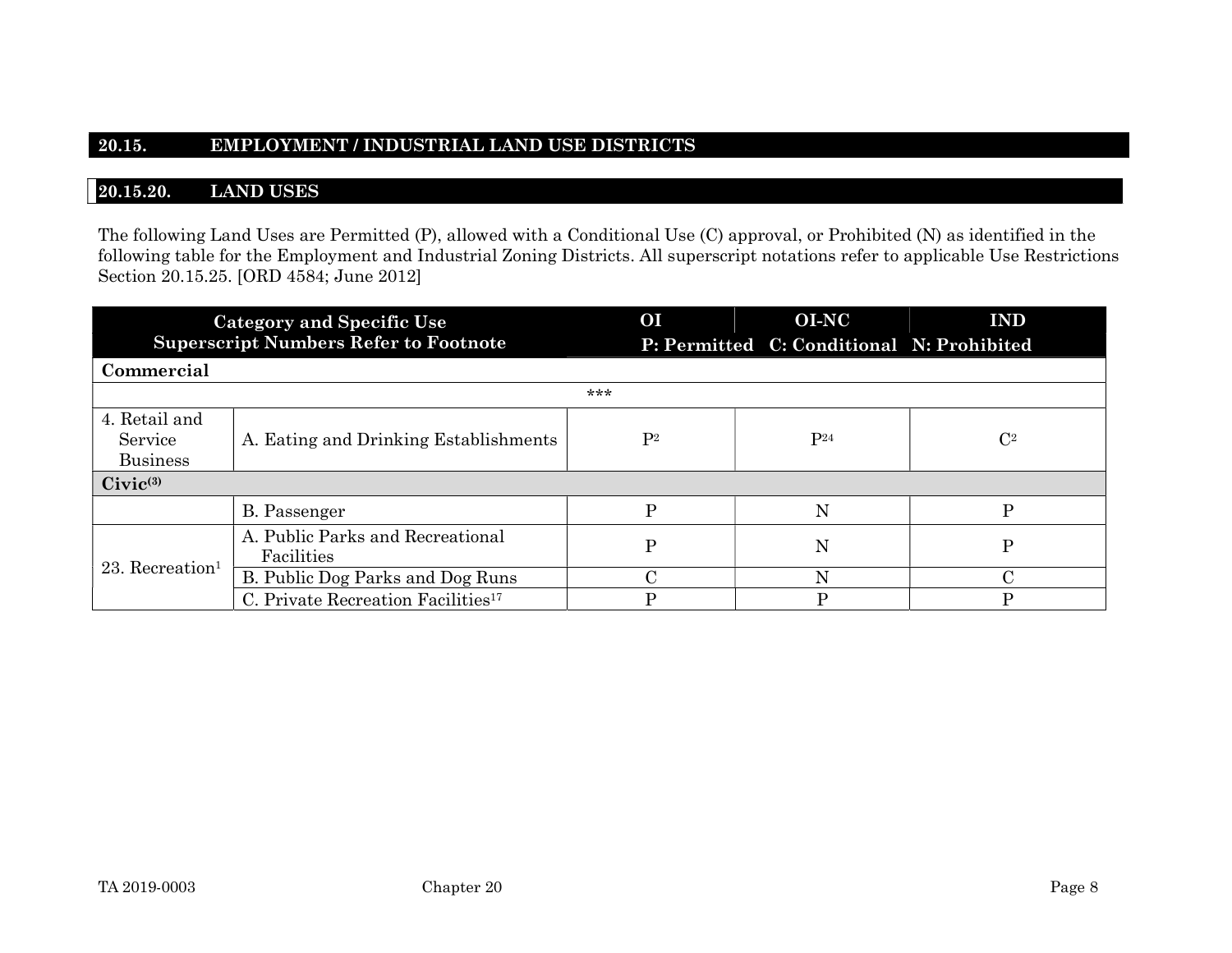# 20.15.25. USE RESTRICTIONS

The following Use Restrictions refer to superscripts found in Section 20.15.20.

\*\*\*

3. Public Art shall be permitted pursuant to Section 60.50.25.13.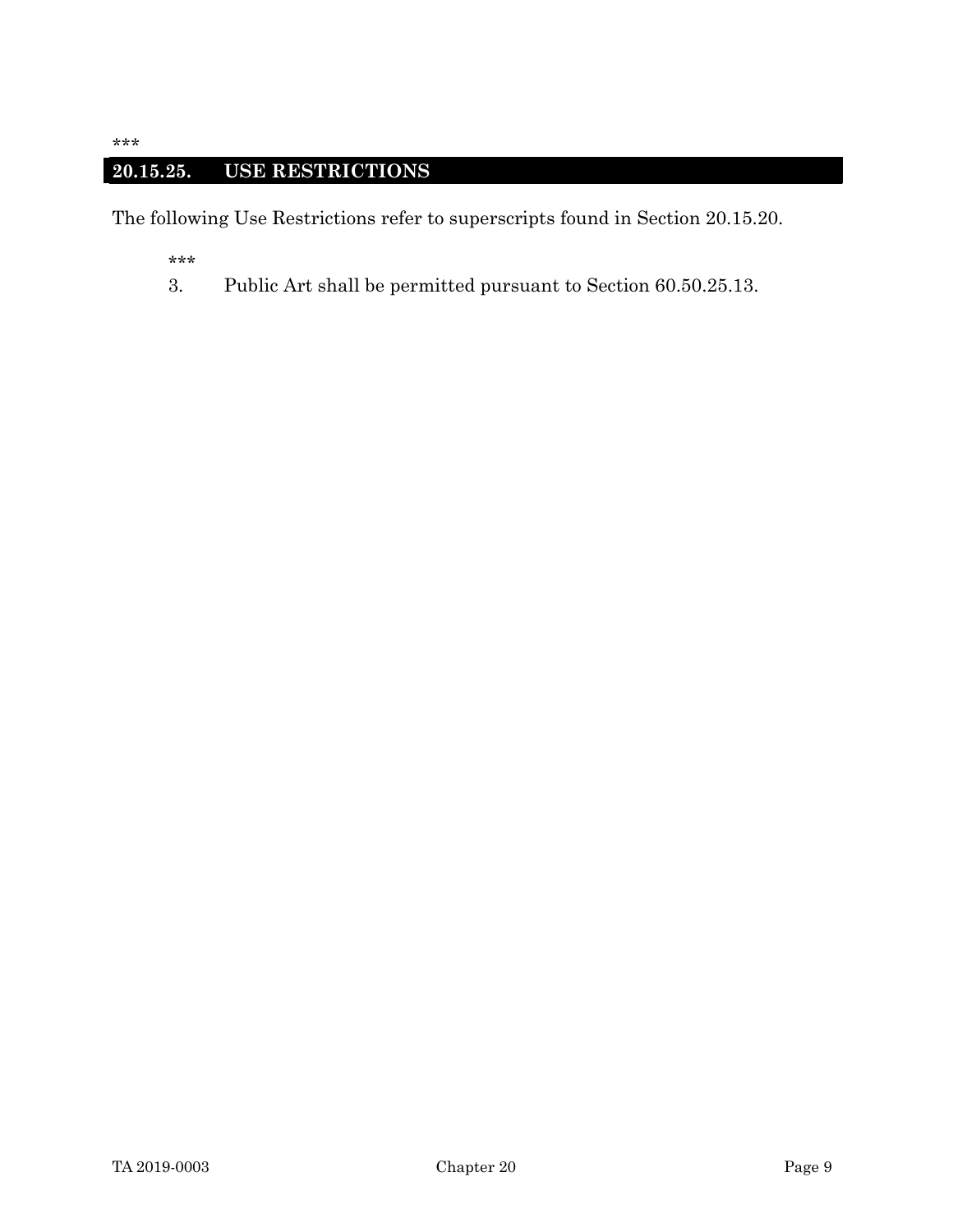#### 20.20. MULTIPLE USE LAND USE DISTRICTS

#### 20.20.20. LAND USES

The following Land Uses are Permitted (P), allowed with a Conditional Use (C) approval, or Prohibited (N) as identified in the following table for the Multiple Use zoning districts. All superscript notations refer to applicable Use Restrictions Section 20.20.25. [ORD 4576; January 2012] [ORD 4578; March 2012] [ORD 4706; May 2017]

| <b>Category and Specific</b><br>Use<br><b>Superscript Refers to</b><br><b>Use Restrictions</b> |                                                                                | $RC-$<br>TO        | $RC-$<br><b>OT</b> | $RC-$<br>$\overline{5}$        | O <sub>I</sub><br>WS | $C-$<br>WS         | TC-<br><b>MU</b>  | TC-<br><b>HDR</b>  | $SC-$<br><b>MU</b> | $SC-$<br><b>HDR</b> | $SC-$<br>S         | $SC-$<br>131    | $SC-$<br>E3          |
|------------------------------------------------------------------------------------------------|--------------------------------------------------------------------------------|--------------------|--------------------|--------------------------------|----------------------|--------------------|-------------------|--------------------|--------------------|---------------------|--------------------|-----------------|----------------------|
|                                                                                                |                                                                                |                    |                    | P: Permitted<br>C: Conditional |                      |                    |                   |                    | N: Prohibited      |                     |                    |                 |                      |
| Commercial                                                                                     |                                                                                |                    |                    |                                |                      |                    |                   |                    |                    |                     |                    |                 |                      |
| <b>Meeting Facilities</b><br>9.                                                                |                                                                                | C P <sup>21</sup>  | $C P^{21}$         | C P <sup>21</sup>              | C P <sup>21</sup>    | C P <sup>21</sup>  | C P <sup>21</sup> | $\mathbf N$        | C P <sup>21</sup>  | $\mathbf N$         | C P <sup>21</sup>  | $C P^{21}$      | C P <sup>21</sup>    |
| 14. Retail                                                                                     | A. Retail                                                                      | P <sup>9, 26</sup> | P <sup>9, 26</sup> | P9, 26                         | $P C^{32}$           | P <sup>9, 25</sup> | $N P^{9}$         | P <sub>13</sub> 26 | P9 25 34           | P <sub>13</sub> 25  | P <sup>9, 25</sup> | P9 28           | P9 28                |
|                                                                                                | Trade                                                                          | 30 31              | 30                 | 30 31                          |                      |                    | 22 26 33          |                    |                    |                     |                    | $C^{35}$        |                      |
| $Civic^{(19)}$                                                                                 |                                                                                |                    |                    |                                |                      |                    |                   |                    |                    |                     |                    |                 |                      |
| 23. Places of Worship                                                                          |                                                                                | P C <sup>48</sup>  | P C <sup>48</sup>  | P C <sup>48</sup>              | P C <sup>48</sup>    | P C <sup>48</sup>  | P C <sup>48</sup> | P C <sup>48</sup>  | P C <sup>48</sup>  | P C <sup>48</sup>   | P C <sup>48</sup>  | P <sup>9</sup>  | $\rm P$ $\rm C^{48}$ |
| 26.<br>Recreation                                                                              | A. Public<br>Parks,<br>Parkways,<br>Playground<br>s, and Related<br>Facilities | $\mathcal{C}$      | $\overline{C}$     | $\mathbf C$                    | $P^{52}$             | P                  | $\mathbf{P}$      | $\mathbf{P}$       | $\mathbf{P}$       | $\mathbf{P}$        | $\mathbf{P}$       | P <sub>53</sub> | P <sup>53</sup>      |
|                                                                                                | B. Public Dog<br>Parks or Dog<br>Runs                                          | $\mathbf C$        | $\overline{C}$     | $\mathbf C$                    | $\mathcal{C}$        | $\mathcal{C}$      | $\mathcal{C}$     | $\mathcal{C}$      | $\mathcal{C}$      | $\overline{C}$      | $\mathcal{C}$      | $\mathbf C$     | $\mathcal{C}$        |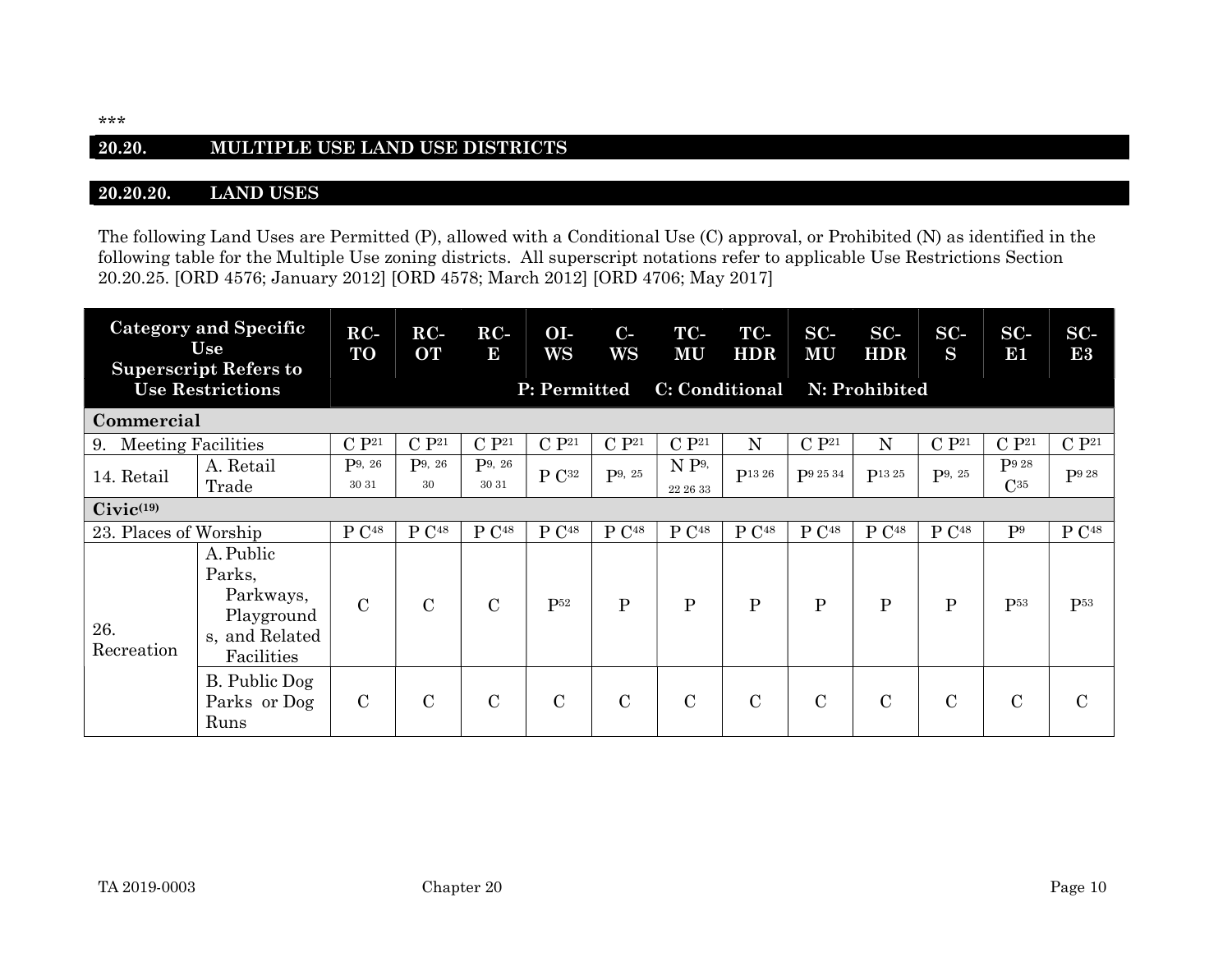#### 20.20.25. USE RESTRICTIONS

The following Use Restrictions refer to superscripts found in Section 20.20.20.

\*\*\*

- 6. Only Compact Detached Dwellings on lots fronting common greens, shared courts, or public streets; or replacement of or an expansion of 500 square feet or less of an existing detached dwelling are Permitted. [ORD 4576; January 2012] [ORD 4584; June 2012]
- \*\*\*
- 19. Public Art shall be permitted pursuant to Section 60.50.25.13.

\*\*\*

21. Buildings larger than 10,000 square feet, for a single use, are subject to approval of a Conditional Use.

\*\*\*

26. This activity is conducted wholly within an enclosed structure. Accessory open air sales or display related to the principal use may be permitted, provided that the outdoor space devoted to these uses does not occupy an area greater than the equivalent of 15% of the building gross floor area, excluding activities associated with a Temporary Use Permit. No outdoor sales or outdoor storage of animals or livestock are allowed with this use.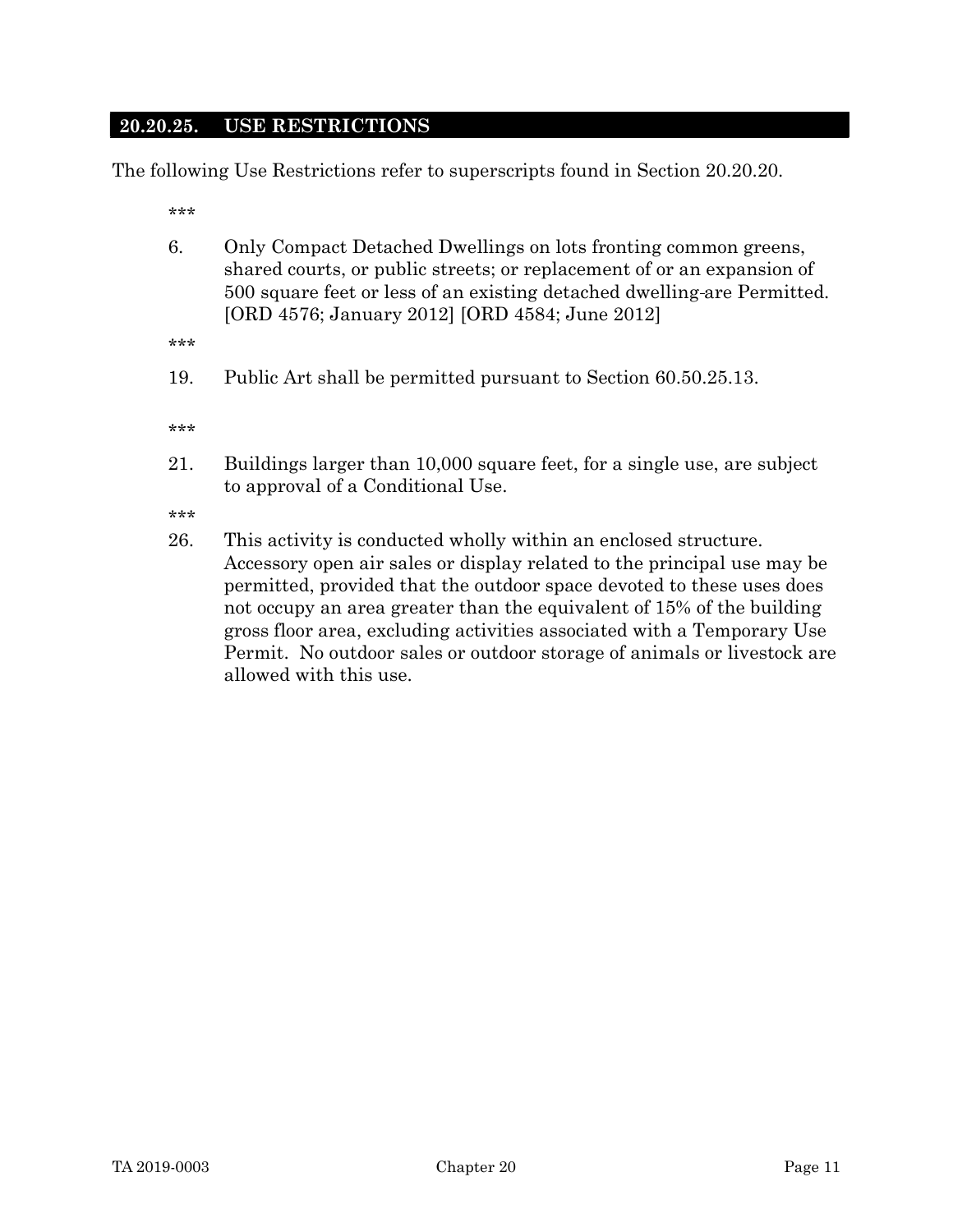# CHAPTER 30 - NONCONFORMING USES

30.05. Purpose.

#### 30.25. Nonconforming Structures. [ORD 4696; December 2016]

\*\*\*

 3. Where an existing street setback or required landscaping must be reduced by a public dedication, rendering an existing structure nonconforming, the setback or landscaping requirements of this ordinance which are no longer met as a result of the dedication shall not apply to the structure or landscaping. Further encroachment into the setback or reduction of landscaping beyond the reduction caused by the public dedication is not permitted.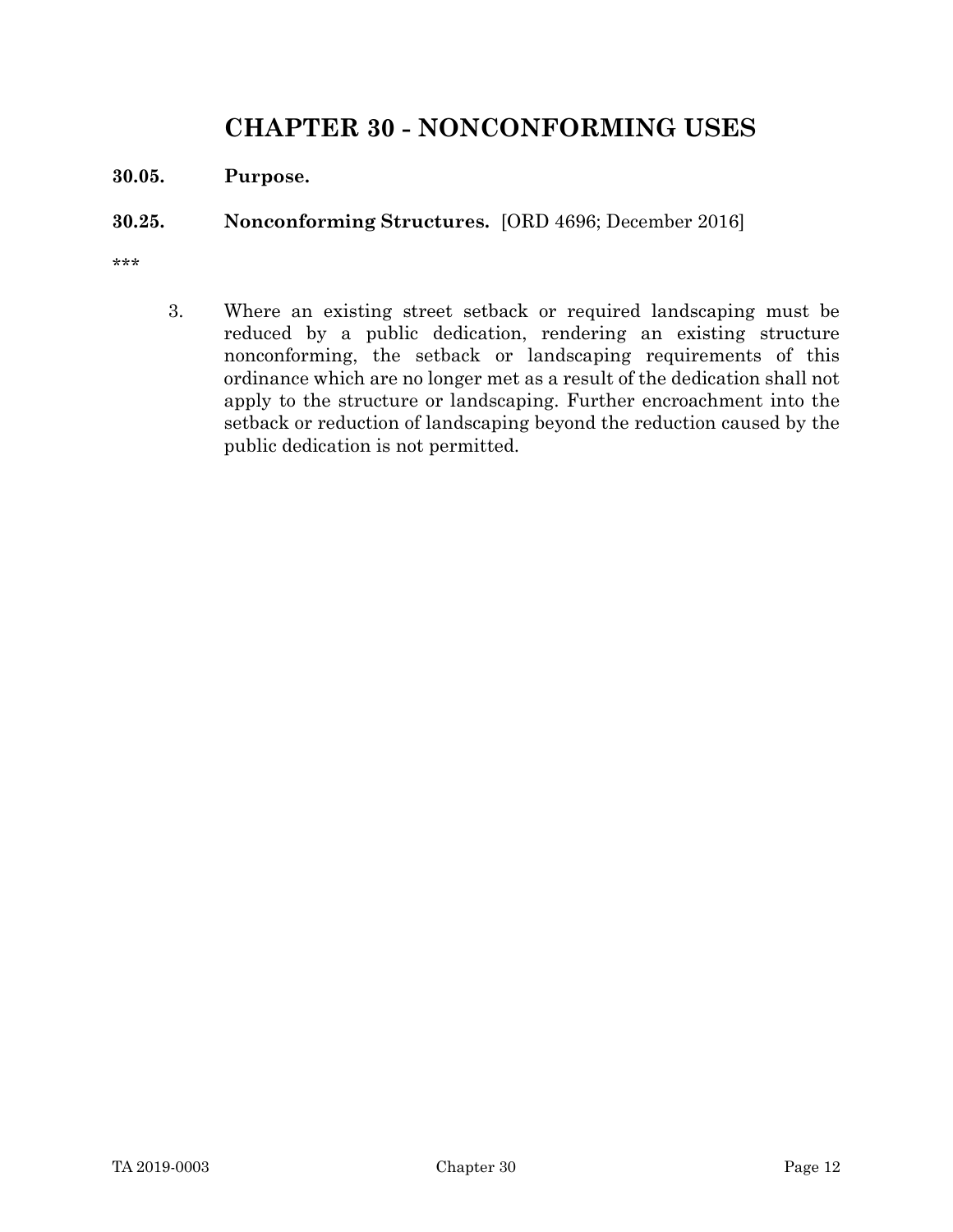# CHAPTER 40 APPLICATIONS 40.05. ACCESSORY DWELLING UNIT

#### 40.05.15. Application.

There is a single Accessory Dwelling Unit application which is subject to the following requirements.

#### 1. Accessory Dwelling Unit.

\*\*\*\*

- C. Approval Criteria. In order to approve an Accessory Dwelling Unit application, the decision making authority shall make findings of fact based on evidence provided by the applicant demonstrating that all the following criteria are satisfied:
	- 1. The proposal satisfies the threshold requirements for an Accessory Dwelling Unit application.
	- 2. All City application fees related to the application under consideration by the decision making authority have been submitted.
	- 3. The proposal contains all applicable application submittal requirements as specified in Section 50.25.1. of the Development Code. [ORD 4265; October 2003]
	- 4. The proposal is consistent with all applicable provisions of Chapter 20 (Land Uses) unless the applicable provisions are subject to an Adjustment, Planned Unit Development, or Variance application which shall be already approved or considered concurrently with the subject proposal.
	- 5. The proposal is consistent with all applicable provisions of Chapter 60 (Special Regulations) and that all improvements, dedications, or both required by the applicable provisions of Chapter 60 (Special Regulations) are provided or can be provided in rough proportion to the identified impact(s) of the proposal.
	- 6. Applications and documents related to the request, which will require further City approval, shall be submitted to the City in the proper sequence.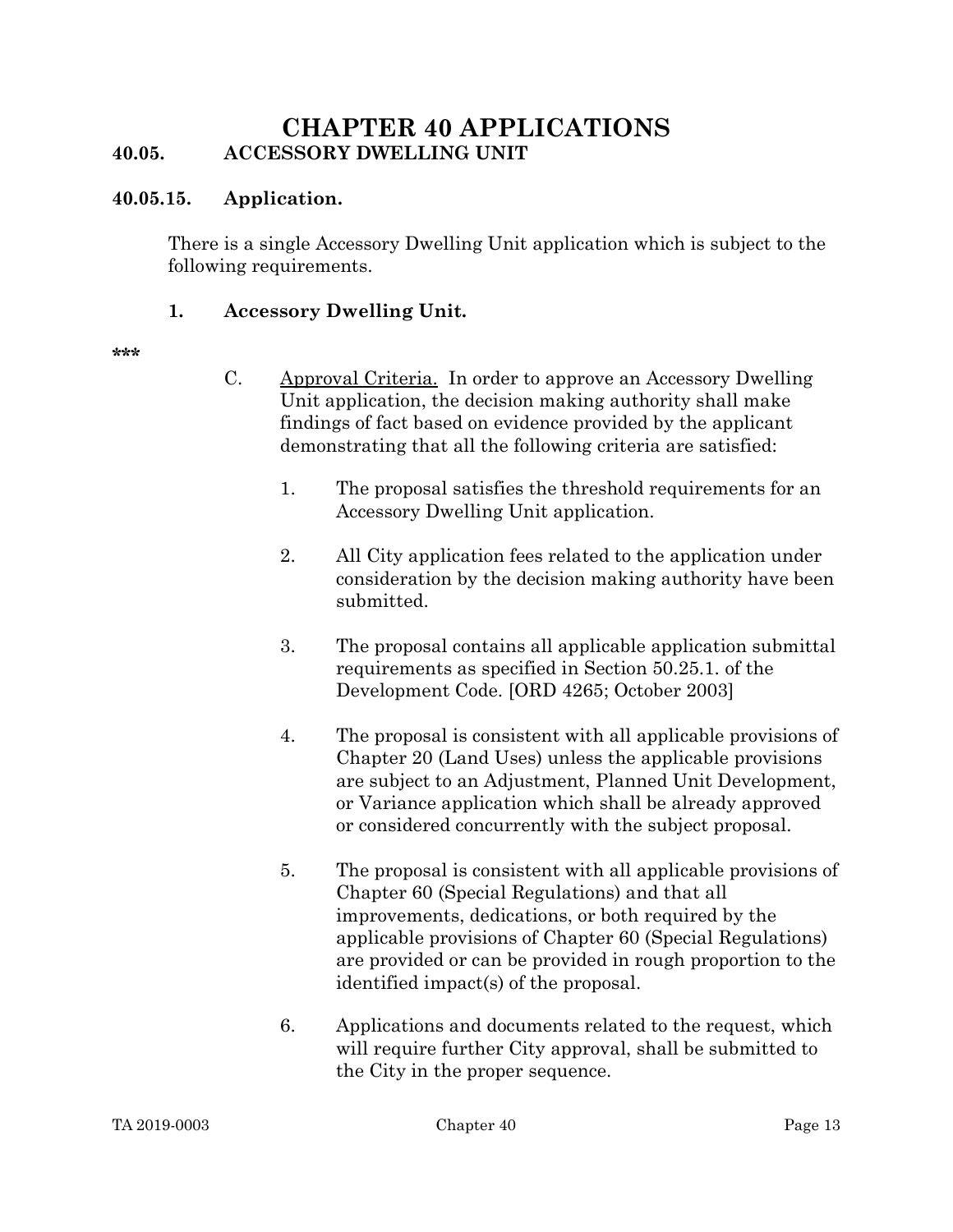#### 40.10. ADJUSTMENT

\*\*\*\*\*

#### 40.10.15. Application.

\*\*\*

#### 1. Minor Adjustment.

A. Threshold. An application for Minor Adjustment shall be required when one or more of the following thresholds apply:

\*\*\*

4. Involves up to and including a 10% adjustment from the numerical Off-Street Parking standards specified in Section 60.30.10 of this Code.

- C. Approval Criteria. In order to approve a Minor Adjustment application, the decision making authority shall make findings of fact based on evidence provided by the applicant demonstrating that all the following criteria are satisfied:
	- 1. The proposal satisfies the threshold requirements for a Minor Adjustment application.
	- 2. The application complies with all applicable submittal requirements as specified in Section 50.25.1. and includes all applicable City application fees.
	- 3. Special conditions or circumstances exist on the site that make it physically difficult or impossible to meet the applicable development standard for an otherwise acceptable proposal.
	- 4. The special conditions and circumstances do not result from the actions of the applicant and such conditions and circumstances do not merely constitute financial hardship or inconvenience.
	- 5. Granting the adjustment as part of the overall proposal will not obstruct pedestrian or vehicular movement.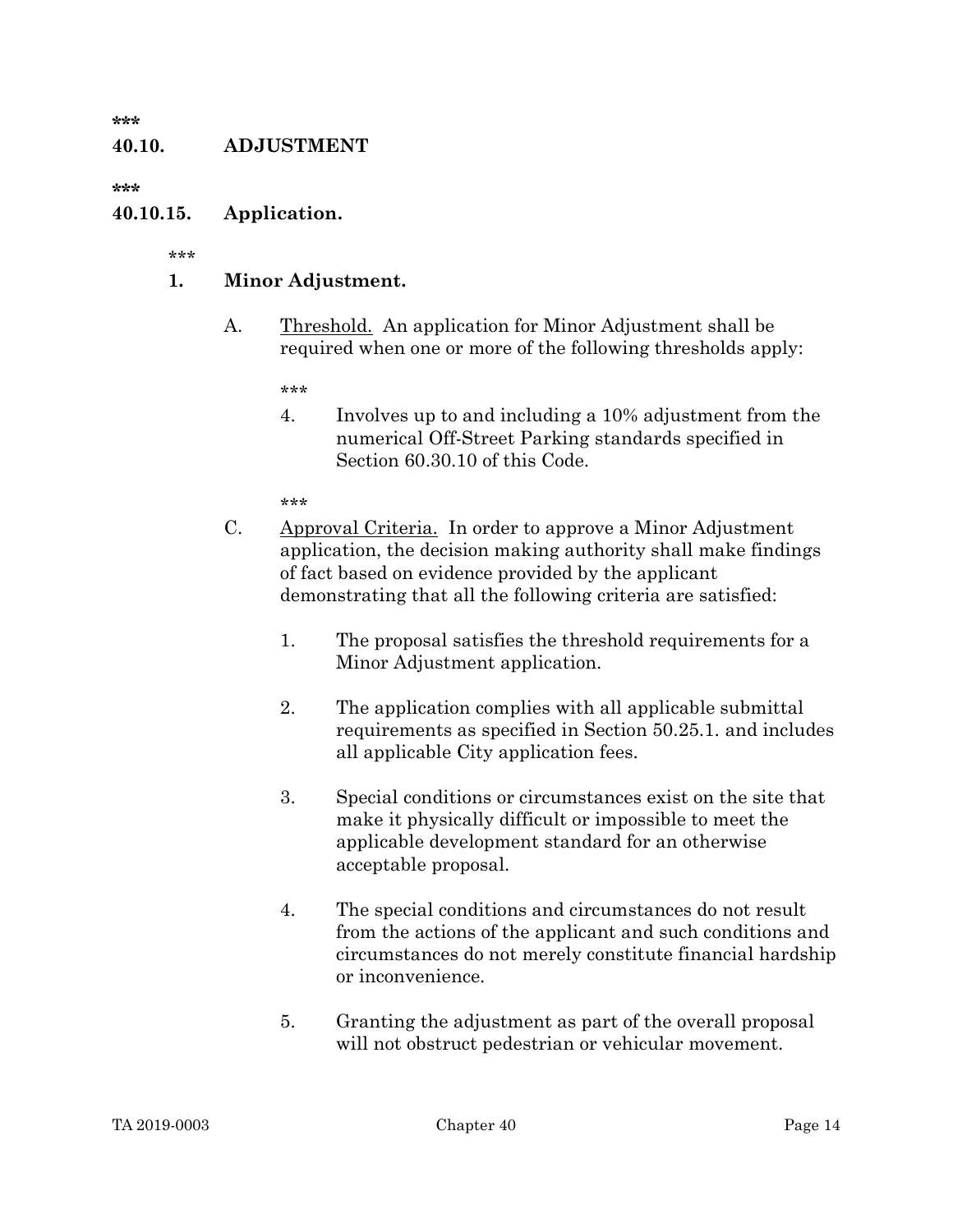- 6. City designated significant trees and/or historic resources, if present, will be preserved.
- 7. Granting an adjustment to the grading standards will allow additional significant and/or community trees to be preserved.
- 8. If more than one adjustment is being requested concurrently, the cumulative effect of the adjustments will result in a proposal which is still consistent with the overall purpose of the applicable zoning district.
- 9. Any adjustment granted shall be the minimum necessary to permit a reasonable use of land, buildings, and structures.
- 10. The proposal incorporates building, structure, or site design features or some combination thereof that compensate for the requested adjustment.
- 11. The proposal is consistent with all applicable provisions of Chapter 20 (Land Uses) unless applicable provisions are modified by means of one or more Adjustment, Variance, Planned Unit Development applications that already have been approved or are considered concurrently with the subject proposal.
- 12. The proposal is consistent with all applicable provisions of Chapter 60 (Special Requirements) and that all improvements, dedications, or both required by the applicable provisions of Chapter 60 (Special Requirements) are provided or can be provided in rough proportion to the identified impact(s) of the proposal.
- 13. Adequate means are provided or can be provided to ensure continued periodic maintenance and necessary normal replacement of the following private common facilities and areas: drainage ditches, roads and other improved rights-of-way, structures, recreation facilities, landscaping, fill and excavation areas, screening and fencing, ground cover, garbage and recycling storage areas and other facilities, not subject to periodic maintenance by the City or other public agency.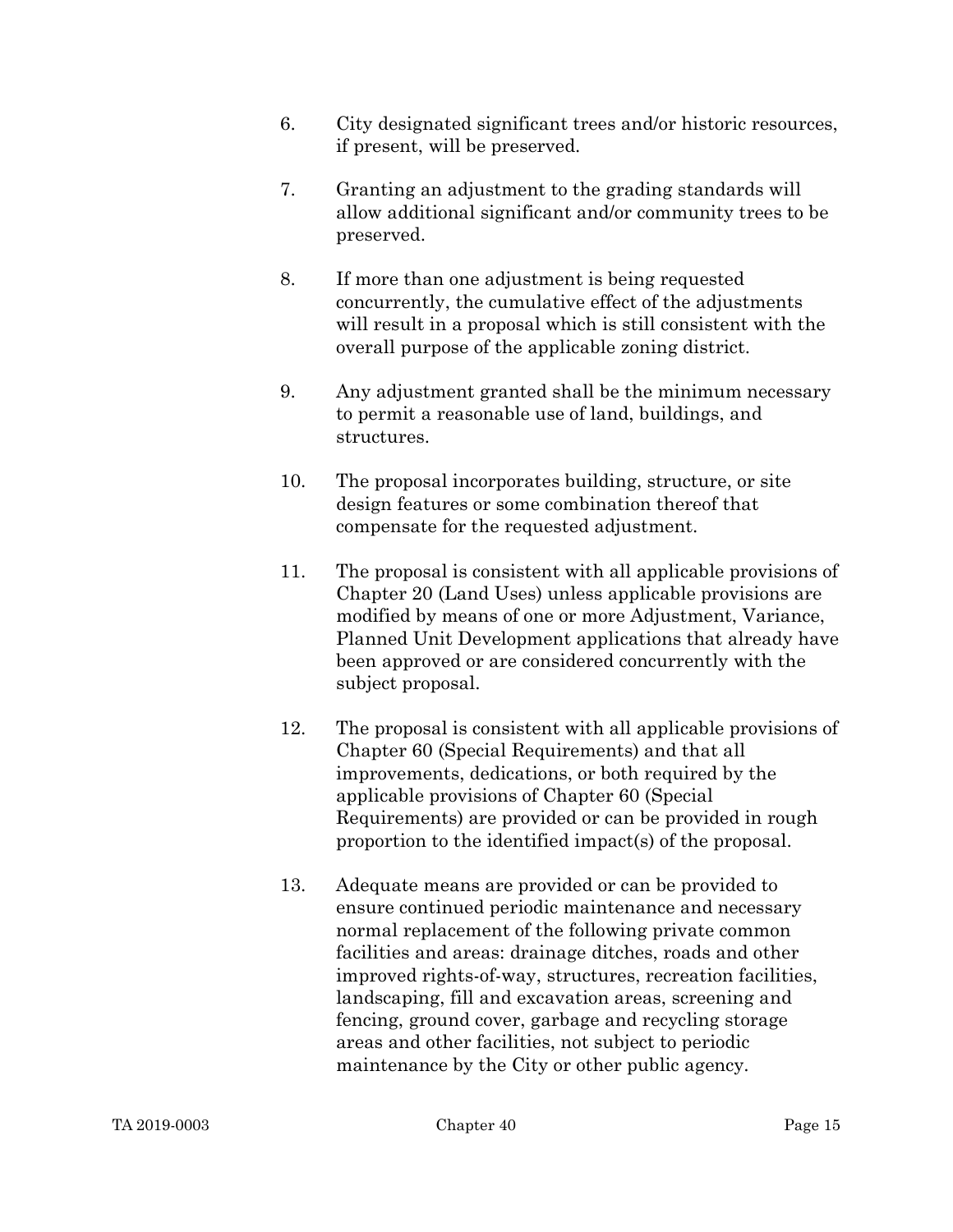14. The proposal does not include any lot area averaging as specified in Section 20.05.15.D. [ORD 4487; August 2008] [ORD 4498; January 2009]

\*\*\*

#### 2. Major Adjustment.

A. Threshold. An application for Major Adjustment shall be required when one or more of the following thresholds apply:

\*\*\*

3. Involves an adjustment of more than 10% from the numerical requirements contained in Section 60.30. (Off-Street Parking).

- C. Approval Criteria. In order to approve a Major Adjustment application, the decision making authority shall make findings of fact based on evidence provided by the applicant demonstrating that all the following criteria are satisfied:
	- 1. The proposal satisfies the threshold requirements for a Major Adjustment application.
	- 2. The application complies with all applicable submittal requirements as specified in Section 50.25.1. and includes all applicable City application fees.
	- 3. Special conditions or circumstances exist on the site that make it difficult or impossible to meet the applicable development standard for an otherwise acceptable proposal.
	- 4. The special conditions or circumstances do not result from the actions of the applicant and such conditions and circumstances do not merely constitute financial hardship or inconvenience.
	- 5. Granting the adjustment as part of the overall proposal will not obstruct pedestrian or vehicular movement.
	- 6. City designated significant trees and/or historic resources, if present, will be preserved.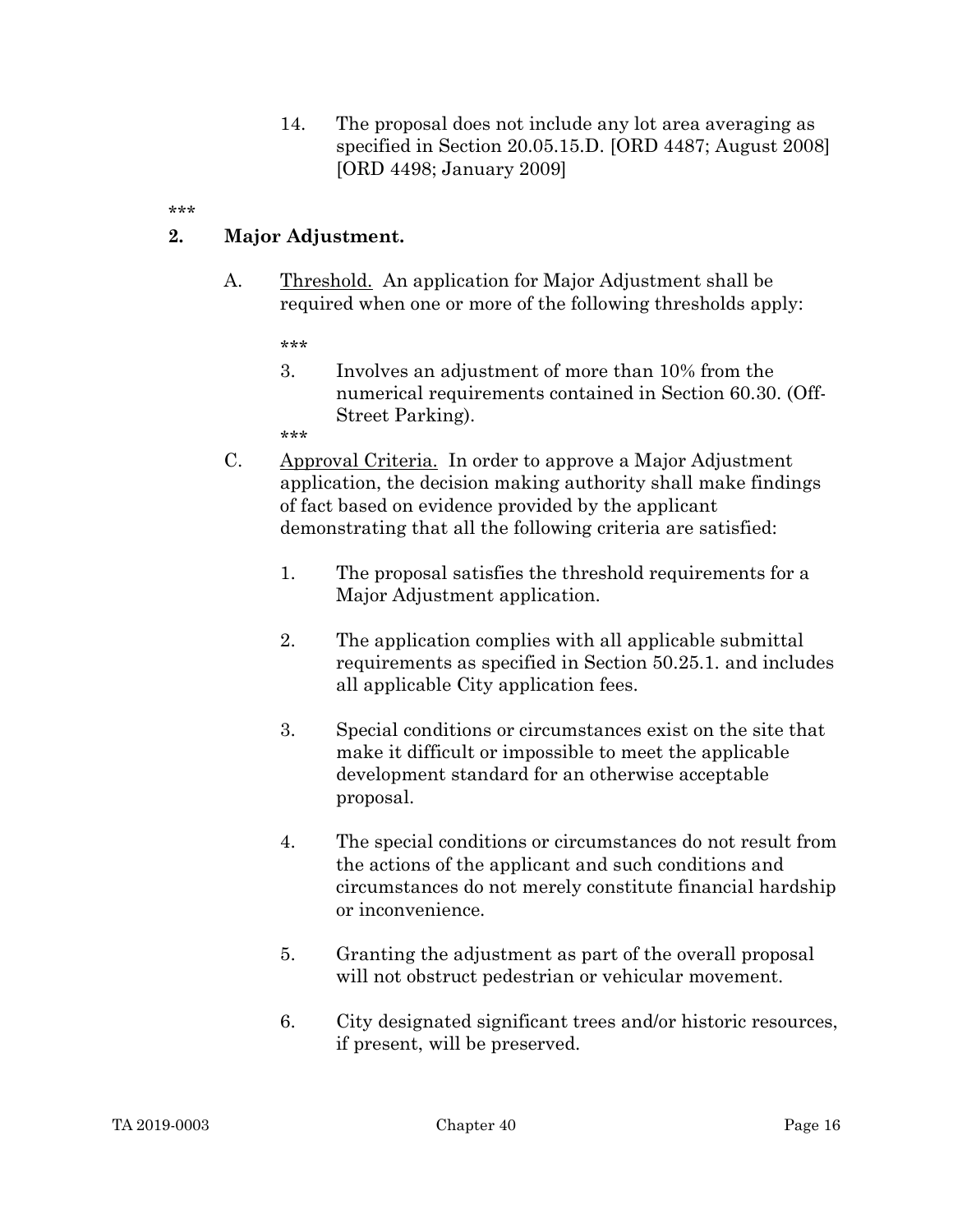- 7. Granting an adjustment to the grading standards will allow additional significant and/or community trees to be preserved.
- 8. If more than one adjustment is being requested concurrently, the cumulative effect of the adjustments will result in a proposal which is still consistent with the overall purpose of the applicable zoning district.
- 9. Any adjustment granted shall be the minimum necessary to permit a reasonable use of land, buildings, and structures.
- 10. Either it can be demonstrated that the proposed modification equally or better meets the intent of the standard to be modified or the proposal incorporates building, structure, or site design features or some combination thereof that compensate for the requested adjustment.
- 11. The proposal is consistent with all applicable provisions of Chapter 20 (Land Uses) unless applicable provisions are modified by means of one or more applications that already have been approved or are considered concurrently with the subject proposal.
- 12. The proposal is consistent with all applicable provisions of Chapter 60 (Special Requirements) and that all improvements, dedications, or both required by the applicable provisions of Chapter 60 (Special Requirements) are provided or can be provided in rough proportion to the identified impact(s) of the proposal.
- 13. Adequate means are provided or can be provided to ensure continued periodic maintenance and necessary normal replacement of the following private common facilities and areas: drainage ditches, roads and other improved rights-of-way, structures, recreation facilities, landscaping, fill and excavation areas, screening and fencing, ground cover, garbage and recycling storage areas and other facilities, not subject to periodic maintenance by the City or other public agency.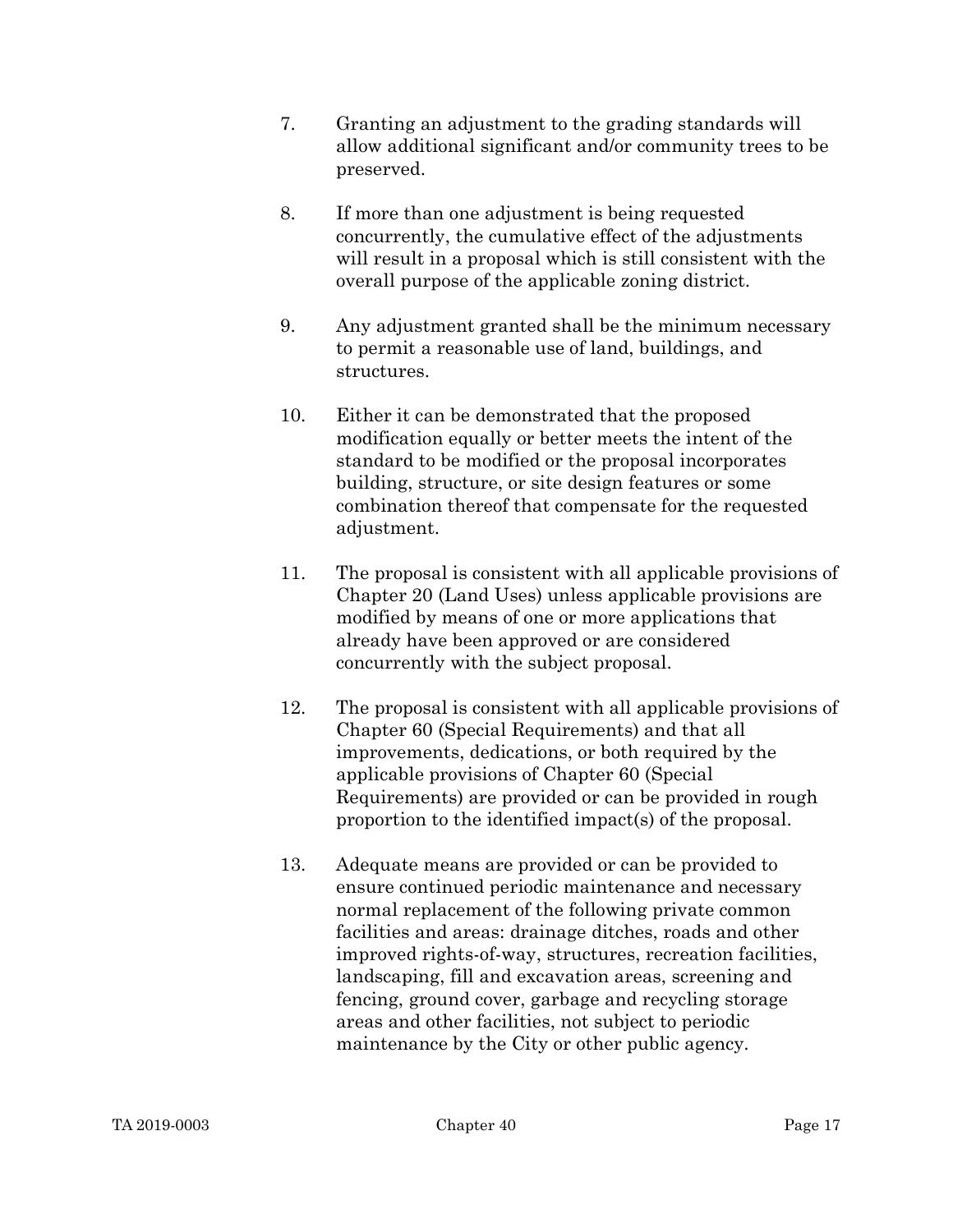- 14. The proposal does not include any lot area averaging as specified in Section 20.05. 15.D.
- 15. Applications and documents related to the request, which will require further City approval, shall be submitted to the City in the proper sequence.

## 40.15. CONDITIONAL USE

\*\*\*

#### 40.15.15. Application.

There are seven (7) Conditional Use applications which are as follows: Interim Washington County Uses Type 1, Minor Modification of a Conditional Use, Interim Washington County Uses Type 2, Major Modification of a Conditional Use, New Conditional Use, Planned Unit Development, and Modification of a Nonconforming Use.

### 1. Interim Washington County Use.

- A. Threshold. An application for an Interim Washington County Use shall be required when the following thresholds apply:
	- 1. A proposed use located on parcel(s) designated Interim Washington County, which requires Type I approval through Washington County's Development Code where no other Type 1 or greater review is required with the proposal.
- B. Procedure Type. The Type 1 procedure, as described in Section 50.35 of this Code, shall apply to an application for Interim Washington County Use. The decision making authority is the Director.
- C. Approval Criteria. In order to approve a Minor Modification of a Conditional Use application, the decision making authority shall make findings of fact based on evidence provided by the applicant demonstrating that all the following criteria are satisfied:
	- 1. The proposal satisfies the threshold requirements for an Interim Washington County Use application.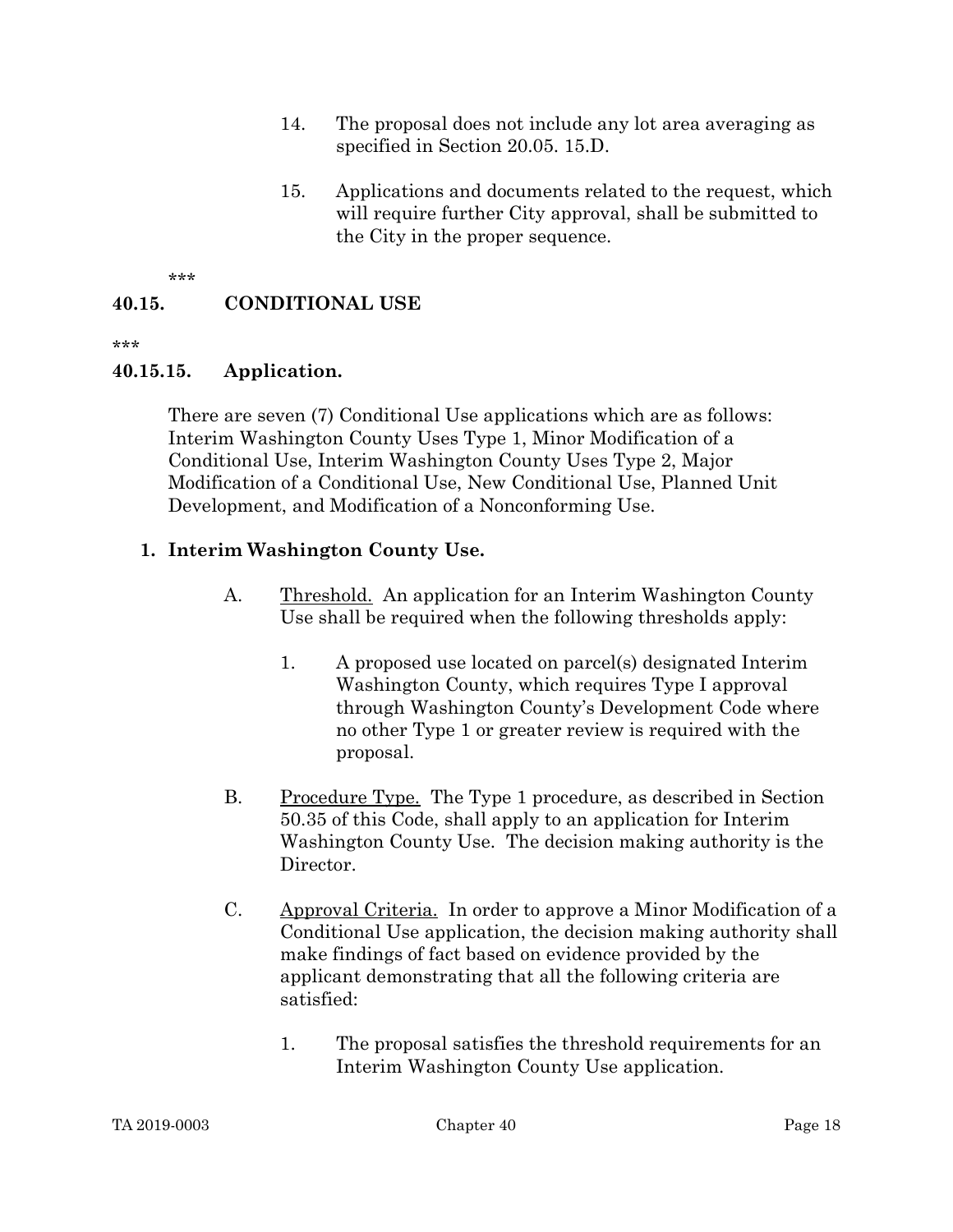- 2. All City application fees related to the application under consideration by the decision making authority have been submitted.
- 3. The proposal contains all applicable application submittal requirements as specified in Section 50.25.1. of the Development Code. [ORD 4265; October 2003]
- 4. For parcel(s) designated interim Washington County, the proposed use, identified in the land use designation previously held for the subject parcel(s), meets the use requirements identified in Washington County's Development Code.
- 5. Applications and documents related to the request, which will require further City approval, shall be submitted to the City in the proper sequence.
- D. Submission Requirements. An application for an Interim Washington County Use shall be made by the owner of the subject property, or the owner's authorized agent, on a form provided by the Director and shall be filed with the Director. The application shall be accompanied by the information required by the application form, and by Section 50.25. (Application Completeness), and any other information identified through a Pre-Application Conference.
- E. Conditions of Approval. The decision making authority may impose conditions on the approval of an Interim Washington County Use application to ensure compliance with the approval criteria.
- F. Appeal of a Decision. Refer to Section 50.60.
- G. Expiration of a Decision. Refer to Section 50.90.
- H. Extension of a Decision. Refer to Section 50.93.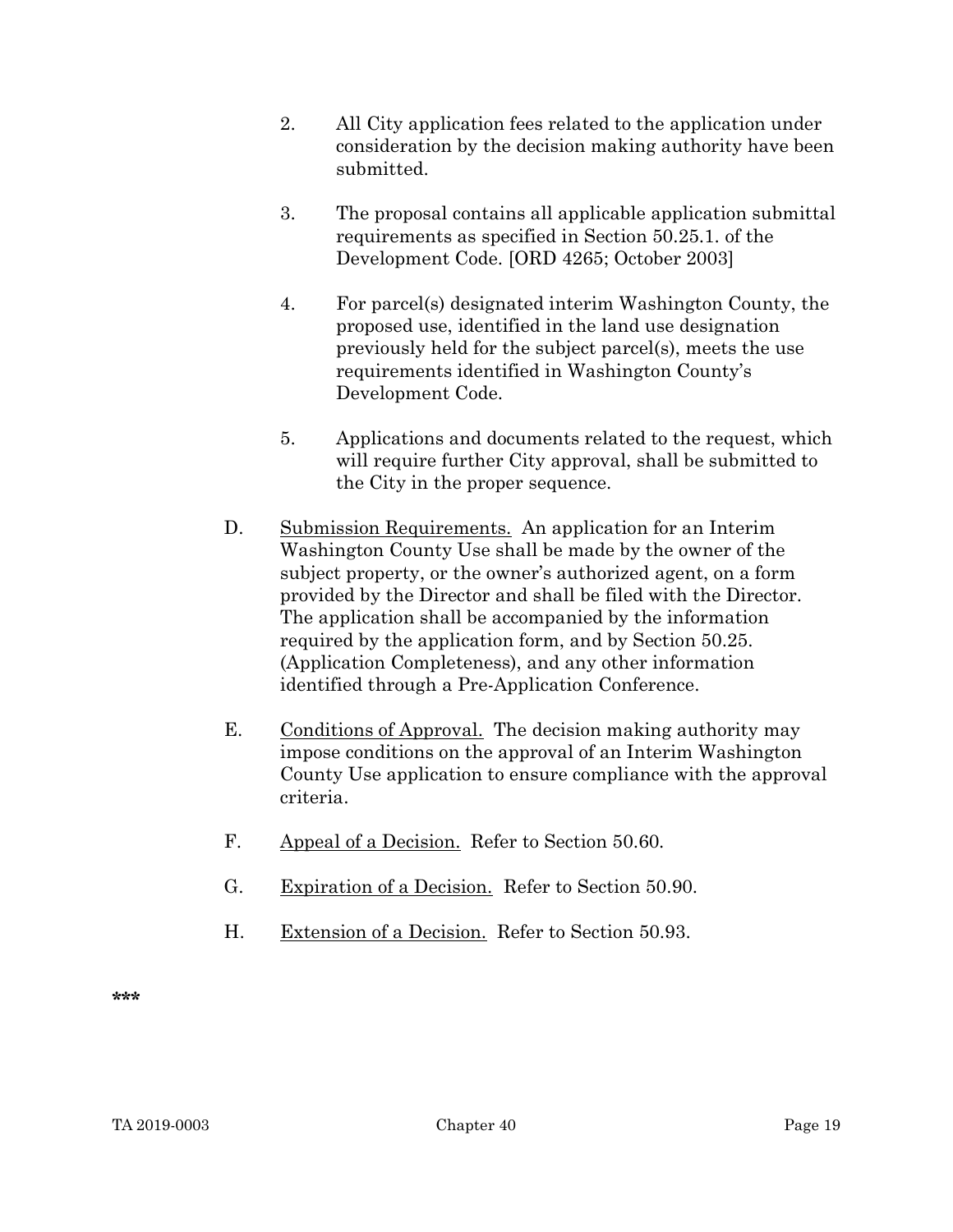## 3. Interim Washington County Use Type II.

- A. Threshold. An application for an Interim Washington County Use shall be required when the following thresholds apply:
	- 1. A proposed use located on parcel(s) designated Interim Washington County, which requires Type II approval through Washington County's Development Code where no other Type II or greater review is required with the proposal.
- B. Procedure Type. The Type 2 procedure, as described in Section 50.40 of this Code, shall apply to an application for Interim Washington County Use Type II. The decision making authority is the Director
- C. Approval Criteria. In order to approve a Minor Modification of a Conditional Use application, the decision making authority shall make findings of fact based on evidence provided by the applicant demonstrating that all the following criteria are satisfied:
	- 1. The proposal satisfies the threshold requirements for an Interim Washington County Use application.
	- 2. All City application fees related to the application under consideration by the decision making authority have been submitted.
	- 3. The proposal contains all applicable application submittal requirements as specified in Section 50.25.1. of the Development Code.
	- 4. For parcel(s) designated Interim Washington County, the proposed use, identified in the land use designation previously held for the subject parcel(s), meets the use requirements identified in Washington County's Development Code.
	- 5. Applications and documents related to the request, which will require further City approval, shall be submitted to the City in the proper sequence.
- D. Submission Requirements. An application for an Interim Washington County Use Type I shall be made by the owner of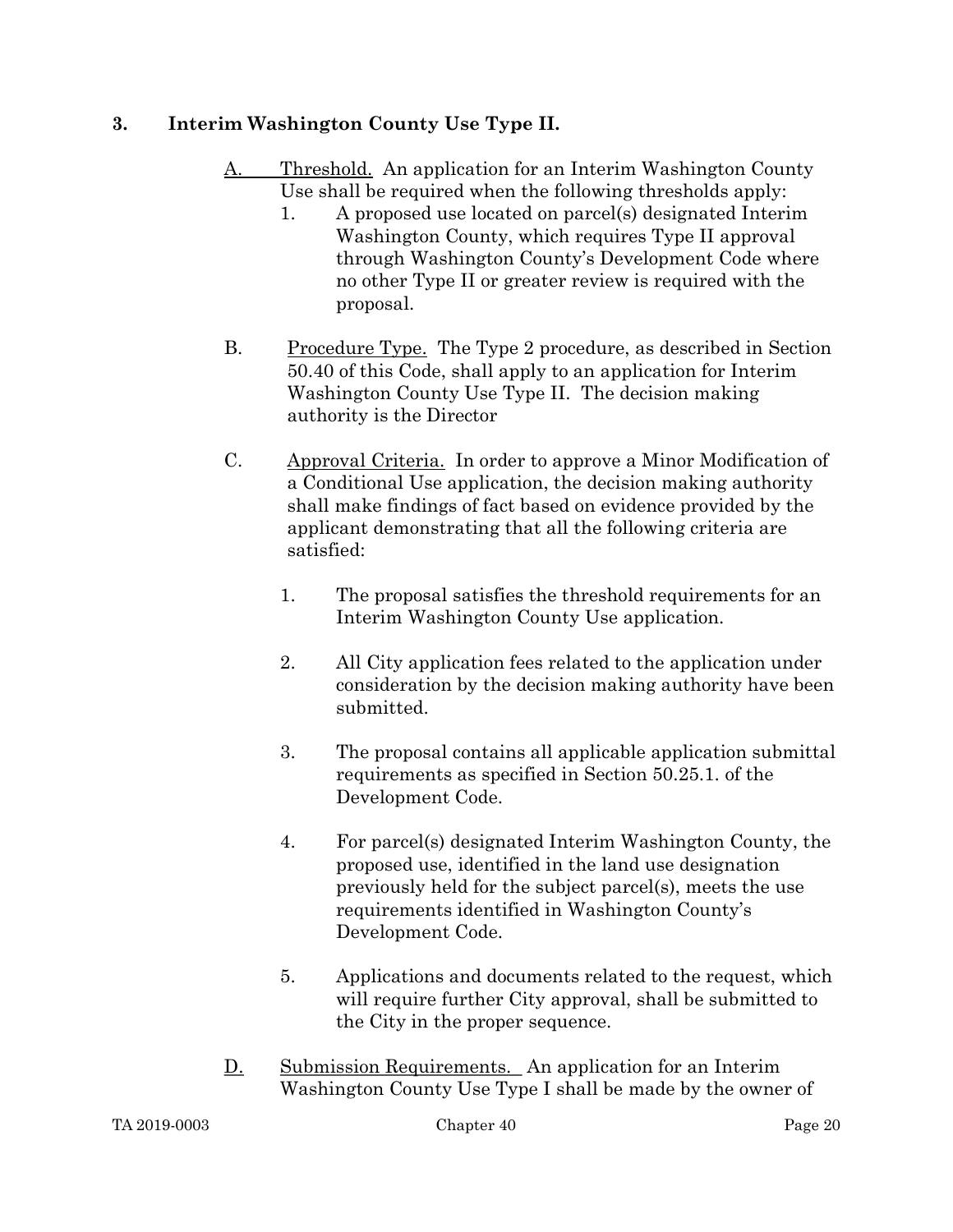the subject property, or the owner's authorized agent, on a form provided by the Director and shall be filed with the Director. The application shall be accompanied by the information required by the application form.

E. Conditions of Approval. The decision making authority may impose conditions on the approval of an Interim Washington County Use application to ensure compliance with the approval criteria.

#### \*\*\*

#### 5. New Conditional Use.

A. Threshold. An application for a New Conditional Use shall be required when the following threshold applies:

#### \*\*\*

- 2. The proposed permitted residential use is located in the floodway fringe on a lot greater than five acres in size. Planned Unit Developments, single-family and two family dwellings are exempt.
- 3. A proposed use located on parcel(s) designated Interim Washington County, which requires Type III approval through Washington County's Development Code where no other Type 1 or greater review is required with the proposal.

- C. Approval Criteria. In order to approve a New Conditional Use application, the decision making authority shall make findings of fact based on evidence provided by the applicant demonstrating that all the following criteria are satisfied:
	- 1. The proposal satisfies the threshold requirements for a Conditional Use application.
	- 2. All City application fees related to the application under consideration by the decision making authority have been submitted.
	- 3. The proposal will comply with the applicable policies of the Comprehensive Plan.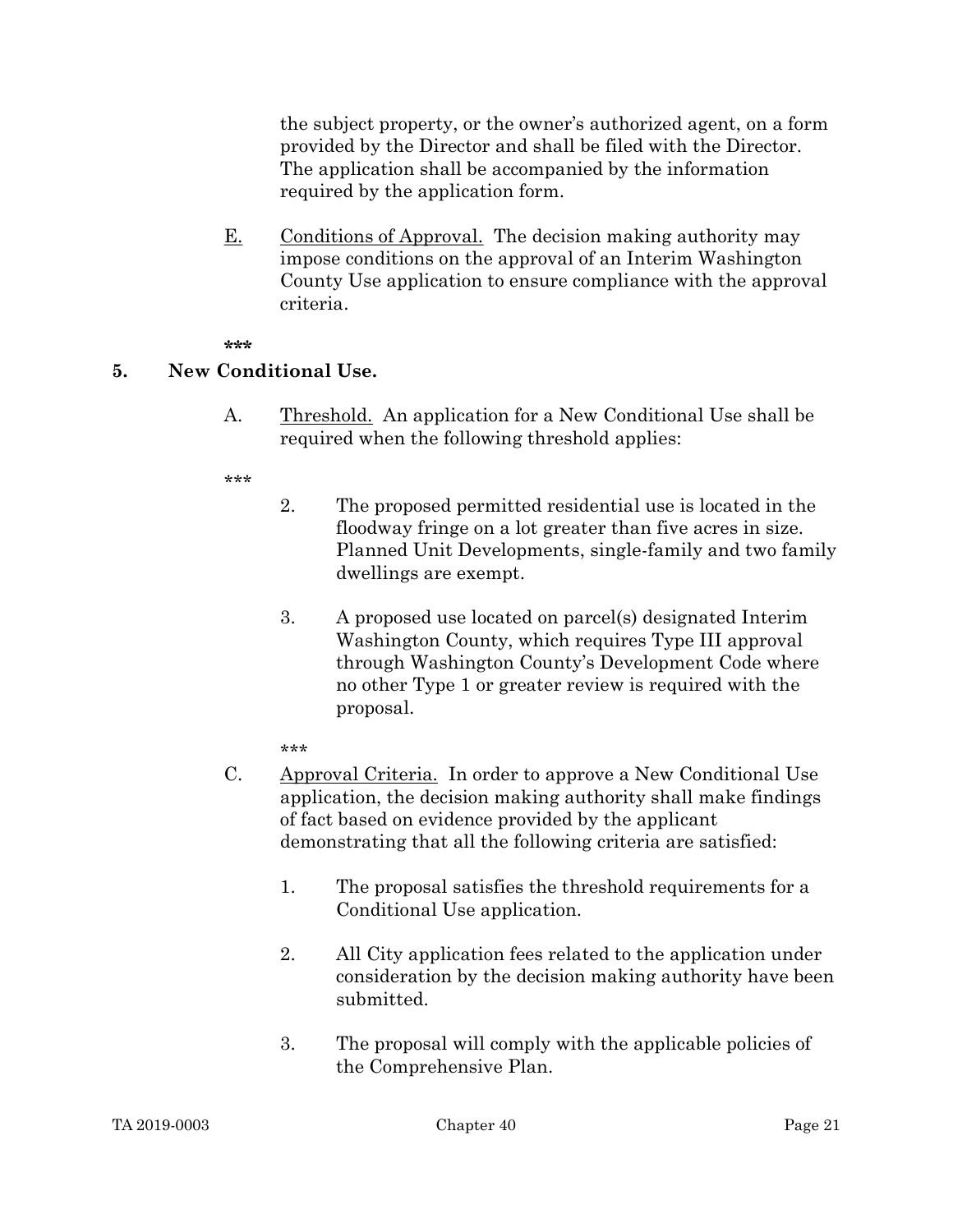- 4. The size, dimensions, configuration, and topography of the site and natural and man-made features on the site can reasonably accommodate the proposal.
- 5. The location, size, and functional characteristics of the proposal are such that it can be made reasonably compatible with and have a minimal impact on livability and appropriate use and development of properties in the surrounding area of the subject site. [ORD 4473; March 2008]
- 6. The proposed residential use located in the floodway fringe meets the requirements in Section 60.10.25.
- 7. For parcel(s) designated Interim Washington County, the proposed use, identified in the land use designation previously held for the subject parcel(s), meets the use requirements identified in Washington County's Development Code.
- 8. Applications and documents related to the request, which will require further City approval, shall be submitted to the City in the proper sequence.

### 40.20. DESIGN REVIEW [ORD 4332; January 2005]

\*\*\*

### 40.20.10. Applicability.

\*\*\*

3. Design Review approval shall not be required for the following:

\*\*\*

C. Existing detached dwellings in Industrial and Multiple-Use zoning district.

\*\*\*

# 40.20.15. Application.

# 1. Design Review Compliance Letter.

A. Threshold. An applicant may utilize the Design Review Compliance Letter process when the application is limited to one or more of the following categories of proposed action: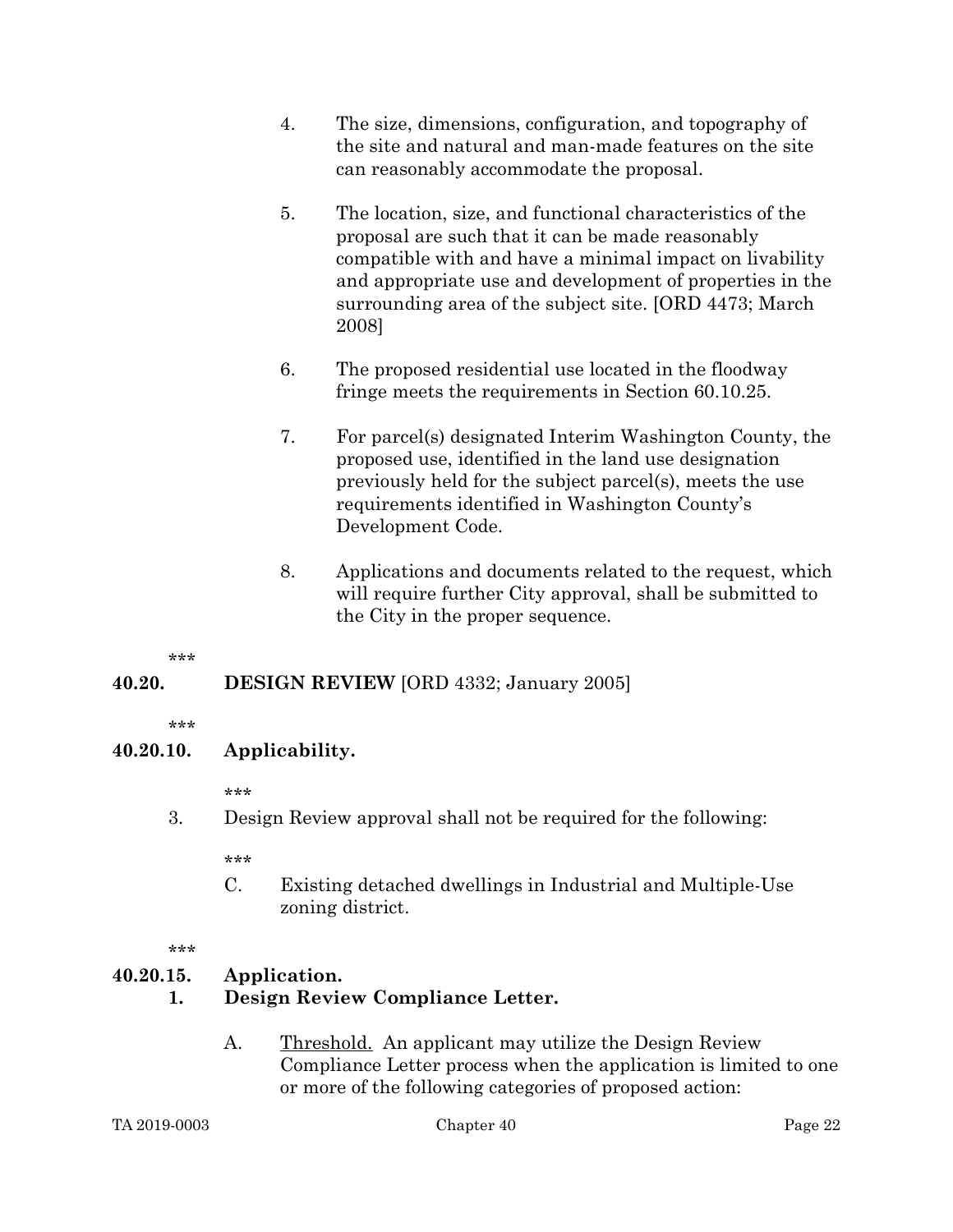1. Minor design changes to existing building or site including, but not limited to:

- g. Modification of off-street parking and maneuvering area with no increase to the paved area of the site and the minimum and maximum parking requirements for the subject site are met.
- \*\*\*
- m. Construction or modification of a permanent structure, not considered a building, which has a footprint of up to 1,000 square feet and is a use permitted within the underlying zoning district. \*\*\*
- C. Approval Criteria. [ORD 4365; October 2005] In order to approve a Design Review Compliance Letter application, the decision making authority shall make findings of fact based on evidence provided by the applicant demonstrating that all the following criteria are satisfied:
	- 1. The proposal satisfies the threshold requirements for a Design Compliance Review Letter.
	- 2. All City application fees related to the application under consideration by the decision making authority have been submitted.
	- 3. The proposal contains all applicable application submittal requirements as specified in Section 50.25.1. of the Development Code.
	- 4. The proposal meets all applicable Site Development Requirements of Sections 20.05.15., 20.10.15., 20.15.15., and 20.20.15. of the Development Code unless the applicable provisions are subject to an Adjustment, Planned Unit Development, or Variance application which shall be already approved or considered concurrently with the subject proposal. [ORD 4584; June 2012]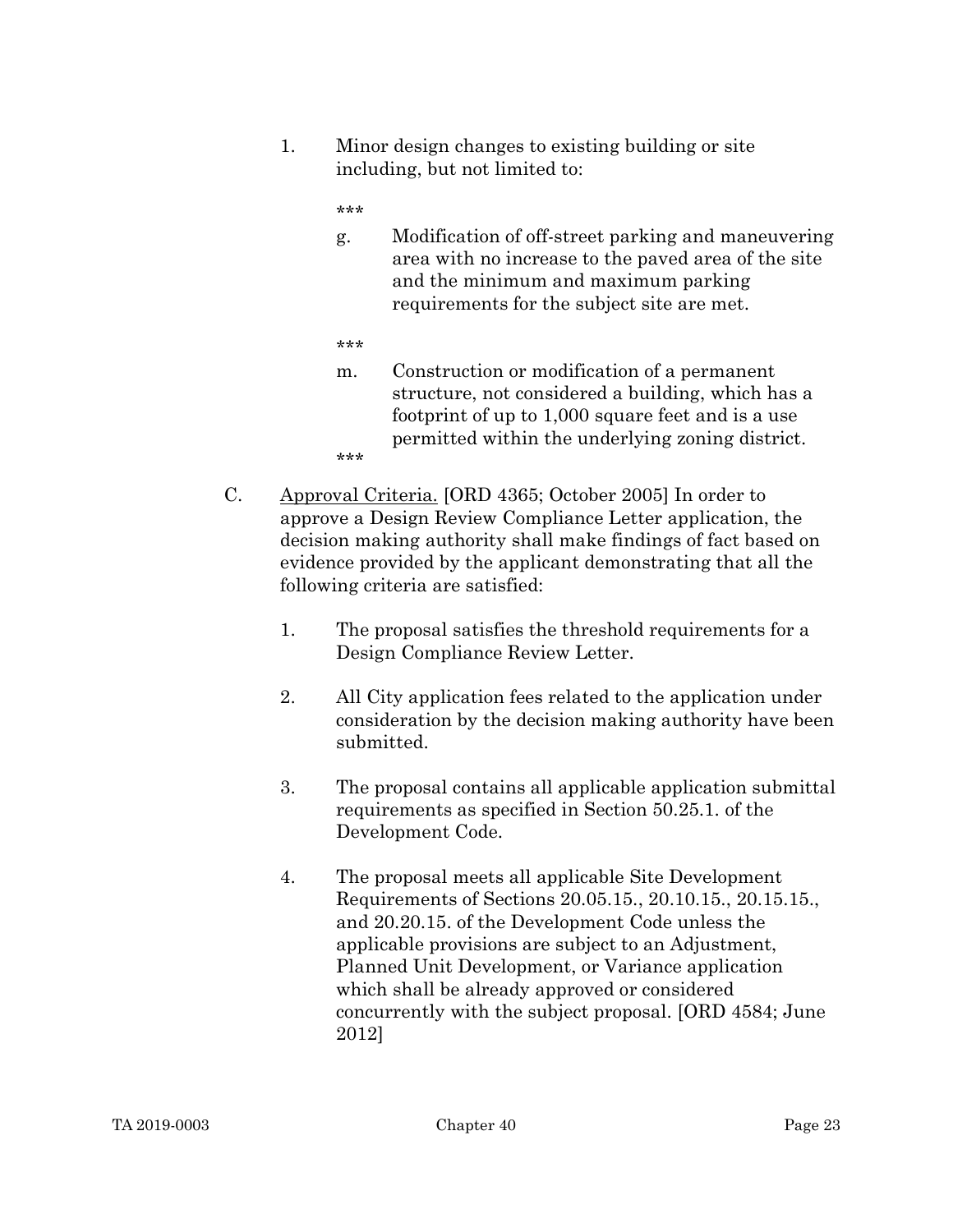- 5. The proposal, which is not an addition to an existing building, is consistent with all applicable provisions of Sections 60.05.15 through 60.05.30 (Design Standards).
- 6. If applicable, the proposed addition to an existing building and/or site, and only that portion of the building and/or site containing the proposed improvements, complies with the applicable provisions of Sections 60.05.15 through 60.05.30 (Design Standards) as they apply to the following:
	- a. Building articulation and variety. (Section 60.05.15.1.).
	- b. Roof forms. (Section 60.05.15.2.).
	- c. Exterior building materials. (Section 60.05.15.4.).
	- d. Foundation landscaping requirements. (Section 60.05.25.4.D.).
	- e. Screening roof-mounted equipment requirements. (Section 60.05.15.5.).
	- f. Screening loading areas, solid waste facilities and similar improvements. (Section 60.05.20.2.).
	- g. Lighting requirements. (Section 60.05.30.).
	- h. Changes to the existing on-site vehicular parking, maneuvering, and circulation area does not require additional paving to the site and the minimum and maximum parking requirements for the subject site are met.
	- i. Pedestrian circulation
- 7. The proposal complies with all applicable provisions in Chapter 60 (Special Regulations).
- 8. The proposal complies with the grading standards outlined in Section 60.15.10 or approved with and Adjustment or Variance.
- 9. Except for conditions requiring compliance with approved plans, the proposal does not modify any conditions of approval of a previously approved Type 2 or Type 3 application.
- 10. Proposals for Community Gardens comply with Section 60.05.25.14 of Chapter 60. Community Gardens are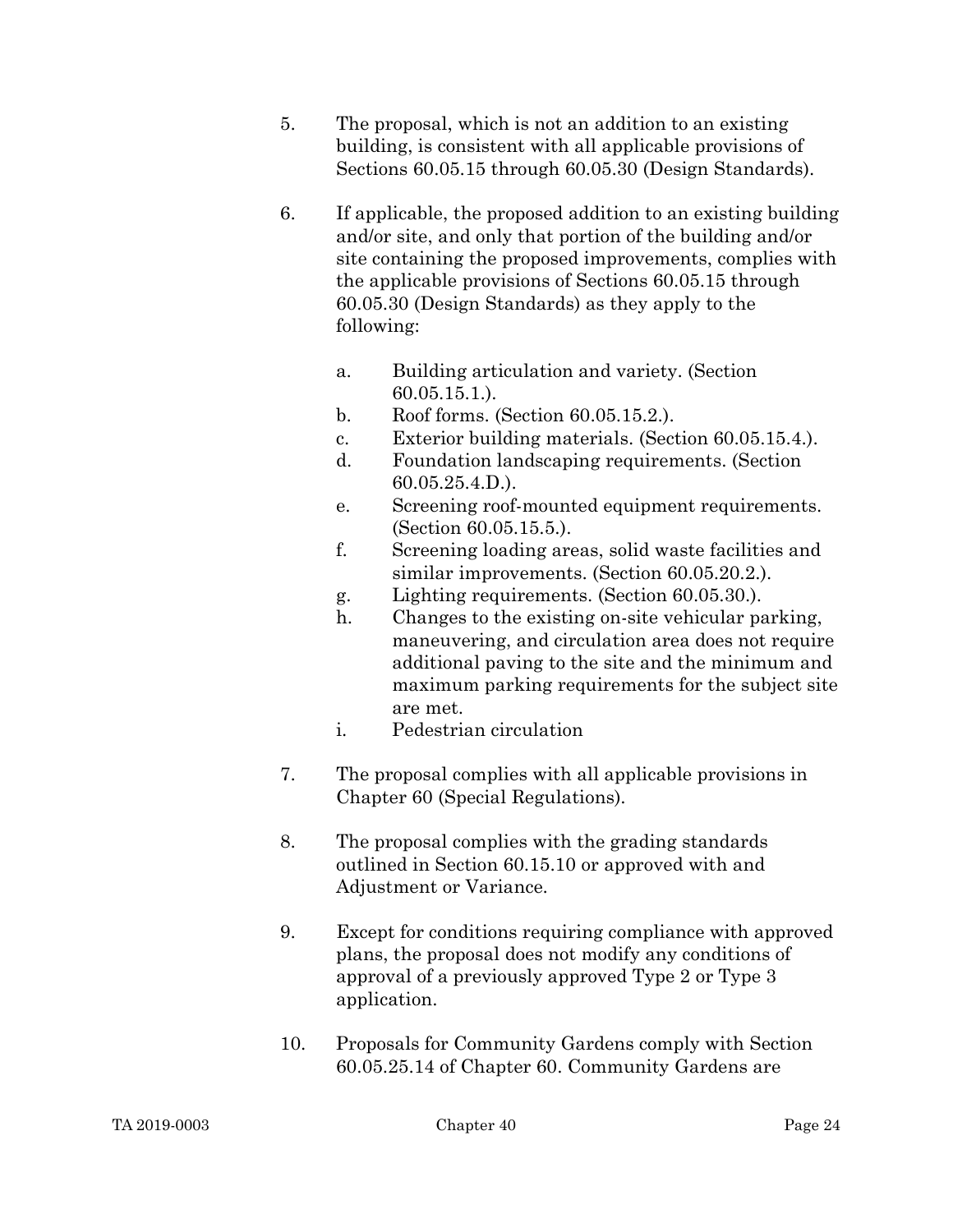exempt from Criteria 4, 5, 6, 7, and 8 above. [ORD 4659; June 2015]

11. Applications and documents related to the request, which will require further City approval, shall be submitted to the City in the proper sequence.

\*\*\*

### 2. Design Review Two.

A. Threshold. An application for Design Review Two shall be required when an application is subject to applicable design standards and one or more of the following thresholds describe the proposal:

\*\*\*

7. Any new or change to existing on-site vehicular parking, maneuvering, and circulation area which adds paving.

\*\*\*

9. New construction of non-habitable buildings or construction of a permanent structure, not considered a building in commercial, industrial, multiple use zones, or for approved Conditional Uses in residential zones, which has a footprint greater than 1,000 square feet and up to 10,000 square feet in size and is a use permitted within the underlying zoning district.

- C. Approval Criteria. [ORD 4365; October 2005] In order to approve a Design Review Two application, the decision making authority shall make findings of fact based on evidence provided by the applicant demonstrating that all the following criteria are satisfied:
	- 1. The proposal satisfies the threshold requirements for a Design Review Two application.
	- 2. All City application fees related to the application under consideration by the decision making authority have been submitted.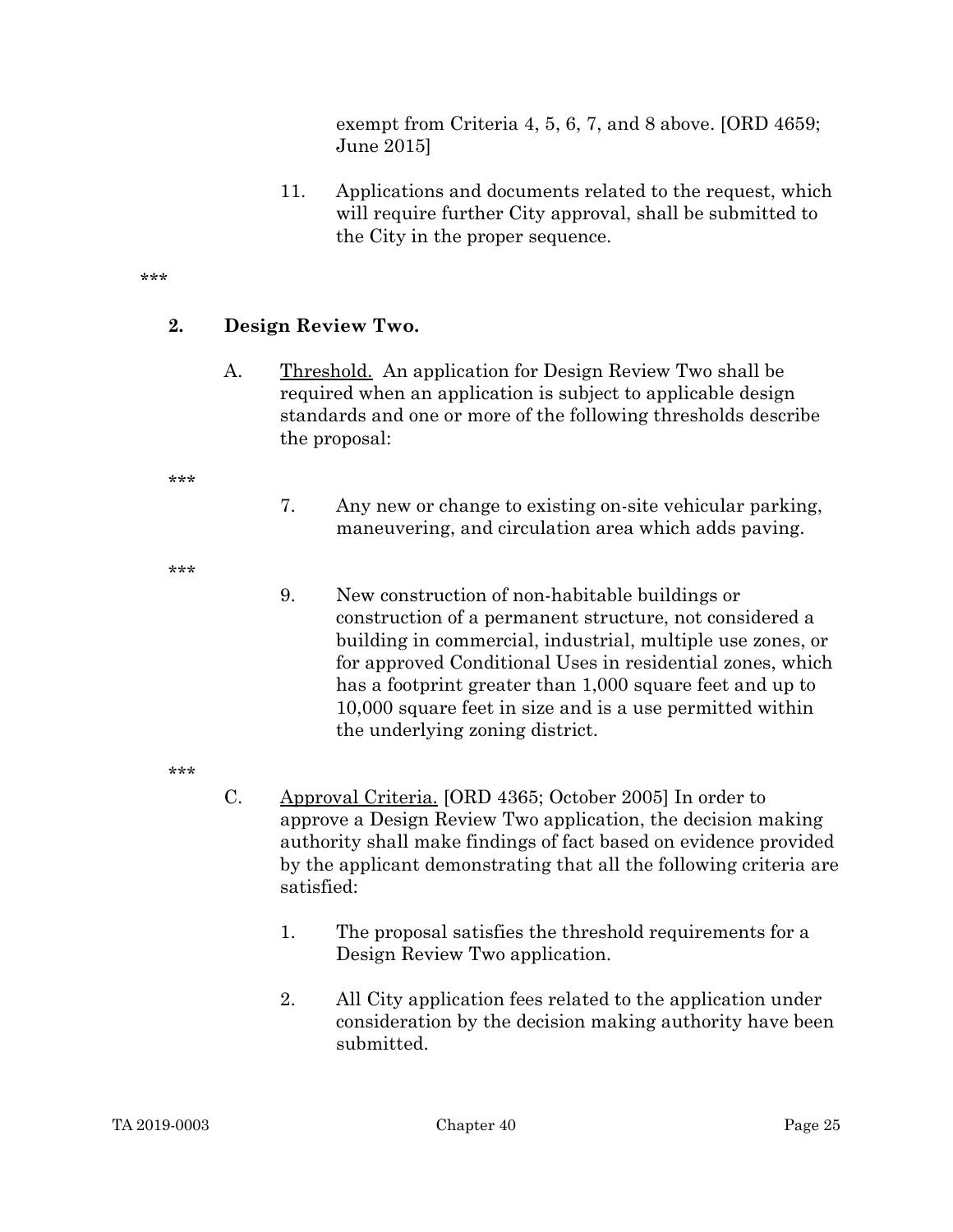- 3. The proposal contains all applicable application submittal requirements as specified in Section 50.25.1. of the Development Code.
- 4. The proposal is consistent with all applicable provisions of Sections 60.05.15. through 60.05.30. (Design Standards).
- 5. For additions to or modifications of existing development, the proposal is consistent with all applicable provisions of Sections 60.05.15 through 60.05.30 (Design Standards) or can demonstrate that the proposed additions or modifications are moving towards compliance with specific Design Standards if any of the following conditions exist:
	- a. A physical obstacle such as topography or natural feature exists and prevents the full implementation of the applicable standard; or
	- b. The location of existing structural improvements prevent the full implementation of the applicable standard; or
	- c. The location of the existing structure to be modified is more than 300 feet from a public street.

If the above listed conditions are found to exist and it is not feasible to locate a proposed addition in such a way that the addition abuts a street, then all applicable design standards except the following must be met:

- d. If in a Multiple Use District, building location, entrances and orientation along streets, and parking lot limitations along streets (Standards 60.05.15.6 and 60.05.20.8)
- e. If in a Multiple Use or Commercial District, ground floor elevation window requirements (Standard 60.05.15.8).
- 6. The proposal complies with the grading standards outlined in Section 60.15.10 or approved with and Adjustment or Variance.
- 7. Applications and documents related to the request, which will require further City approval, shall be submitted to the City in the proper sequence.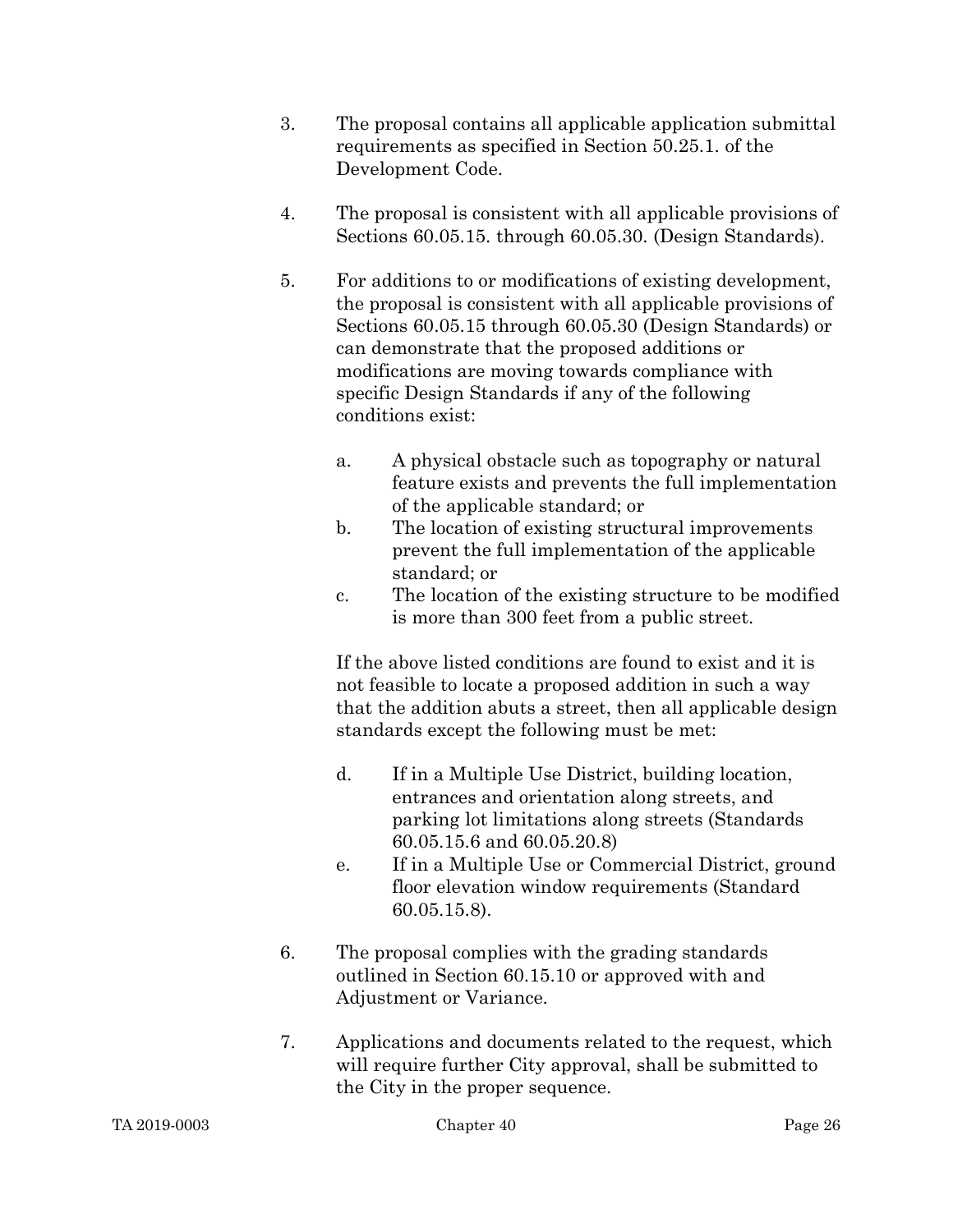#### 3. Design Review Three.

A. Threshold. An application for Design Review Three shall be required when an application is subject to applicable design standards and/or guidelines and one or more of the following thresholds describe the proposal:

- 5. Construction of a permanent structure, not considered a building, in commercial, industrial, multiple use zones, or for approved Conditional Uses in residential zones, which exceeds 10,000 square feet in size and is a use permitted within the underlying zoning district.
- \*\*\*
- C. Approval Criteria. [ORD 4365; October 2005] In order to approve a Design Review Three application, the decision making authority shall make findings of fact based on evidence provided by the applicant demonstrating that all the following criteria are satisfied:
	- 1. The proposal satisfies the threshold requirements for a Design Review Three application.
	- 2. All City application fees related to the application under consideration by the decision making authority have been submitted.
	- 3. For proposals meeting Design Review Three application thresholds numbers 1 through 6, the proposal is consistent with all applicable provisions of Sections 60.05.35 through 60.05.50 (Design Guidelines).
	- 4. For additions to or modifications of existing development, the proposal is consistent with all applicable provisions of Sections 60.05.35 through 60.05.50 (Design Guidelines) or can demonstrate that the additions or modifications are moving towards compliance with specific Design Guidelines if any of the following conditions exist: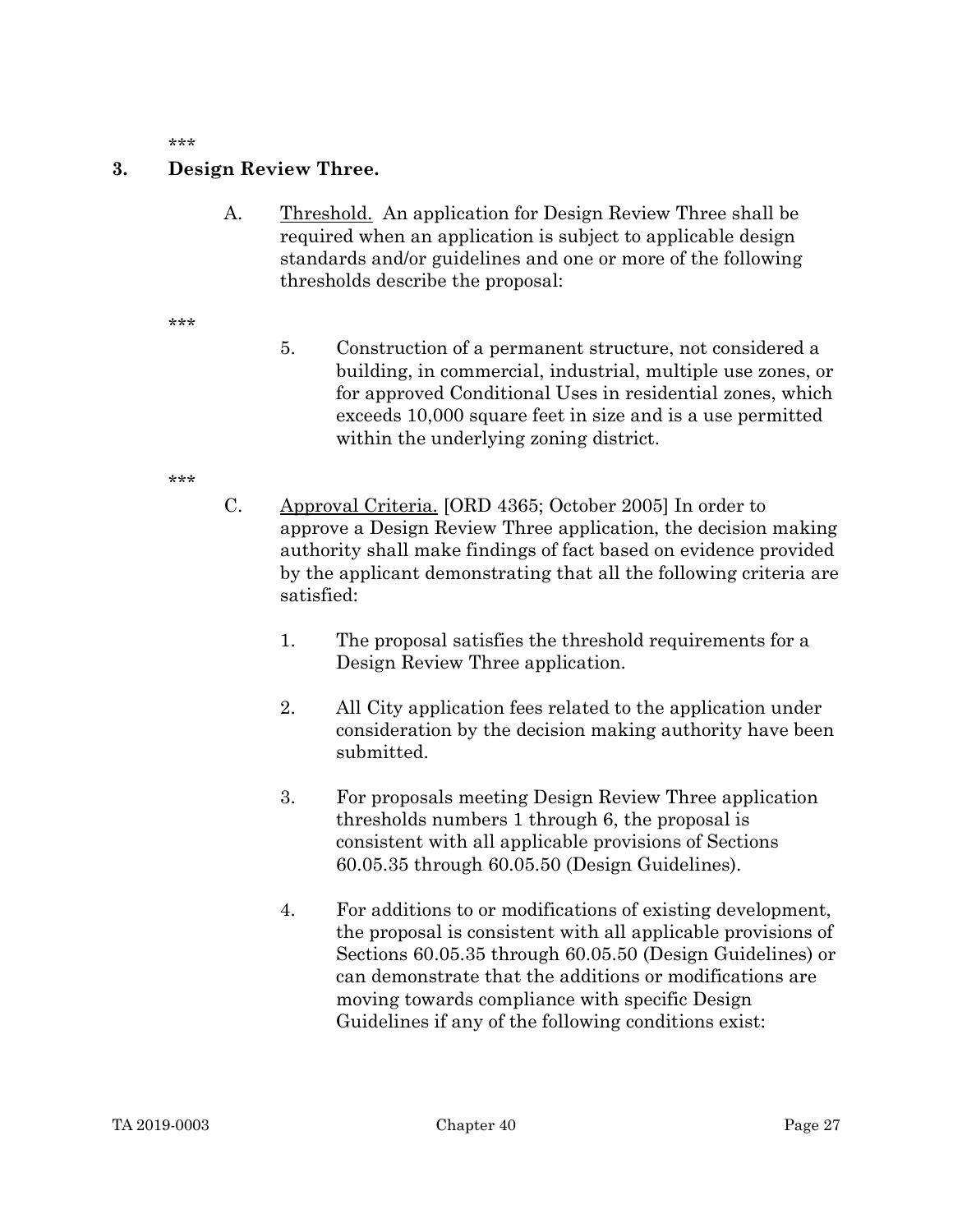- a. A physical obstacle such as topography or natural feature exists and prevents the full implementation of the applicable guideline; or
- b. The location of existing structural improvements prevent the full implementation of the applicable guideline; or
- c. The location of the existing structure to be modified is more than 300 feet from a public street
- 5. The proposal complies with the grading standards outlined in Section 60.15.10 or approved with and Adjustment or Variance.
- 6. For DRBCP proposals which involve the phasing of required floor area, the proposed project shall demonstrate how future development of the site, to the minimum development standards established in the Development Code or greater, can be realistically achieved at ultimate build out of the DRBCP. [ORD 4584; June 2012]
- 7. For proposals meeting Design Review Three application Threshold numbers 7 or 8, where the applicant has decided to address a combination of standards and guidelines, the proposal is consistent with all applicable provisions of Sections 60.05.15 through 60.05.30 (Design Standards) except for the Design Standard(s) where the proposal is instead subject to the applicable corresponding Design Guideline(s). [ORD 4531; April 2010]
- 8. For proposals meeting Design Review Three application Threshold numbers 7 or 8, where the applicant has decided to address Design Guidelines only, the proposal is consistent with the applicable provisions of Sections 60.05.35 through 60.05.50 (Design Guidelines). [ORD 4531; April 2010]
- 9. Applications and documents related to the request, which will require further City approval, shall be submitted to the City in the proper sequence.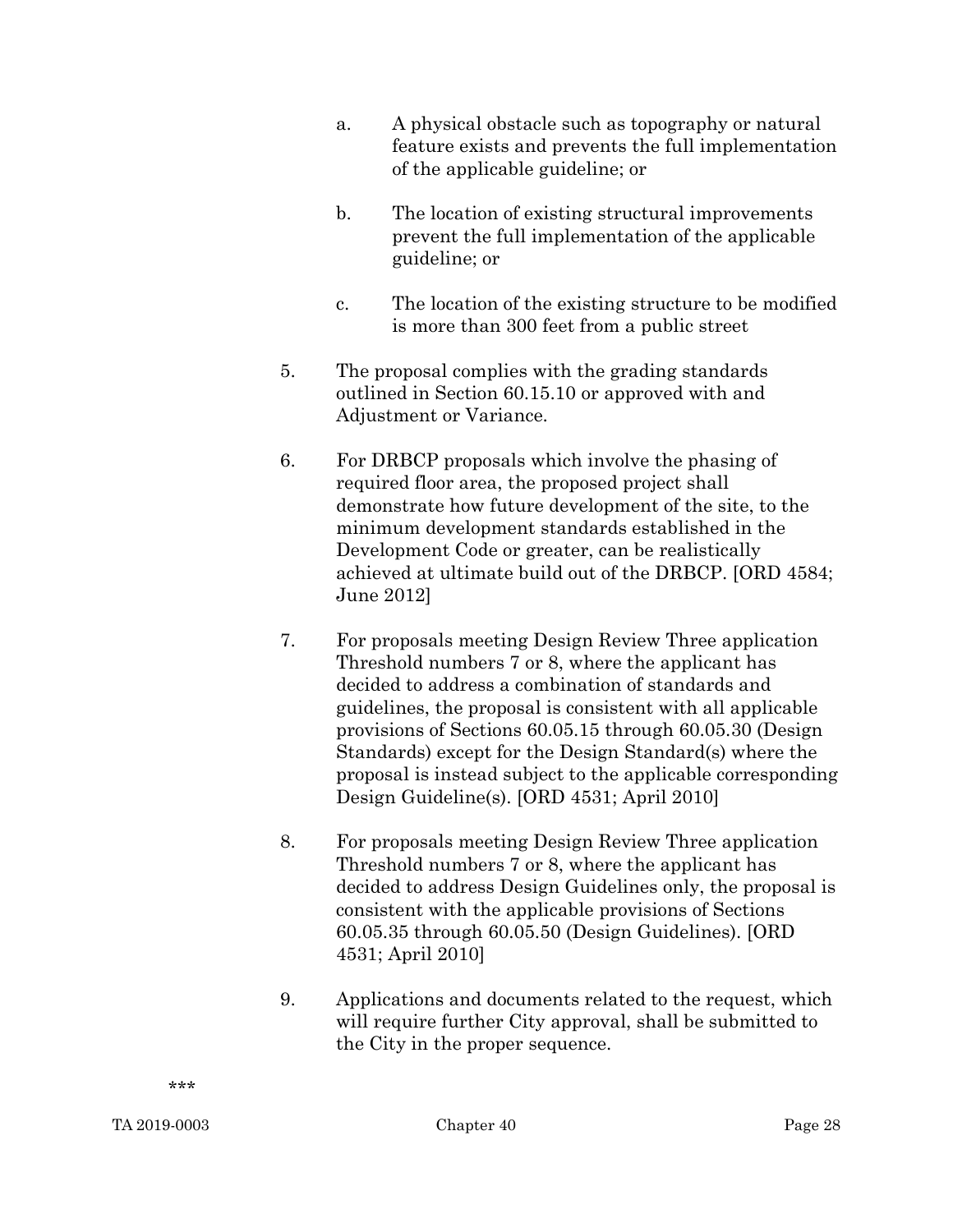### 40.30. FLEXIBLE AND ZERO YARD SETBACKS

\*\*\*

### 2. Flexible Setback for Individual Lot Without Endorsement.

- C. Approval Criteria. In order to approve a Flexible Setback on Individual Lot Without Endorsement application, the decision making authority shall make findings of fact based on evidence provided by the applicant demonstrating that all the following criteria are satisfied:
	- 1. The proposal satisfies the threshold requirements for a Flexible Setback on Individual Lot Without Endorsement application.
	- 2. The application complies with all applicable submittal requirements as specified in Section 50.25.1. and includes all applicable fees. [ORD 4473; March 2008]
	- 3. The proposal does not violate any recorded Solar Access Permit requirements.
	- 4. The proposal meets the minimum standards specified in Section 20.05.15.G. of the Development Code. [ORD 4584; June 2012]
	- 5. The size, dimensions, configuration, and topography of the site and natural and man-made features on the site can reasonably accommodate the proposal and will have minimal impact to the abutting properties.
	- 6. All critical facilities and services related to the development have or can be improved to have adequate capacity to serve the proposal at the time of its completion.
	- 7. The proposal is consistent with all applicable provisions of Chapter 20 (Land Uses) unless applicable provisions are modified by means of one or more applications that already have been approved or are considered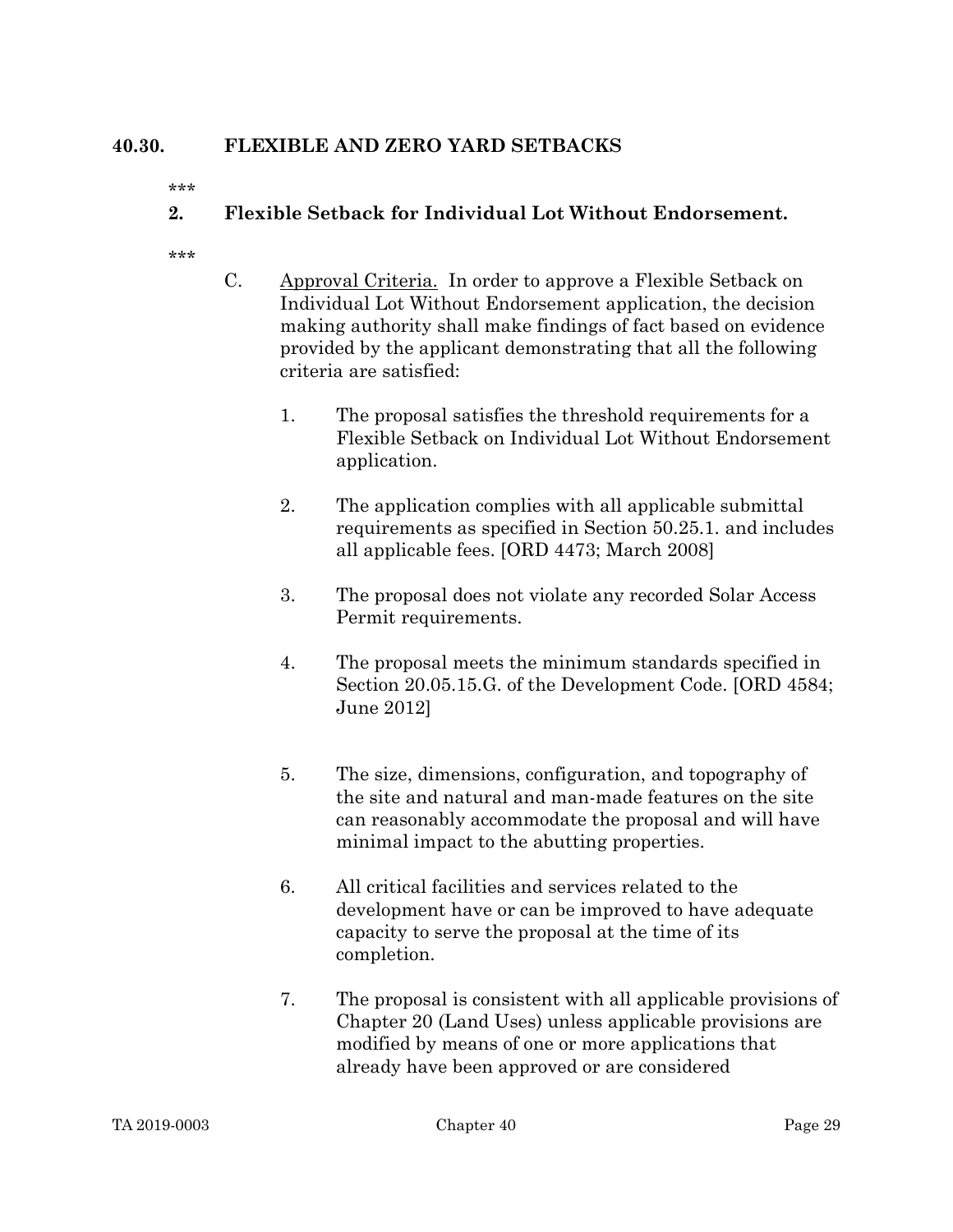concurrently with the subject proposal. [ORD 4473; March 2008]

- 8. The proposal is consistent with all applicable provisions of Chapter 60 (Special Requirements) and that all improvements, dedications, or both required by the applicable provisions of Chapter 60 (Special Requirements) are provided or can be provided in rough proportion to the identified impact(s) of the proposal.
- 9. Applications and documents related to the request, which will require further City approval, shall be submitted to the City in the proper sequence.

\*\*\*

### 40.40. HOME OCCUPATION

\*\*\*

### 2. Home Occupation Two.

- C. Approval Criteria. In order to approve a Home Occupation Two application, the decision making authority shall make findings of fact based on evidence provided by the applicant demonstrating that all the following criteria are satisfied:
	- 1. The proposal satisfies the threshold requirements for a Home Occupation Two application.
	- 2. All City application fees related to the application under consideration by the decision making authority have been submitted.
	- 3. The proposed home occupation shall a maximum of one (1) volunteer or employee who is not a resident on the premises.
	- 4. The proposed home occupation shall have no more than 8 daily customers or clients on the premises.
	- 5. All customer and client visits to the proposed home occupation shall occur only between the hours of 7:00 a.m. and 10:00 p.m.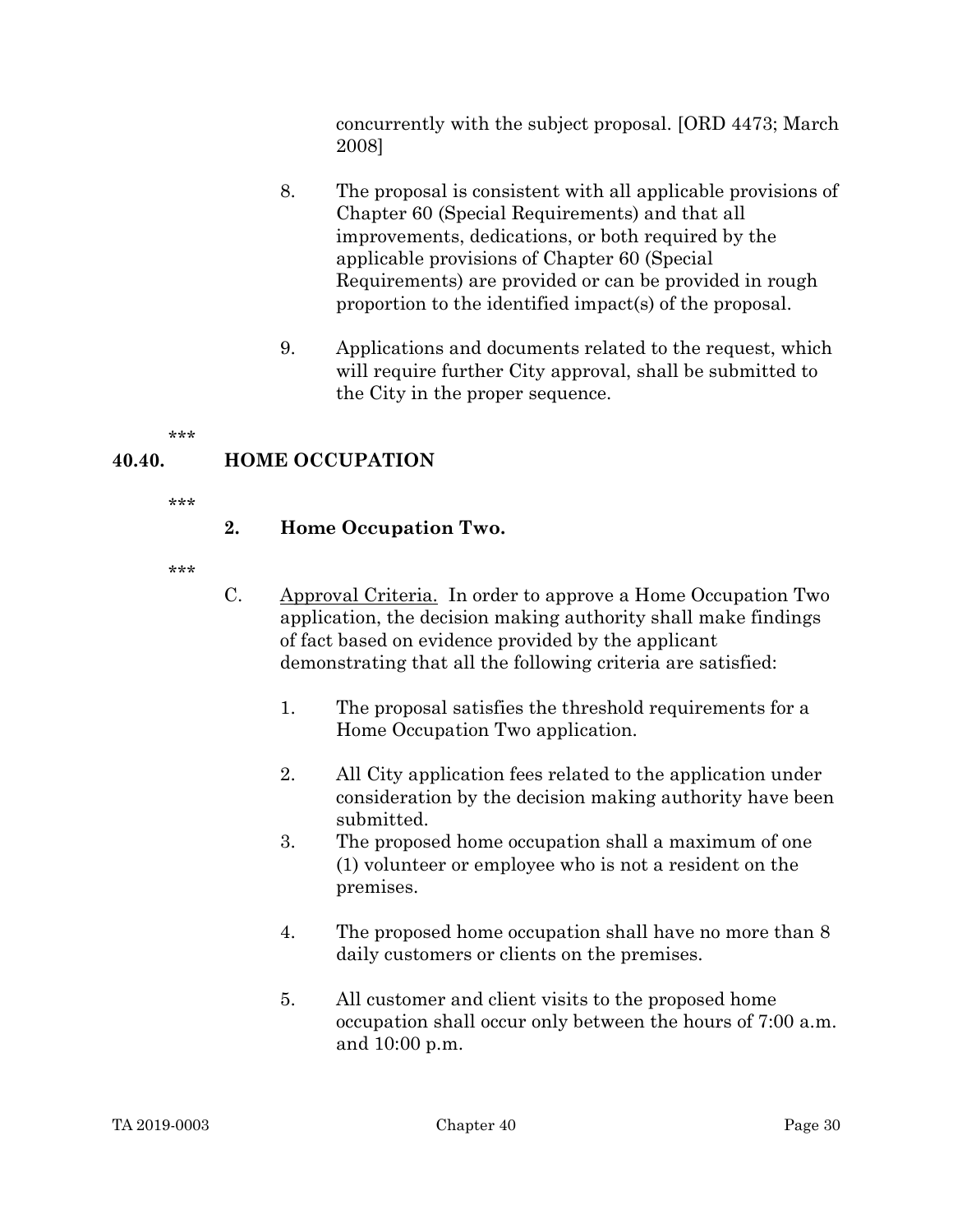- 6. If on-site parking is provided, a plan for additional parking may be approved if:
	- a. Not more than a total of 4 on-site parking spaces for the combined residential and home occupation uses are proposed.
	- b. The parking spaces, driveway, street access, landscaping, storm water drainage, and screening comply with this Code and other city standards.
- 7. Excluding regular U. S. Postal Service delivery, the home occupation shall not require more than two (2) trips per day for delivery or pick up to the residence between the hours of 8:00 a.m. and 6:00 p.m. There shall be no deliveries or pick ups between the hours of 6:00 p.m. and 8:00 a.m.
- 8. The proposed home occupation is being undertaken by an occupant of the residence.
- 9. The proposed home occupation is participating in and is consistent with the City's Business License Program and other agency licenses as appropriate to the proposed use.
- 10. The on-site operation of the proposed home occupation shall be conducted entirely within the dwelling, a conforming accessory structure, or both. No exterior storage of materials or equipment shall occur on the premises.
- 11. The proposed home occupation and associated storage of materials and products shall not occupy more than 700 gross square feet of floor area.
- 12. The subject property will continue to be used and maintained as a residence and the proposed home occupation will not change the use classification of the dwelling unit or accessory structures as determined by the City Building Official. The proposal will conform to all requirements of this and other City Codes as they pertain to residential property.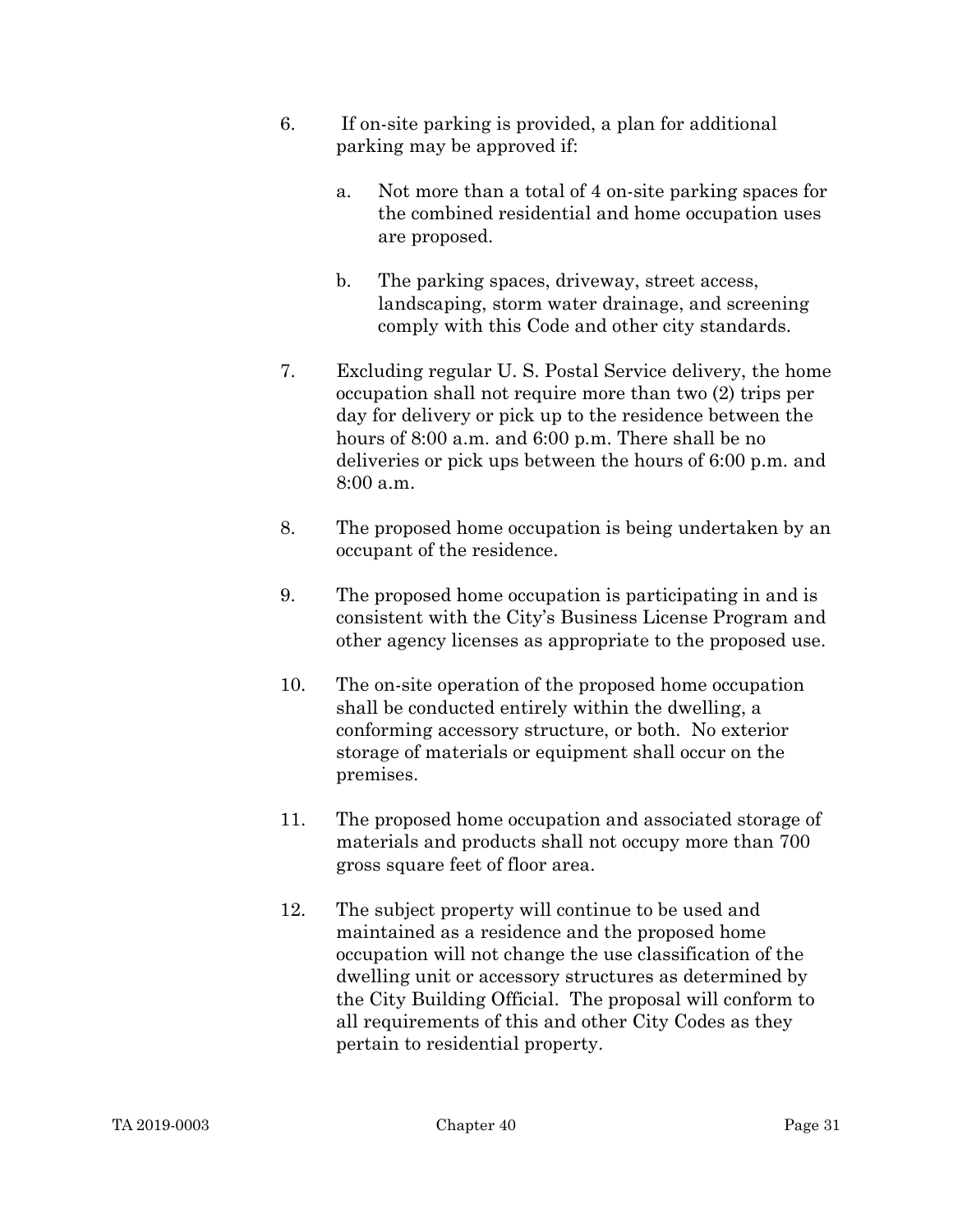- 13. The home occupation, including deliveries from other businesses, shall not include the use of tractor trailers, forklifts, or similar heavy equipment. 40.40.15.2.C.
- 14. There shall be no noise, vibration, smoke, dust, odors, heat or glare at or beyond the property line resulting from the operation of the home occupation.
- 15. There shall be no exterior storage of vehicles of any kind used for the business except that one (1) commercially licensed vehicle, which is not larger than a 3/4 ton pickup, passenger van, or other vehicle of similar size, may be parked outside on the subject property, provided such parking complies with applicable parking restrictions.
- 16. The proposal will not involve storage or distribution of toxic or flammable materials, spray painting or spray finishing operations, or similar activities that involve toxic or flammable materials which in the judgment of the Fire Marshall pose a health or safety risk to the residence, its occupants or surrounding properties.
- 17. There is no signage associated with the proposed home occupation aside from a name plate as allowed by Section 60.40.15. of the Development Code. [ORD 4584; June 2012]
- 18. Exterior remodeling will not alter the residential character of the building.
- 19. Excluding required residential parking, adequate offstreet parking exists to accommodate vehicular traffic for any employee, customer, or both.
- 20. The proposal is consistent with all applicable provisions of Chapter 20 (Land Uses) unless the applicable provisions are subject to an adjustment, planned unit development, or variance which shall be already approved or considered concurrently with the subject proposal.
- 21. The proposal is consistent with all applicable provisions of Chapter 60 (Special Requirements) and that all improvements, dedications, or both required by the applicable provisions of Chapter 60 (Special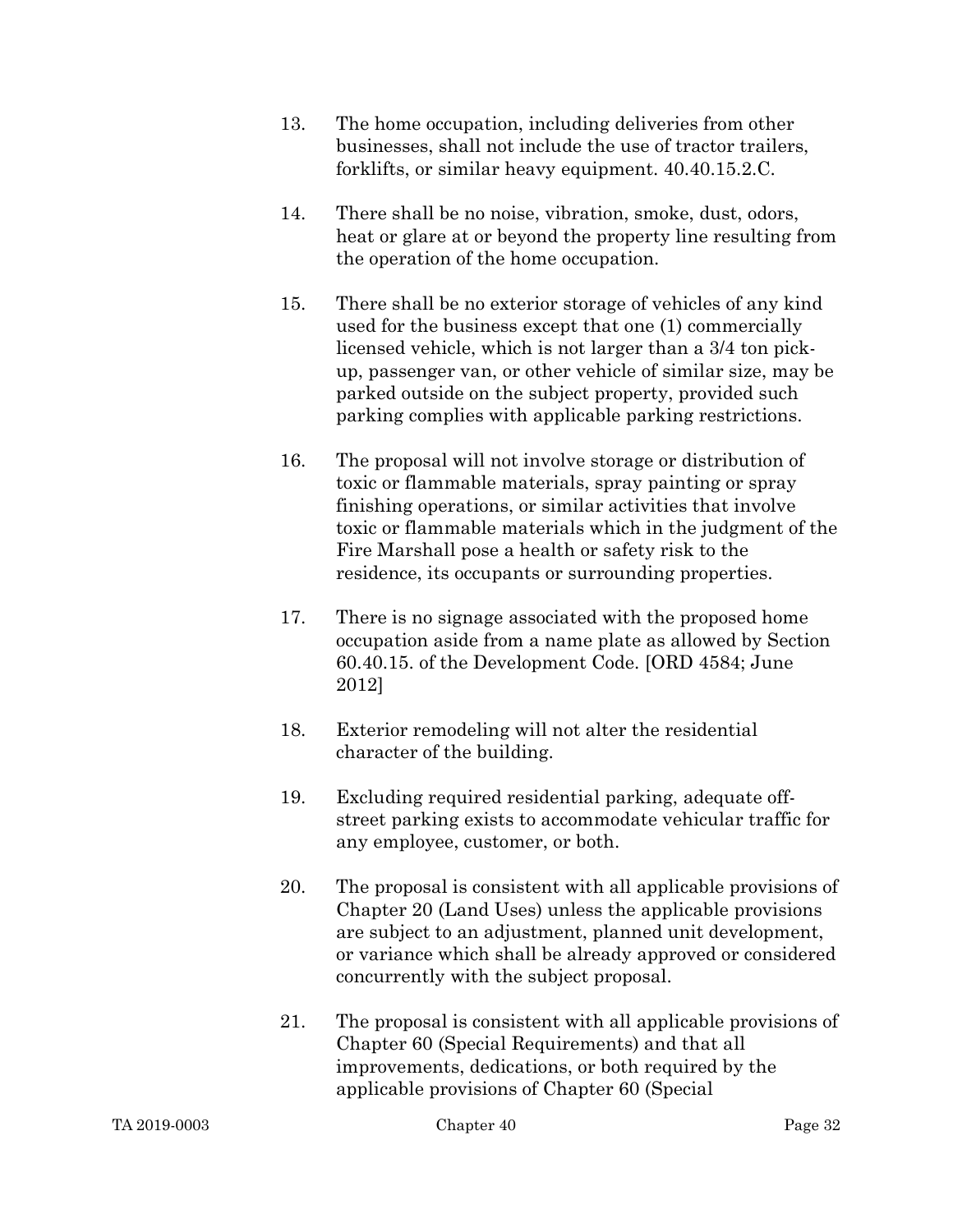Requirements) are provided or can be provided in rough proportion to the identified impact(s) of the proposal.

- 22. The proposal contains all applicable application submittal requirements as specified in Section 50.25.1. of the Development Code.
- 23. Applications and documents related to the request, which will require further City approval, shall be submitted to the City in the proper sequence.

\*\*\*

#### 40.45. LAND DIVISION AND RECONFIGURATION 40.45.15. Application.

There are nine (9) types of applications under this Section, as follows: Property Line Adjustment; Replat One; Replat Two; Preliminary Partition; Preliminary Subdivision; Preliminary Fee Ownership Partition; Preliminary Fee Ownership Subdivision; Final Land Division; and Expedited Land Division. [ORD 4584; June 2012]

\*\*\*

### 2. Replat One. [ORD 4487; August 2008]

- C. Approval Criteria. In order to approve a Replat One application, the decision making authority shall make findings based on evidence provided by the applicant demonstrating that all the following criteria are satisfied.
	- 1. The application satisfies the threshold requirements for a Replat One. [ORD 4584; June 2012]
	- 2. All City application fees related to the application under consideration by the decision making authority have been submitted.
	- 3. The proposed Replat does not conflict with any existing City approval, except the City may modify prior approvals through the Replat process to comply with current Code standards and requirements.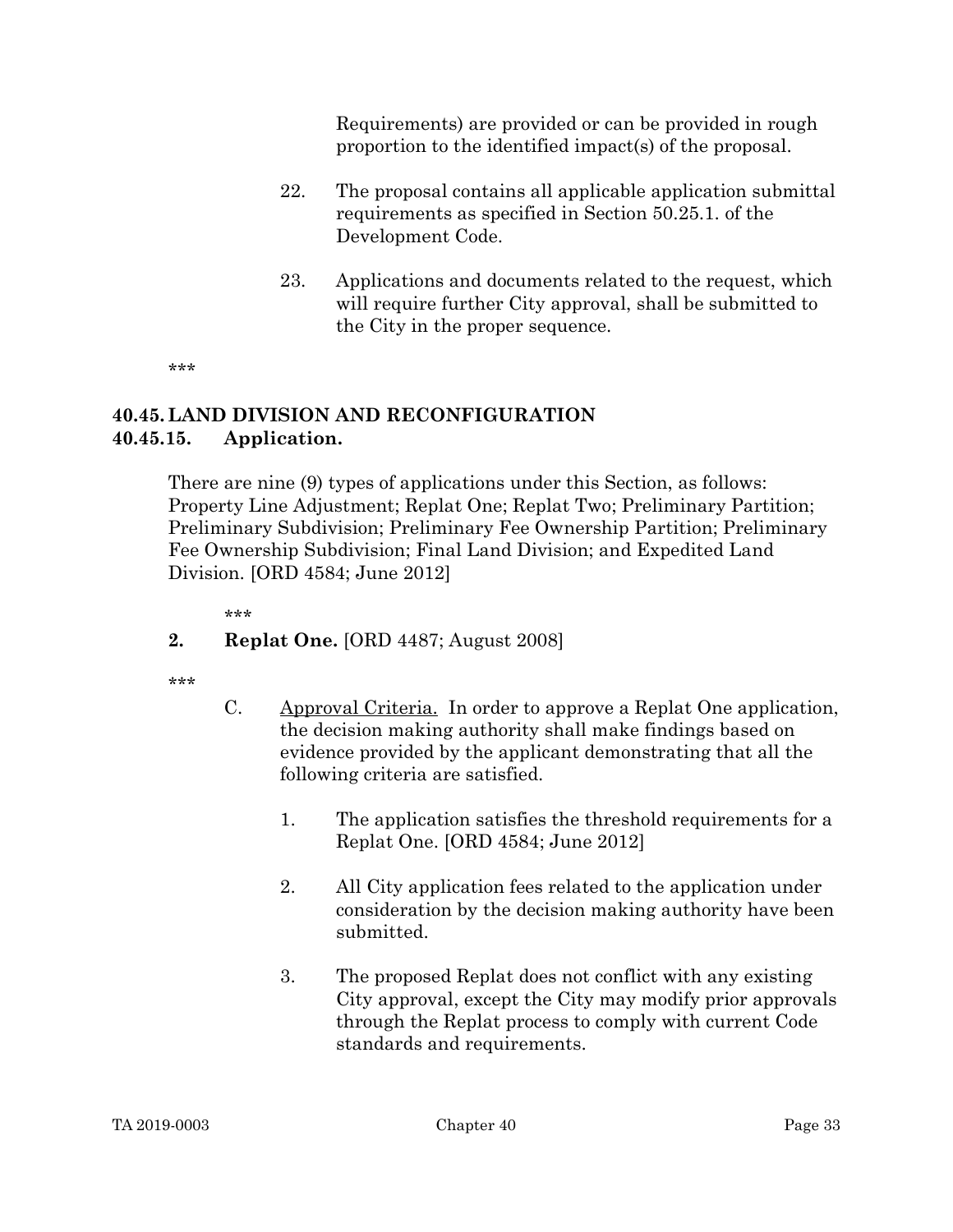- 4. Oversized lots or parcels ("oversized lots") resulting from the Replat shall have a size and shape that facilitates the future potential partitioning or subdividing of such oversized lots in accordance with the requirements of the Development Code. In addition, streets, driveways, and utilities shall be sufficient to serve the proposed lots and future potential development on oversized lots. Easements and rights-of-way shall either exist or be proposed to be created such that future partitioning or subdividing is not precluded or hindered, for either the oversized lot or any affected adjacent lot. [ORD 4584; June 2012]
- 5. Applications that apply the lot area averaging standards of Section 20.05.15.D. shall demonstrate that the resulting land division facilitates the following: [ORD 4584; June 2012]
	- a. Preserves a designated Historic Resource or Significant Natural Resource (Tree, Grove, Riparian Area, Wetland, or similar resource); or,
	- b. Complies with minimum density requirements of the Development Code, provides appropriate lot size transitions adjacent to differently zoned properties, minimizes grading impacts on adjacent properties, and where a street is proposed, provides a standard street cross section with sidewalks. [ORD 4584; June 2012]
- 6. If lot area averaging standards are proposed pursuant to Section 20.05.15.D, no further applications for Adjustment or Variance from this standard is required or permitted. [ORD 4584; June 2012]
- 7. If phasing is requested by the applicant, the requested phasing plan meets all applicable City standards and provides for necessary public improvements for each phase as the project develops.
- 8. The proposal will not eliminate pedestrian, utility service, or vehicle access to the affected properties. [ORD 4584; June 2012]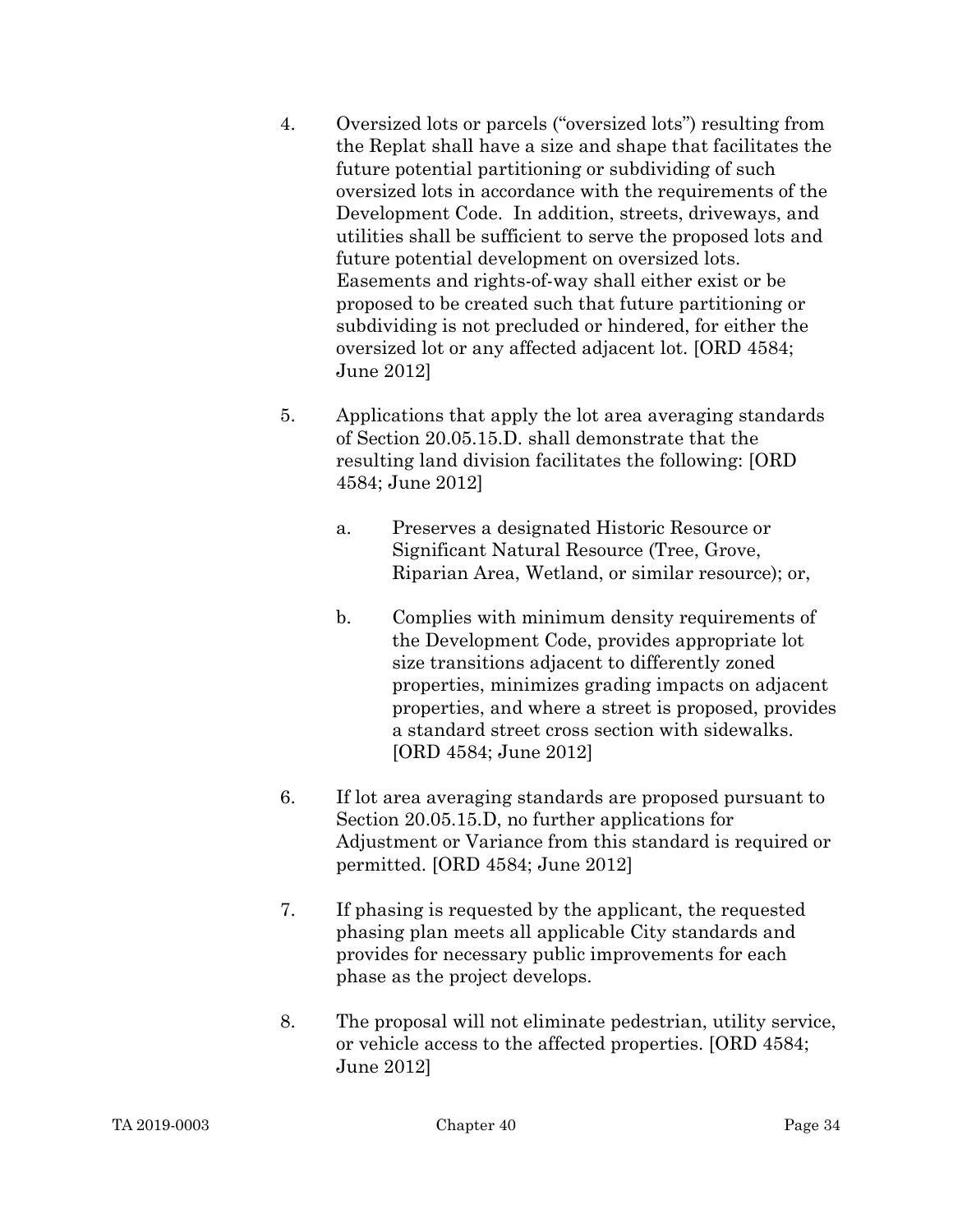- 9. The proposal does not create a parcel or lot which will have more than one (1) zoning designation.
- 10. Applications and documents related to the request requiring further City approval shall be submitted to the City in the proper sequence.

**3.** Replat Two. [ORD 4487; August 2008] [ORD 4584; June 2012]

- C. Approval Criteria. In order to approve a Replat Two application, the decision making authority shall make findings based on evidence provided by the applicant demonstrating that all the following criteria are satisfied.
	- 1. The application satisfies the threshold requirements for a Replat Two.
	- 2. All City application fees related to the application under consideration by the decision making authority have been submitted.
	- 3. The proposed Replat Two does not conflict with any existing City approval, except the City may modify prior approvals through the Replat process to comply with current Code standards and requirements.
	- 4. Oversized lots or parcels ("oversized lots") resulting from the Replat shall have a size and shape that facilitates the future potential partitioning or subdividing of such oversized lots in accordance with the requirements of the Development Code. In addition, streets, driveways, and utilities shall be sufficient to serve the proposed lots and future potential development on oversized lots. Easements and rights-of-way shall either exist or be proposed to be created such that future partitioning or subdividing is not precluded or hindered, for either the oversized lot or any affected adjacent lot.
	- 5. Applications that apply the lot area averaging standards of Section 20.05.15.D. shall demonstrate that the resulting land division facilitates the following: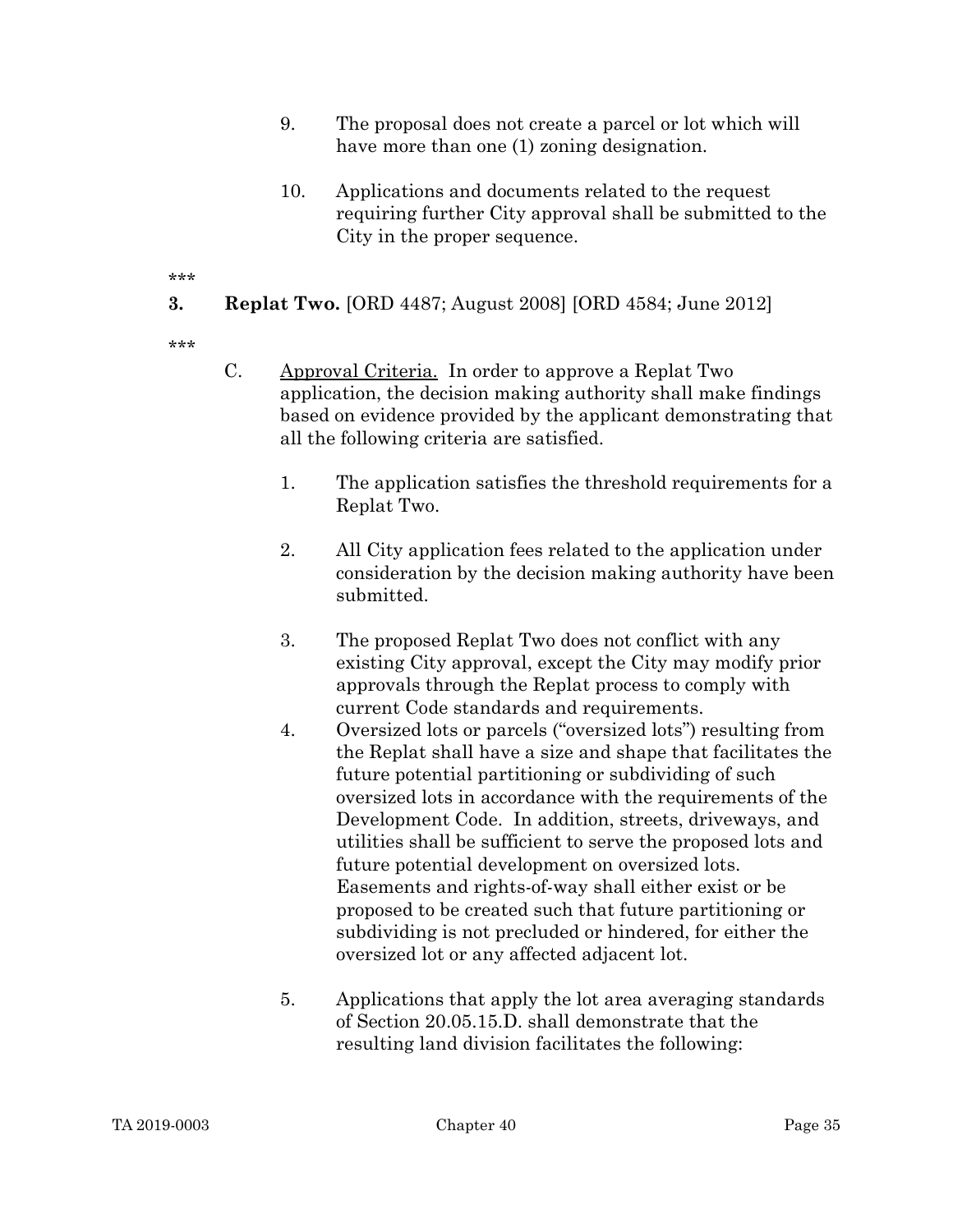- a. Preserves a designated Historic Resource or Significant Natural Resource (Tree, Grove, Riparian Area, Wetland, or similar resource); or,
- b. Complies with minimum density requirements of the Development Code, provides appropriate lot size transitions adjacent to differently zoned properties, minimizes grading impacts on adjacent properties, and where a street is proposed, provides a standard street cross section with sidewalks.
- 6. If lot area averaging standards are proposed pursuant to Section 20.05.15.D, no further applications for Adjustment or Variance from this standard is required or permitted.
- 7. If phasing is requested by the applicant, the requested phasing plan meets all applicable City standards and provides for necessary public improvements for each phase as the project develops.
- 8. The proposal will not eliminate pedestrian, utility service, or vehicle access to the affected properties.
- 9. The proposal does not create a parcel or lot which will have more than one (1) zoning designation.
- 10. Applications and documents related to the request requiring further City approval shall be submitted to the City in the proper sequence.
- \*\*\*

# 4. Preliminary Partition.

- \*\*\*
- C. Approval Criteria. In order to approve a Preliminary Partition application, the decision making authority shall make findings of fact based on evidence provided by the applicant demonstrating that all the following criteria are satisfied:
	- 1. The application satisfies the threshold requirements for a Preliminary Partition. If the parent parcel is subject to a pending Legal Lot Determination under Section 40.47.,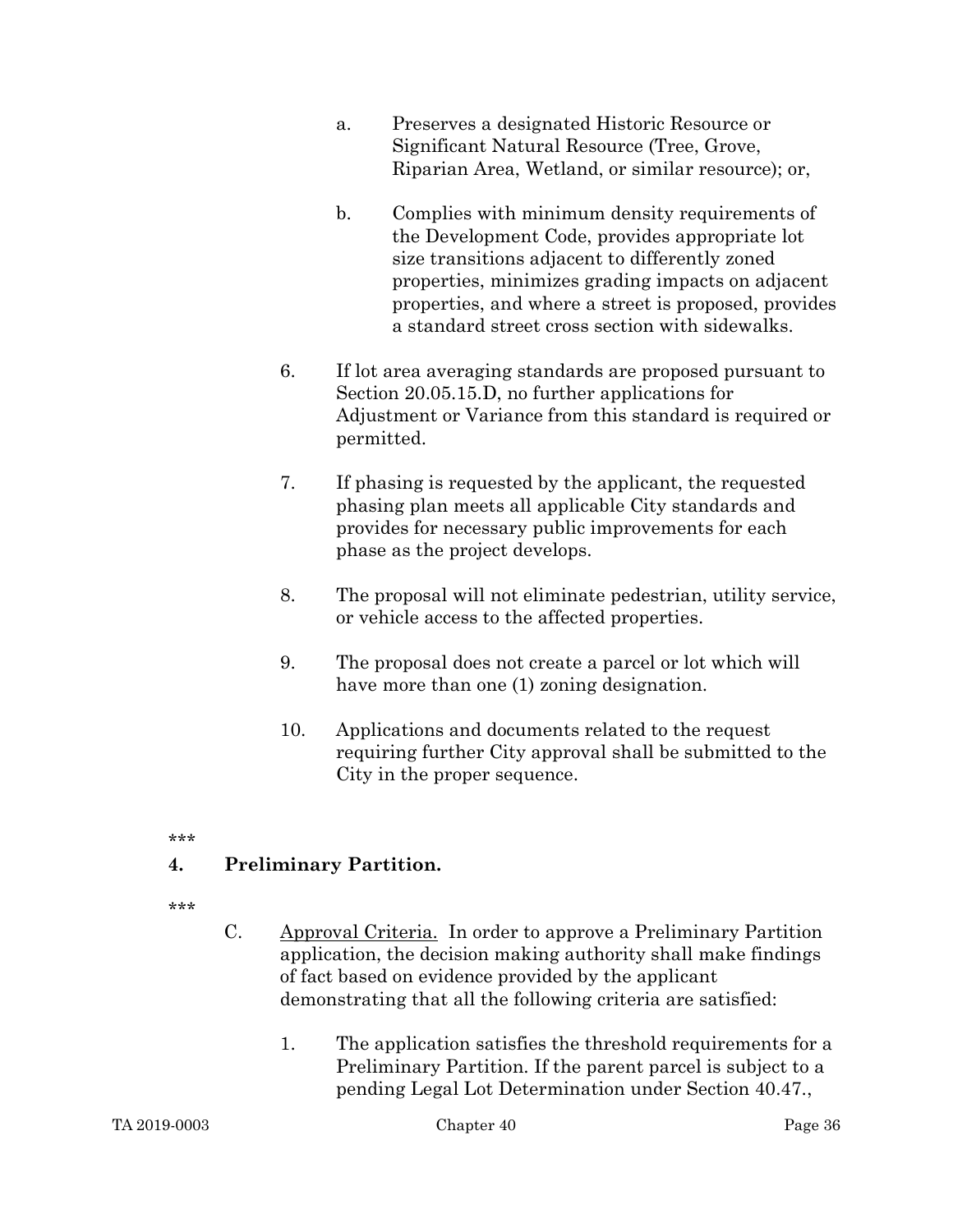further division of the parent parcel shall not proceed until all of the provisions of Section 40.47.15.1.C. have been met. [ORD 4584; June 2012]

- 2. All City application fees related to the application under consideration by the decision making authority have been submitted.
- 3. The proposed partition does not conflict with any existing City approval, except the City may modify prior approvals through the partition process to comply with current Code standards and requirements.
- 4. Oversized parcels (oversized lots) resulting from the Partition shall have a size and shape that facilitates the future potential partitioning or subdividing of such oversized lots in accordance with the requirements of the Development Code. In addition, streets, driveways, and utilities shall be sufficient to serve the proposed partition and future potential development on oversized lots. Easements and rights-of-way shall either exist or be proposed to be created such that future partitioning or subdividing is not precluded or hindered, for either the oversized lot or any affected adjacent lot. [ORD 4584; June 2012]
- 5. Applications that apply the lot area averaging standards of Section 20.05.15.D. shall demonstrate that the resulting land division facilitates the following: [ORD 4584; June 2012]
	- a) Preserves a designated Historic Resource or Significant Natural Resource (Tree, Grove, Riparian Area, Wetland, or similar resource); or,
	- b) Complies with minimum density requirements of the Development Code, provides appropriate lot size transitions adjacent to differently zoned properties, minimizes grading impacts on adjacent properties, and where street improvements are proposed, provides a standard street cross section with sidewalks. [ORD 4584; June 2012]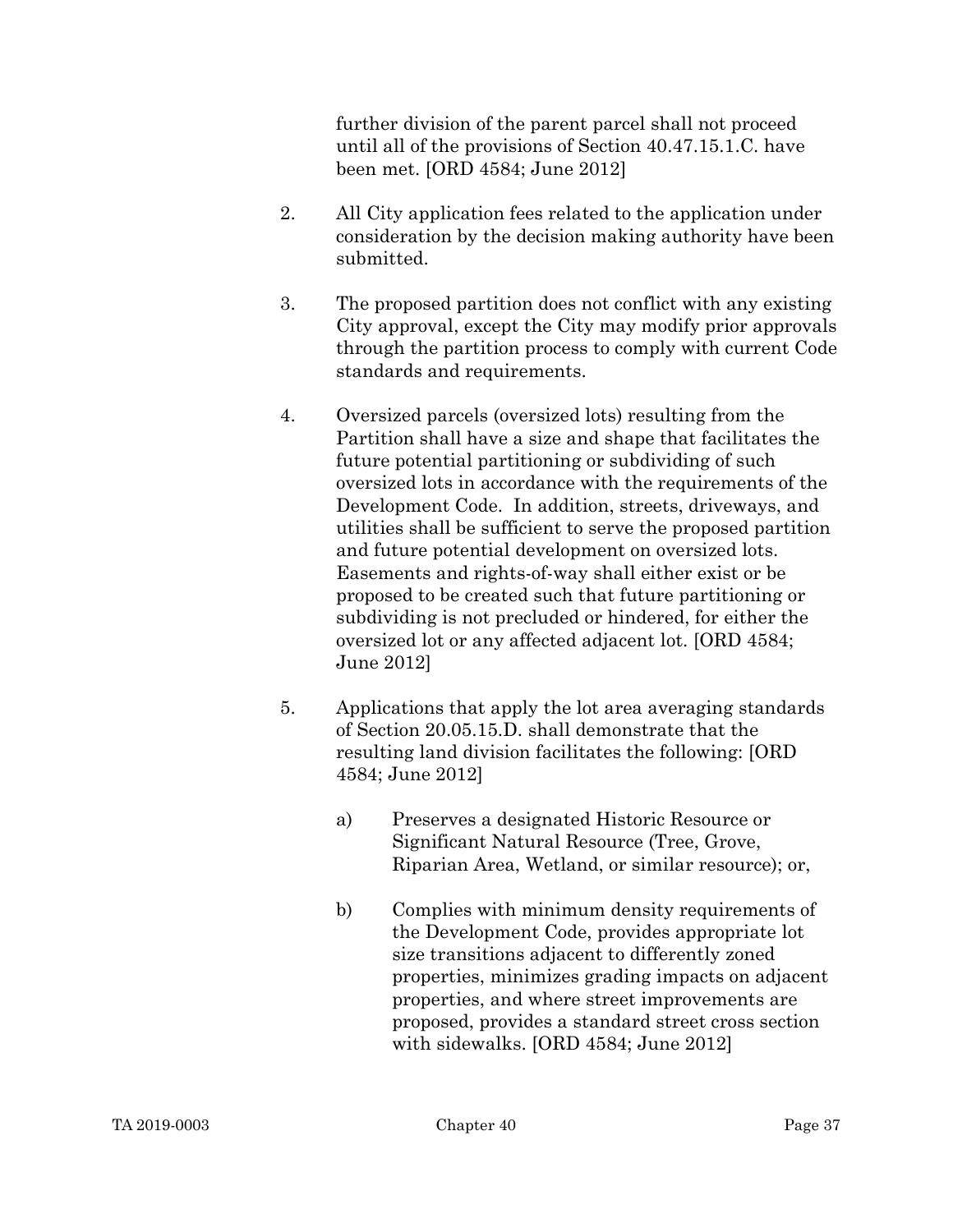- 6. If lot area averaging standards are proposed pursuant to Section 20.05.15.D, no further applications for Adjustment or Variance from this standard is required or permitted.
- 7. For proposals which create a parcel with more than one zoning designation the portion of the lot within each zoning district shall meet the minimum lot size and dimensional requirements of that zoning district.
- 8. Applications and documents related to the request requiring further City approval shall be submitted to the City in the proper sequence.

#### \*\*\*

# 5. Preliminary Subdivision

- C. Approval Criteria. In order to approve a Preliminary Subdivision application, the decision making authority shall make findings of fact based on evidence provided by the applicant demonstrating that all the following criteria are satisfied:
	- 1. The application satisfies the threshold requirements for a Preliminary Subdivision application. If the parent parcel is subject to a pending Legal Lot Determination under Section 40.47., further division of the parent parcel shall not proceed until all of the provisions of Section 40.47.15.1.C. have been met. [ORD 4584; June 2012]
	- 2. All City application fees related to the application under consideration by the decision making authority have been submitted.
	- 3. The proposed development does not conflict with any existing City approval, except the City may modify prior approvals through the subdivision process to comply with current Code standards and requirements.
	- 4. Oversized lots resulting from the subdivision shall have a size and shape which will facilitate the future potential partitioning or subdividing of such oversized lots in accordance with the requirements of the Development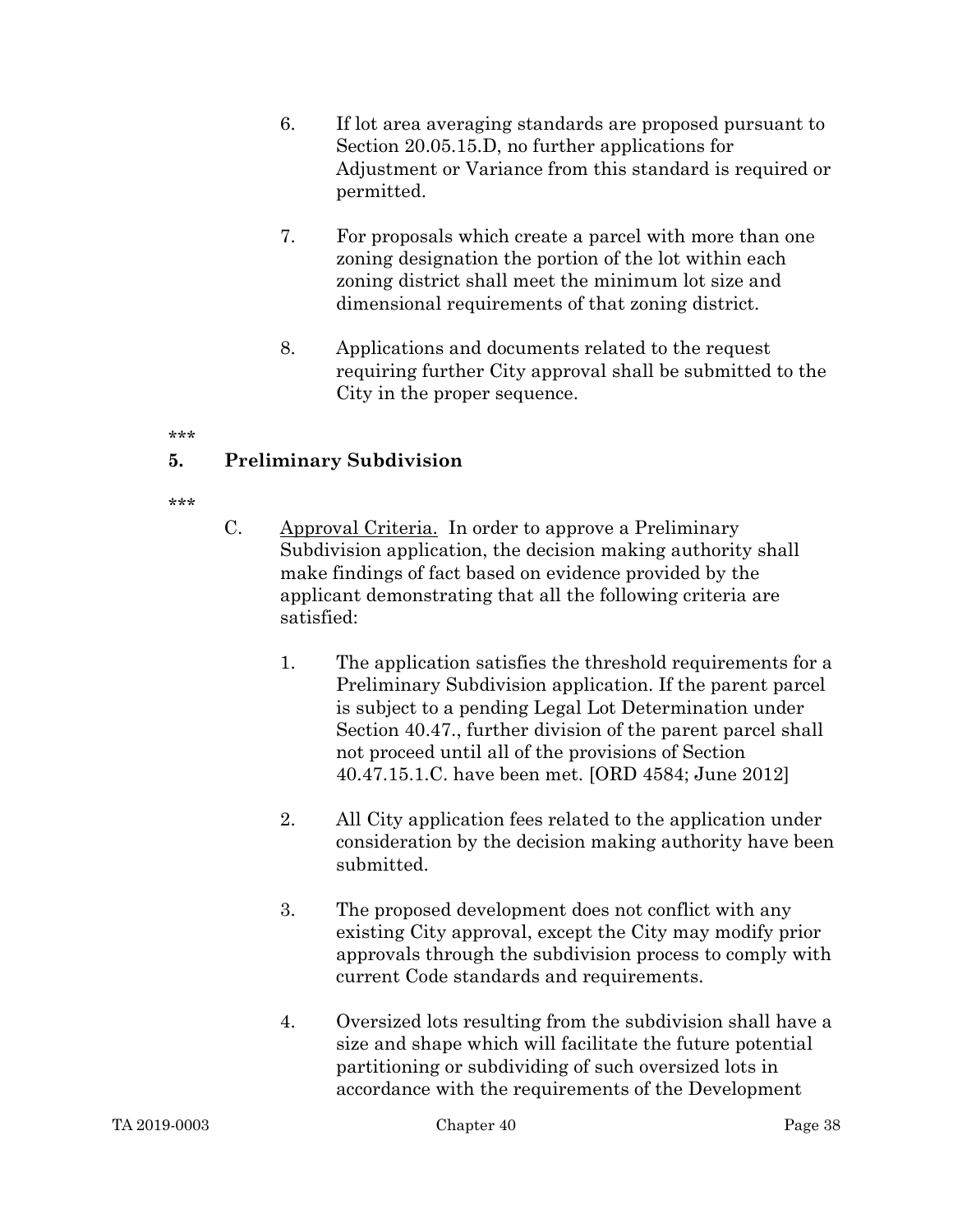Code. In addition, streets, driveways, and utilities shall be sufficient to serve the proposed subdivision and future potential development on oversized lots. Easements and rights-of-way shall either exist or be proposed to be created such that future partitioning or subdividing is not precluded or hindered, for either the oversized lot or any affected adjacent lot. [ORD 4584; June 2012]

- 5. If phasing is requested by the applicant, the requested phasing plan meets all applicable City standards and provides for necessary public improvements for each phase as the project develops.
- 6. Applications that apply the lot area averaging standards of Section 20.05.15.D. shall demonstrate that the resulting land division facilitates the following: [ORD 4584; June 2012]
	- a) Preserves a designated Historic Resource or Significant Natural Resource (Tree, Grove, Riparian Area, Wetland, or similar resource); or,
	- b) Complies with minimum density requirements of the Development Code, provides appropriate lot size transitions adjacent to differently zoned properties, minimizes grading impacts on adjacent properties, and where a street is proposed provides a standard street cross section with sidewalks. [ORD 4584; June 2012]
- 7. If lot area averaging standards are proposed pursuant to Section 20.05.15.D, no further applications for Adjustment or Variance from this standard is required or permitted.
- 8. For proposals which create a parcel with more than one zoning designation the portion of the lot within each zoning district shall meet the minimum lot size and dimensional requirements of that zoning district.
- 9. Applications and documents related to the request requiring further City approval shall be submitted to the City in the proper sequence.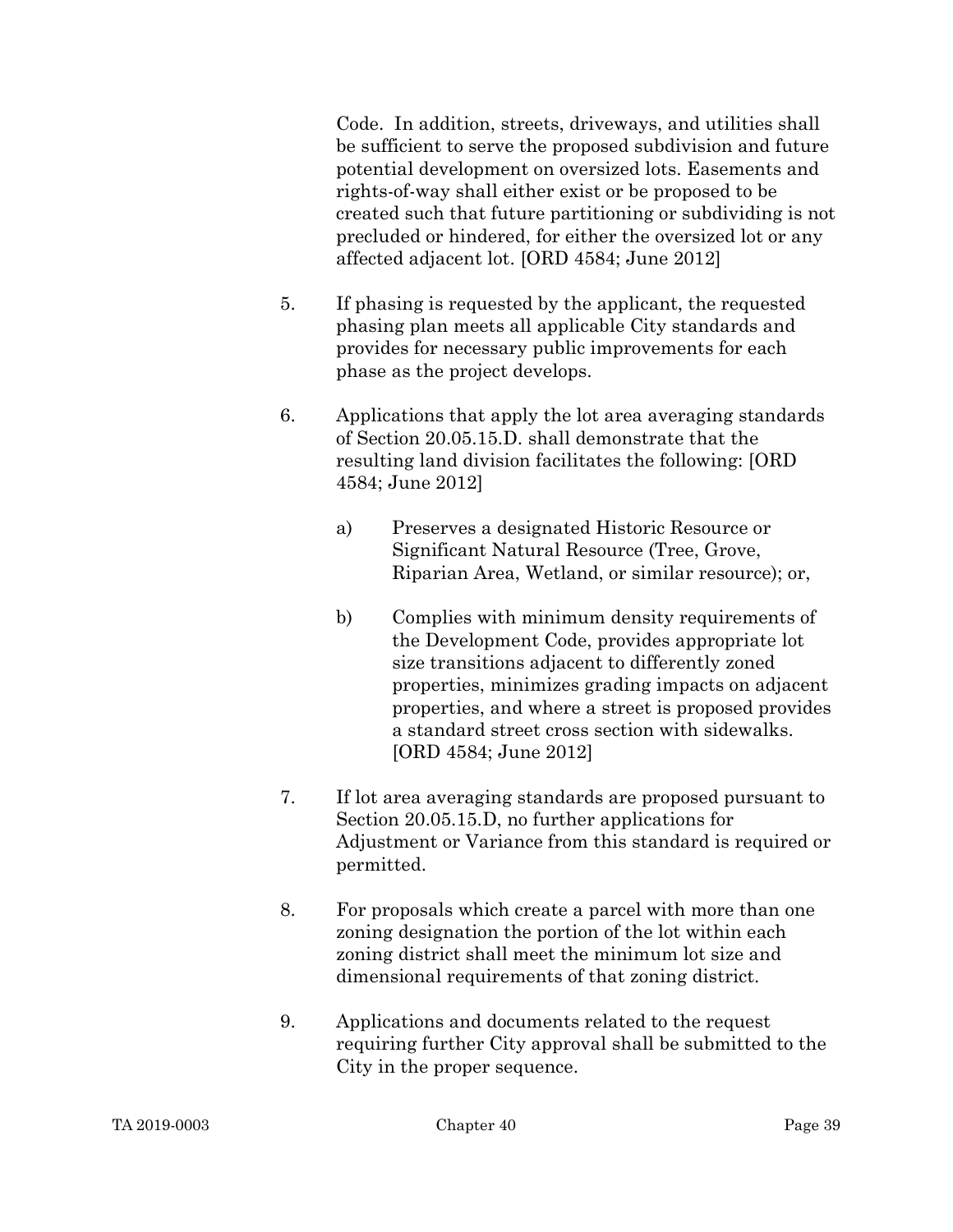\*\*\*

# 6. Preliminary Fee Ownership Partition.

\*\*\*

- C. Approval Criteria. In order to approve a Preliminary Fee Ownership Partition application, the decision making authority shall make findings of fact based on evidence provided by the applicant demonstrating that all the following criteria are satisfied:
	- 1. The application satisfies the threshold requirements for a Preliminary Fee Ownership Partition application. If the parent parcel is subject to a pending Legal Lot Determination under Section 40.47., further division of the parent parcel shall not proceed until all of the provisions of Section 40.47.15.1.C. have been met. [ORD 4584; June 2012]
	- 2. All City application fees related to the application under consideration by the decision making authority have been submitted.
	- 3. The proposed development does not conflict with any existing City approval, except the City may modify prior approvals through the Preliminary Fee Ownership Partition process to comply with current Code standards and requirements.
	- 4. The parent parcel shall meet the minimum setback requirements for the applicable zoning district unless the setback is subject to an Adjustment, Variance, Flexible Setback, or Zero Side Yard Setback for a proposed Non-Residential Land Division application which shall be considered concurrently with the subject proposal.
	- 5. For proposals which create a parcel with more than one zoning designation the portion of the lot within each zoning district shall meet the minimum lot size and dimensional requirements of that zoning district.
	- 6. Applications and documents related to the request requiring further City approval shall be submitted to the City in the proper sequence.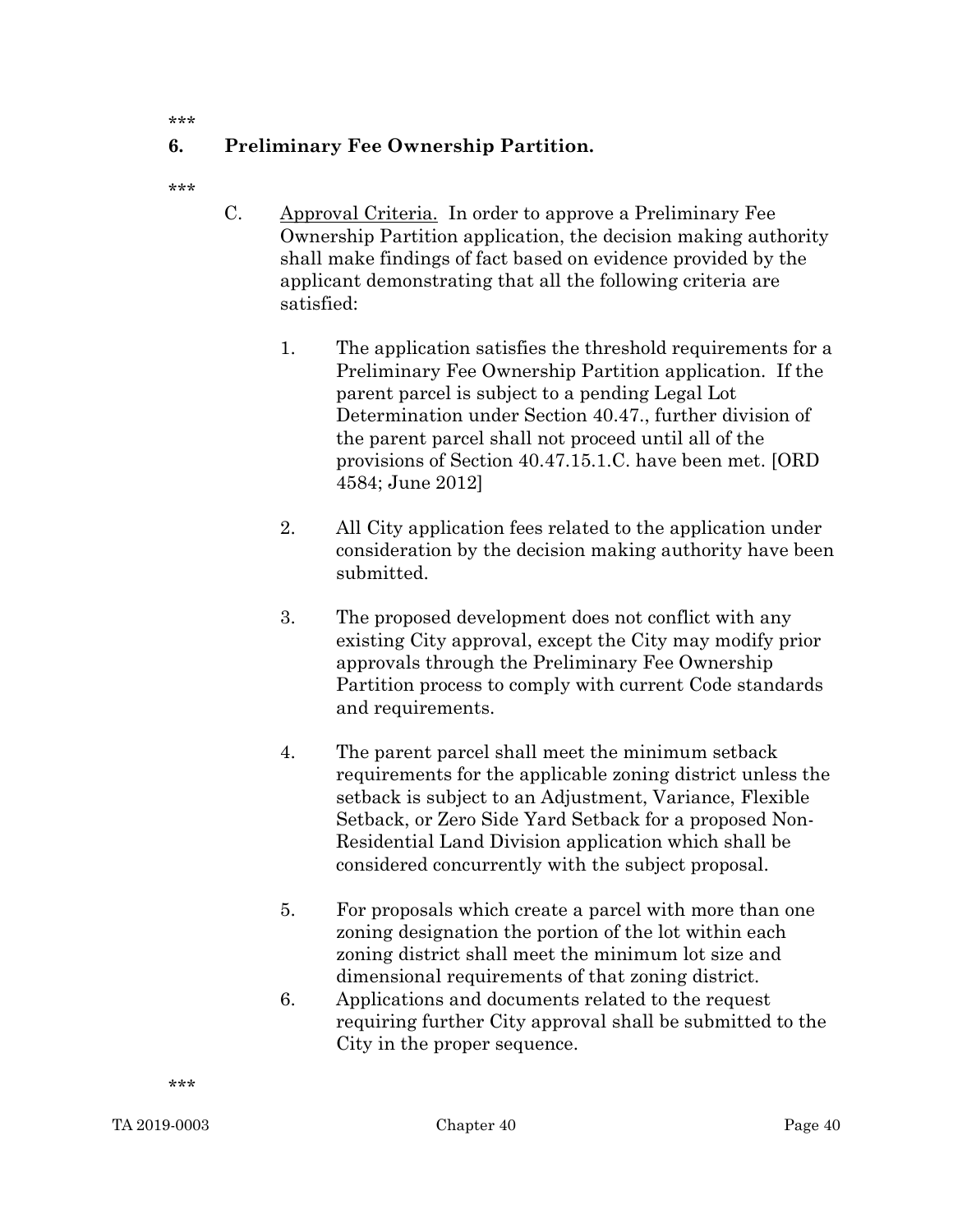# 7. Preliminary Fee Ownership Subdivision.

- C. Approval Criteria. In order to approve a Preliminary Fee Ownership Subdivision application, the decision making authority shall make findings of fact based on evidence provided by the applicant demonstrating that all the following criteria are satisfied:
	- 1. The application satisfies the threshold requirements for a Preliminary Fee Subdivision. If the parent parcel is subject to a pending Legal Lot Determination under Section 40.47., further division of the parent parcel shall not proceed until all of the provisions of Section 40.47.15.1.C. have been met. [ORD 4584; June 2012]
	- 2. All City application fees related to the application under consideration by the decision making authority have been submitted.
	- 3. The parent parcel shall meet the minimum setback requirements for the applicable zoning district unless the setback is subject to an Adjustment, Variance, Flexible Setback, or Zero Side Yard Setback for a proposed Non-Residential Land Division application which shall be considered concurrently with the subject proposal.
	- 4. The proposed development does not conflict with any existing City approval, except the City may modify prior approvals through the Preliminary Fee Ownership Subdivision process to comply with current Code standards and requirements.
	- 5. If phasing is requested by the applicant, the requested phasing plan meets all applicable City standards and provide for necessary public improvements for each phase as the project develops.
	- 6. For proposals which create a parcel with more than one zoning designation the portion of the lot within each zoning district shall meet the minimum lot size and dimensional requirements of that zoning district.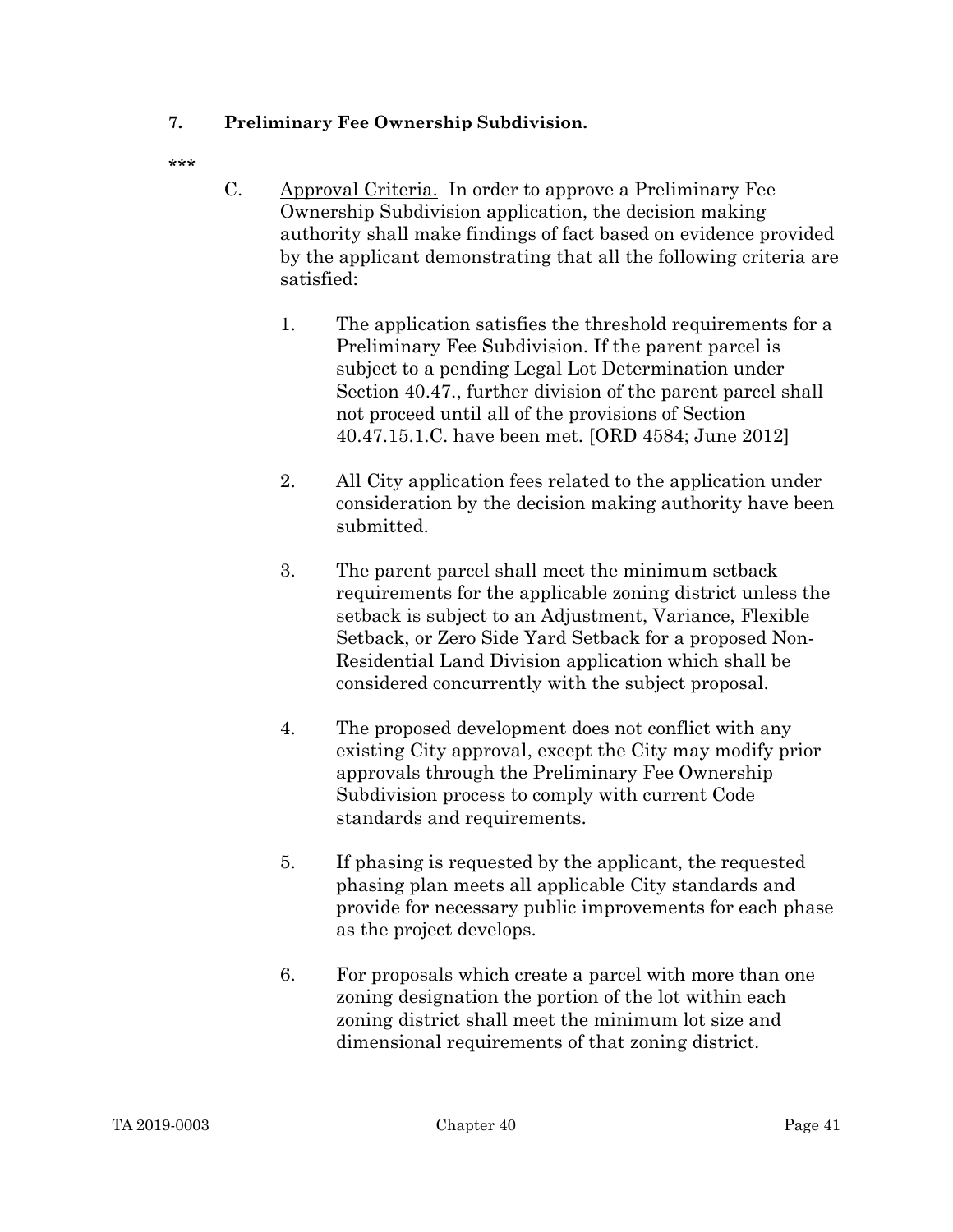7. Applications and documents related to the request requiring further City approval shall be submitted to the City in the proper sequence.

\*\*\*

### 40.80. TEMPORARY USE

\*\*\*

#### 1. Temporary Mobile Sales.

- \*\*\*
- C. Approval Criteria. In order to approve a Temporary Mobile Sales application, the decision making authority shall make findings of fact based on evidence provided by the applicant demonstrating that all the following criteria are satisfied:
	- 1. The proposal satisfies the threshold requirements for a Temporary Mobile Sales application.
	- 2. All City application fees related to the application under consideration by the decision making authority have been submitted.
	- 3. The proposal contains all applicable application submittal requirements as specified in Section 50.25.1. of the Development Code. [ORD 4265; October 2003]
	- 4. The proposal is located entirely within private property and will not impact public infrastructure that includes, but is not limited to ADA ramps, sidewalk, fire hydrants. The applicant has written permission from the property owner to utilize the subject property for the proposal. [ORD 4584; June 2012]
	- 5. The applicant has written permission from the City if the proposal is located on a public right-of-way within any of the Regional Center or Town Center zoning districts. [ORD 4584; June 2012]40.80.15.1.C.
	- 6.
	- 7. The use in which the proposed temporary use is engaged is listed as a Permitted use in the specific Commercial, Industrial or Multiple Use zoning district and complies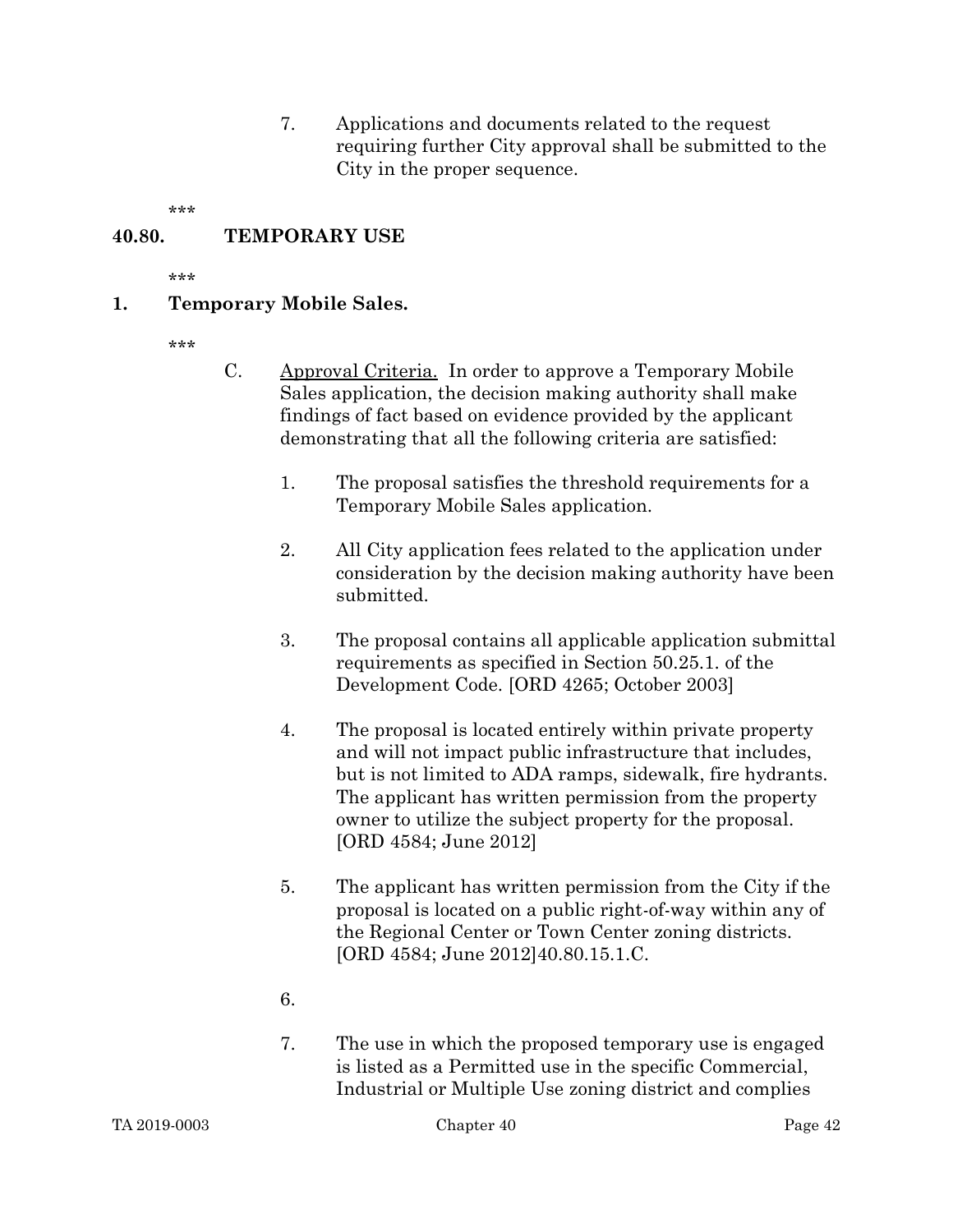with all applicable use restrictions of the zone. [ORD 4513; August 2009]

- 8. The proposal will not be located within the vision clearance area of an intersection as specified in the Engineering Design Manual and Standard Drawings. [ORD 4365; October 2005]
- 9. The proposal does not involve use of a permanent building.
- 10. The proposal shall not obstruct or occupy minimum required parking spaces unless it can be demonstrated that the minimum required parking is not being used by the permanent use located on the subject site pursuant to Section 40.55.15.3. (Excess Parking) of the Development Code. [ORD 4513; August 2009] [ORD 4584; June 2012]
- 11. Safe vehicle and pedestrian circulation is provided consistent with Section 60.55. (Transportation Facilities) of the Development Code. [ORD 4584; June 2012]
- 12. The proposed hours of operation for the temporary use are allowed in that zoning district and do not require Conditional Use approval. [ORD 4513; August 2009]
- 13. No more than two other permits for Temporary Use Mobile Sales have been issued on the same site during the same approval period or portion thereof. [ORD 4513; August 2009] [ORD 4701; January 2017]
- 14. Applications and documents related to the request, which will require further City approval, shall be submitted to the City in the proper sequence.40.80.15.1.

#### \*\*\*

# 2. Temporary Non-Mobile Sales.

\*\*\*

C. Approval Criteria. In order to approve a Temporary Non-Mobile Sales application, the decision making authority shall make findings of fact based on evidence provided by the applicant demonstrating that all the following criteria are satisfied: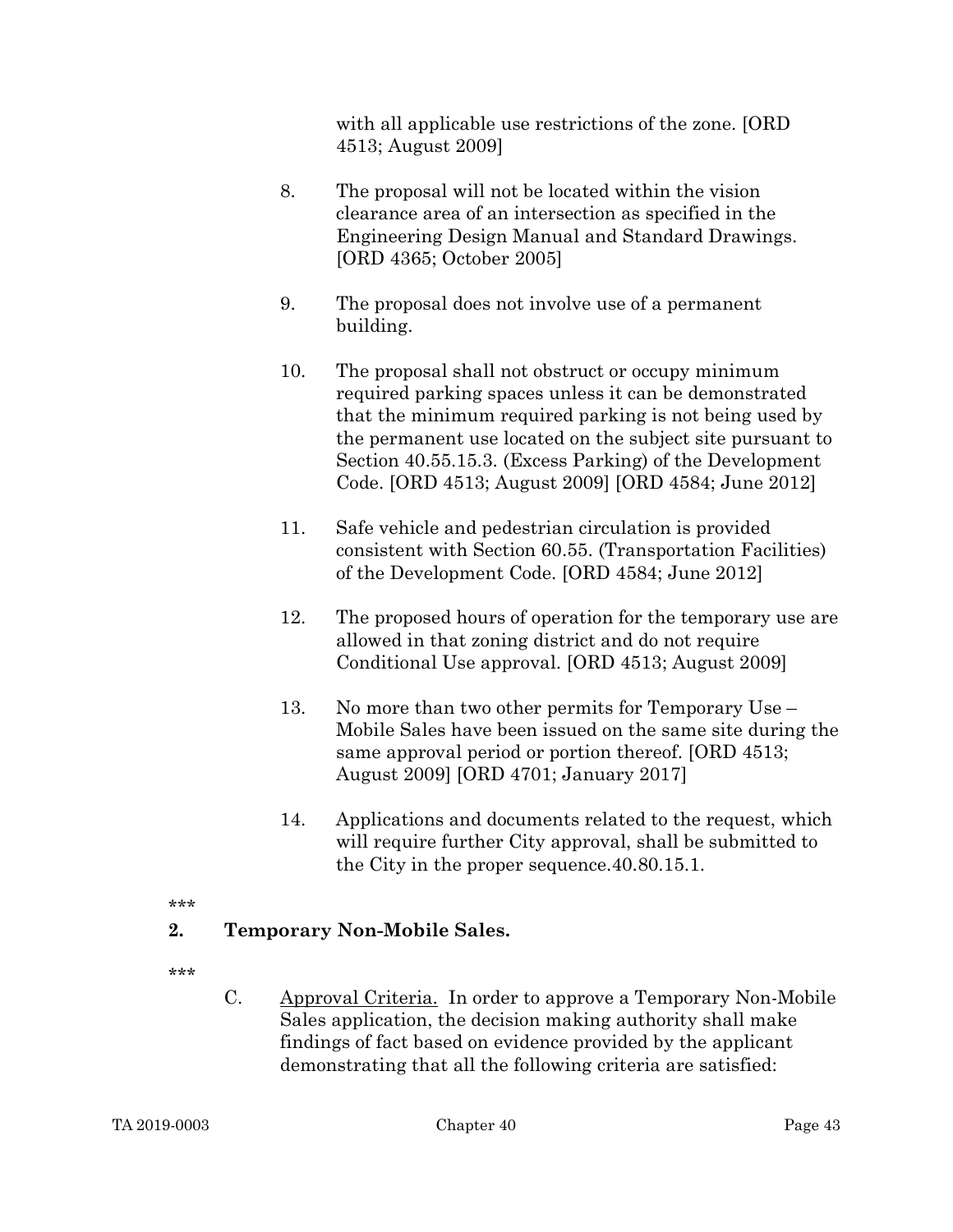- 1. The proposal satisfies the threshold requirements for a Temporary Non-Mobile Sales application.
- 2. All City application fees related to the application under consideration by the decision making authority have been submitted.
- 3. The proposal contains all applicable application submittal requirements as specified in Section 50.25.1. of the Development Code. [ORD 4265; October 2003]
- 4. The proposal is located entirely within private property and the applicant has written permission from the property owner to utilize the subject property for the proposal. [ORD 4584; June 2012]
- 5. The use in which the proposed temporary use is engaged is listed as a Permitted use in the specific Commercial, Industrial or Multiple Use zoning district and complies with all applicable use restrictions of the zone. [ORD 4513; August 2009]
- 6. The proposed temporary use is located on property within a Residential zoning district where non-residential uses have been legally established and are located on an Arterial or Collector.
- 7. The proposal will not be located within the vision clearance area of an intersection as specified under Section 60.55.50.
- 8. The proposal does not involve use of a permanent building.
- 9. The proposal shall not obstruct or occupy permanent required parking spaces unless it can be demonstrated that the permanent required parking is not being used by the permanent use located on the subject site pursuant to Section 40.55.15.3. (Excess Parking) of the Development Code. [ORD 4584; June 2012]
- 10. The site of the proposal has safe vehicle and pedestrian circulation consistent with Section 60.55. (Transportation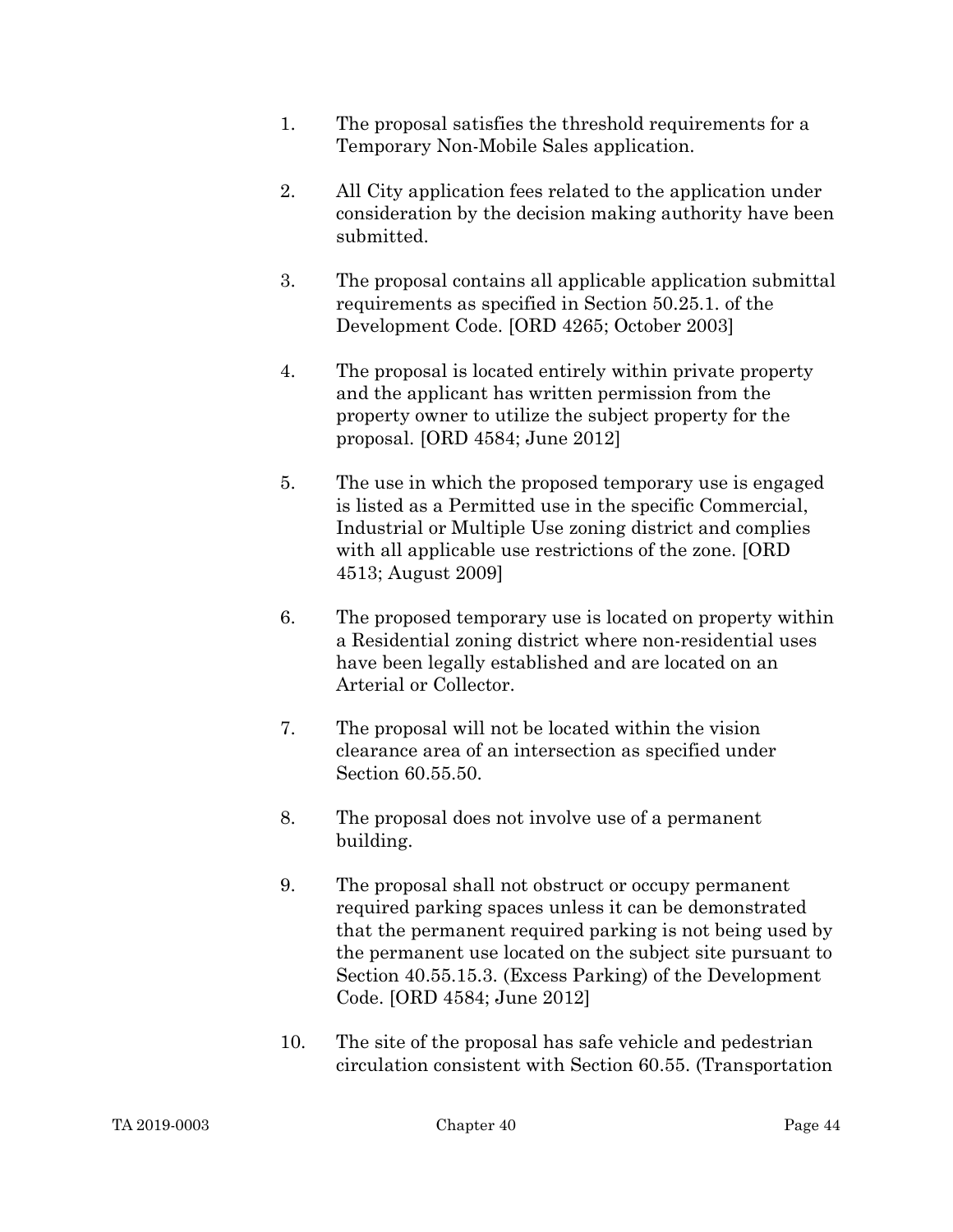Facilities) of the Development Code. [ORD 4584; June 2012]

- 11. The proposed hours of operation for the temporary use are allowed in that zoning district and do not require Conditional Use approval. [ORD 4513; August 2009]
- 12. The site of the proposal has adequate parking facilities to accommodate the anticipated needs consistent with Section 60.30. (Off-Street Parking) of the Development Code. [ORD 4584; June 2012]
- 13. Temporary Non-Mobile Sales has not occurred more than twice on the same site in the same calendar year.
- 14. Applications and documents related to the request, which will require further City approval, shall be submitted to the City in the proper sequence.

#### \*\*\*

- E. Conditions of Approval. The decision making authority may impose conditions on the approval of a Temporary Non-Mobile Sales application to ensure compliance with the approval criteria. In addition to imposing other conditions to ensure compliance with the approval criteria, the decision making authority may also impose one or more of the following conditions when appropriate:
	- 5. Signage shall be permitted for Temporary Non-Mobile Sales consistent with Section 60.40.15.7. of this Code.

\*\*\*

\*\*\*

# 3. Temporary Structure.

- \*\*\*
- E. Conditions of Approval. The decision making authority may impose conditions on the approval of a Temporary Structure application to ensure compliance with the approval criteria. In addition to imposing other conditions to ensure compliance with the approval criteria, the decision making authority may also impose the following conditions when applicable: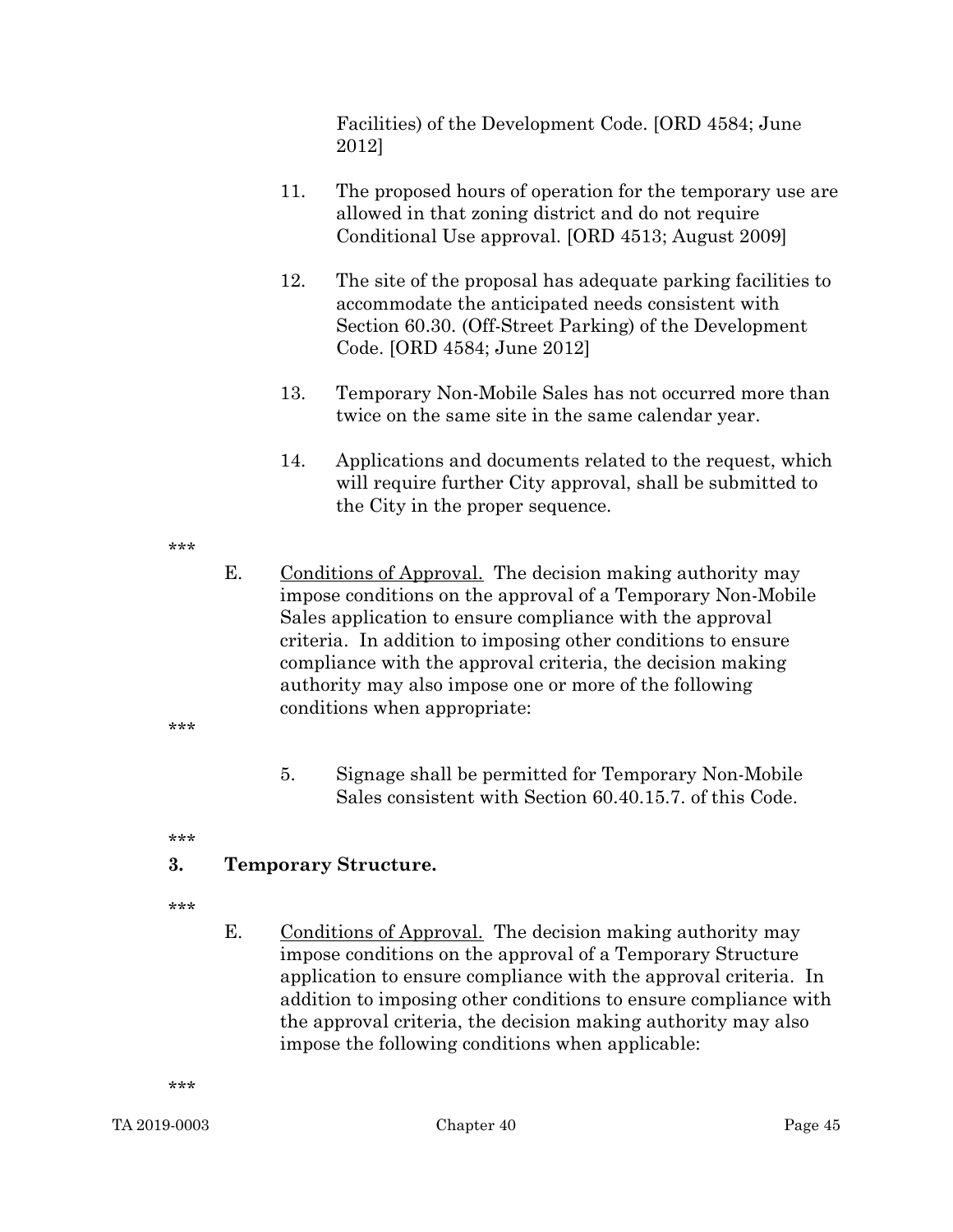- 2. Signage shall be permitted for a Temporary Structure consistent with Section 60.40.15.7. of this Code.
- \*\*\*

# 4. Temporary Real Estate Office.

- \*\*\*
- E. Conditions of Approval. The decision making authority may impose conditions on the approval of a Temporary Real Estate Office application to ensure compliance with the approval criteria. In addition to imposing other conditions to ensure compliance with the approval criteria, the decision making authority may also impose the following conditions when applicable:

\*\*\*

3. Signage shall be permitted for a Temporary Real Estate Office consistent with Section 60.40.15.7. of this Code.

\*\*\*

# **40.90. TREE PLAN** [ORD 4348; May 2005]

\*\*\*

#### 40.90.15. Application.

There are four (4) Tree Plan applications which are as follows: Tree Plan One, Tree Plan Two, and Tree Plan Three.

\*\*\*

# 3. Tree Plan Three

A. Threshold. An application for Tree Plan Three shall be required when none of the actions listed in Section 40.90.10 or none of the thresholds listed in Section 40.90.15.1 or Section 40.90.15.2 apply and one or more of the following thresholds apply:

\*\*\*

# 40.97. ZONING MAP AMENDMENT

\*\*\*

#### 40.97.15. Application.

\*\*\*

1. Quasi-Judicial Zoning Map Amendment.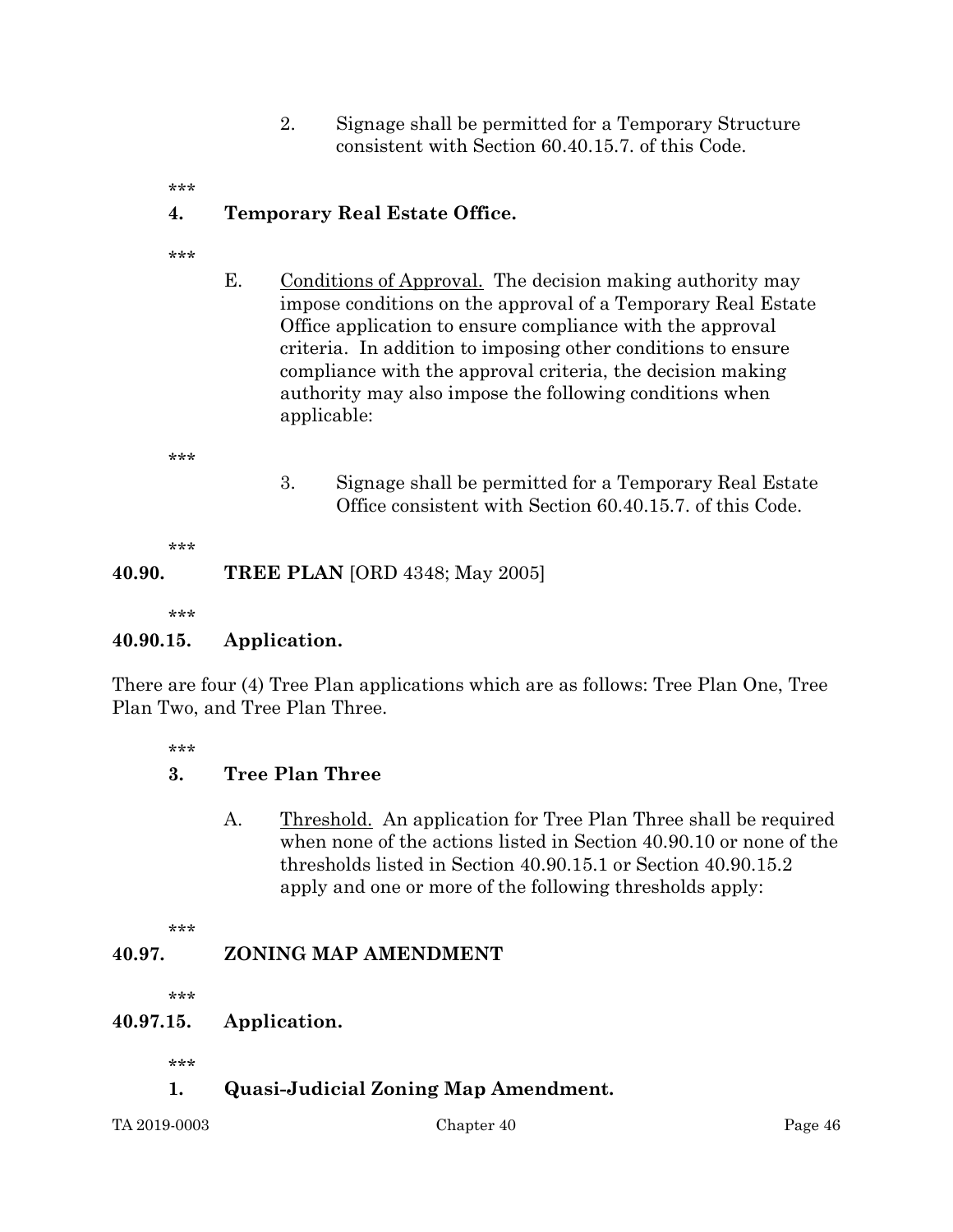- C. Approval Criteria. In order to approve a Quasi-Judicial Zoning Map Amendment application, the decision making authority shall make findings of fact based on evidence provided by the applicant demonstrating that all the following criteria are satisfied:
	- 1. The proposal satisfies the threshold requirements for a Quasi-Judicial Zoning Map Amendment application.
	- 2. All City application fees related to the application under consideration by the decision making authority have been submitted.
	- 3. The proposal conforms with applicable policies of the City's Comprehensive Plan.
	- 4. All critical facilities and services are available or can be made available to an adequate capacity to serve the site and uses allowed by the proposed zoning designation.
	- 5. Essential facilities and services are available or can be made available to serve the site and uses allowed by the proposed zoning designation.
	- 6. The proposal is or can be made to be consistent with all applicable provisions of Chapter 20 (Land Uses).
	- 7. The proposal shall include a Traffic Impact Analysis that meets the requirements of Section 60.55.20. The analysis shall demonstrate that development allowed under the proposed zoning can meet the requirements of Sections 60.55.10.1, 60.55.10.2, 60.55.10.3, and 60.55.10.7. The analysis shall identify the traffic impacts from the range of uses allowed under the proposed zoning and demonstrate that these impacts can be reasonably mitigated at the time of development. [ORD 4302; May 2004]
	- 8. As an alternative to Section 40.97.15.1.C.7, the applicant may provide evidence that the potential traffic impacts from development under the proposed zoning are no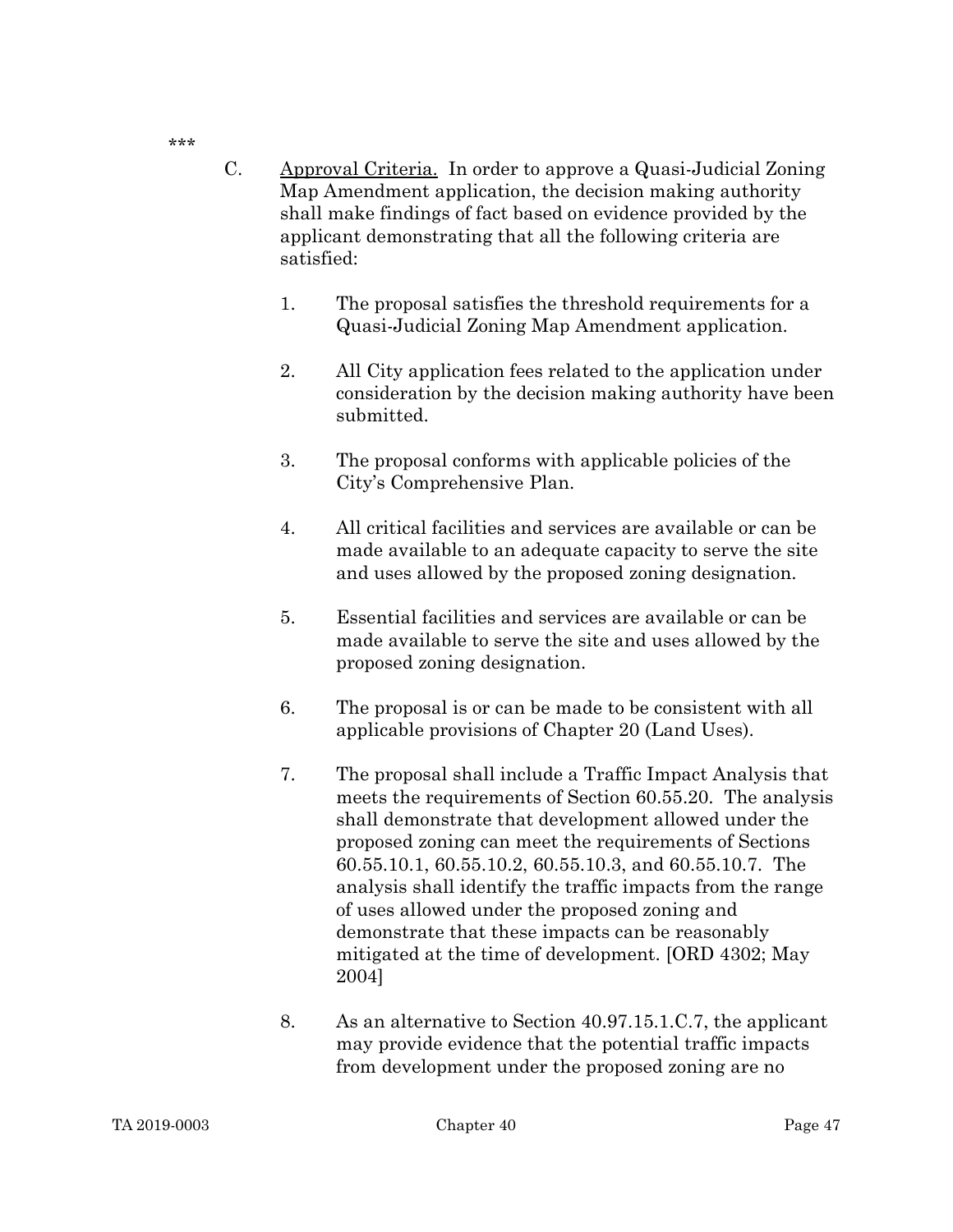greater than potential impacts from development under existing zoning. [ORD 4302; June 2004]

- 9. For proposals which create a parcel with more than one zoning designation the portion of the lot within each zoning district shall meet the minimum lot size and dimensional requirements of that zoning district
- 10 The proposal contains all applicable application submittal requirements as specified in Section 50.25.1. of the Development Code.
- 11. Applications and documents related to the request, which will require further City approval, shall be submitted to the City in the proper sequence.

#### \*\*\*

# 2. Legislative Zoning Map Amendment.

- C. Approval Criteria. In order to approve a Legislative Zoning Map Amendment application, the decision making authority shall make findings of fact based on evidence provided by the applicant demonstrating that all the following criteria are satisfied:
	- 1. The proposal satisfies the threshold requirements for a Legislative Zoning Map Amendment application.
	- 2. The proposal conforms with applicable policies of the City's Comprehensive Plan.
	- 3. All critical facilities and services are available or can be made available to an adequate capacity to serve the site and uses allowed by the proposed zoning designation.
	- 4. Essential facilities and services are available or can be made available to serve the site and uses allowed by the proposed zoning designation.
	- 5. The proposal is or can be made to be consistent with all applicable provisions of Chapter 20 (Land Uses).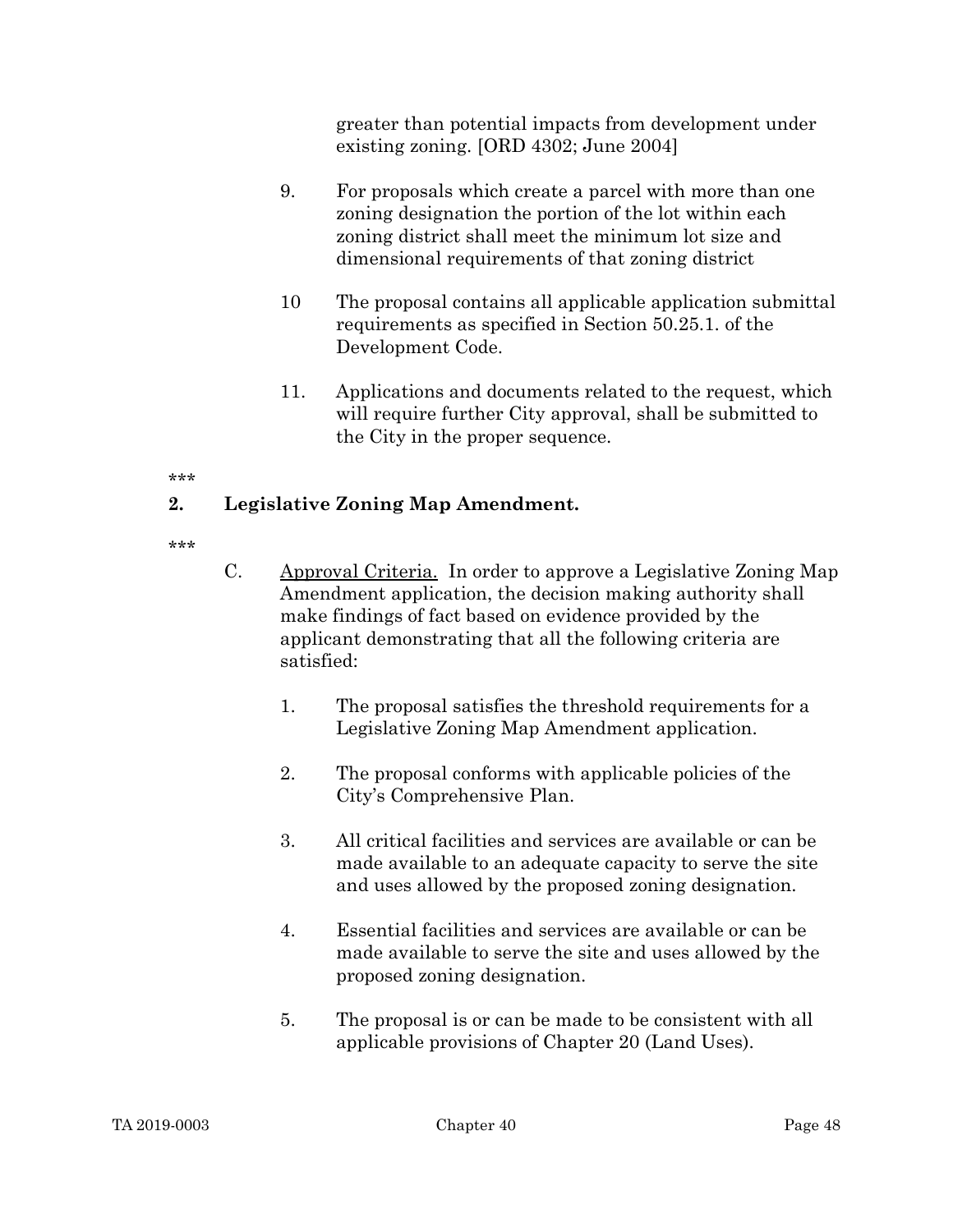- 6. For proposals which create a parcel with more than one zoning designation the portion of the lot within each zoning district shall meet the minimum lot size and dimensional requirements of that zoning district.
- 7. The proposal contains all applicable application submittal requirements as specified in Section 50.25.1. of the Development Code.
- 8. Applications and documents related to the request, which will require further City approval, shall be submitted to the City in the proper sequence.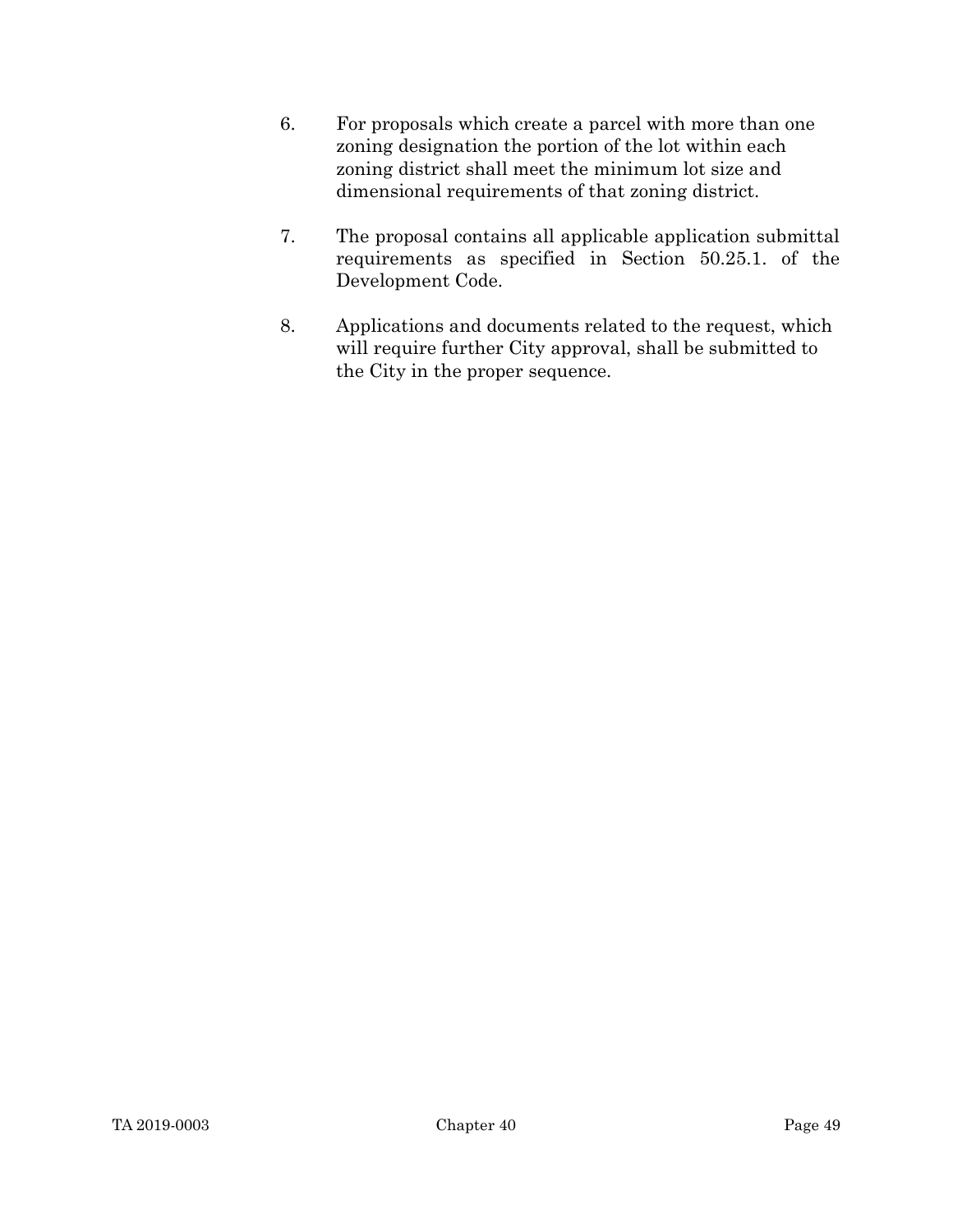# CHAPTER 50 PROCEDURES

[ORD 4702; January 2017]

\*\*\*

### 50.25. Application Completeness.

1. A complete application is one which contains the information required by the Director to address the relevant criteria, development requirements, and procedures of this Code. Non-Discretionary Annexation Related Zoning Map Amendment and Discretionary Annexation Zoning Map Amendment applications processed by the City shall be determined to be complete upon submittal of a valid annexation petition or executed annexation agreement. All other complete application shall consist of the requisite number of copies of the following: [ORD 4265; October 2003]

\*\*\*

F. Documentation from service providers, as determined by the Director, stating that essential and critical facilities are available, can be made available, or will not be adversely affected by the proposal.

\*\*\*

- 4. The Director shall advise the applicant in writing whether an application is complete by providing a completeness notice within thirty (30) calendar days after the City receives an application. To comply with this completeness notice requirement, the completeness notice must be sent by the thirtieth day.
	- A. If an application is incomplete, the completeness notice shall list what information is missing.

\*\*\*

9. The 120-calendar- day timeline specified in Section 50.25.8. may be extended for a specific amount of time at the written request of the applicant. The total time to extend the final decision, may not exceed 245 calendar days from the date of the original 120-day period.

\*\*\*

#### 50.30. Neighborhood Review Meeting.

\*\*\*

3. Procedures.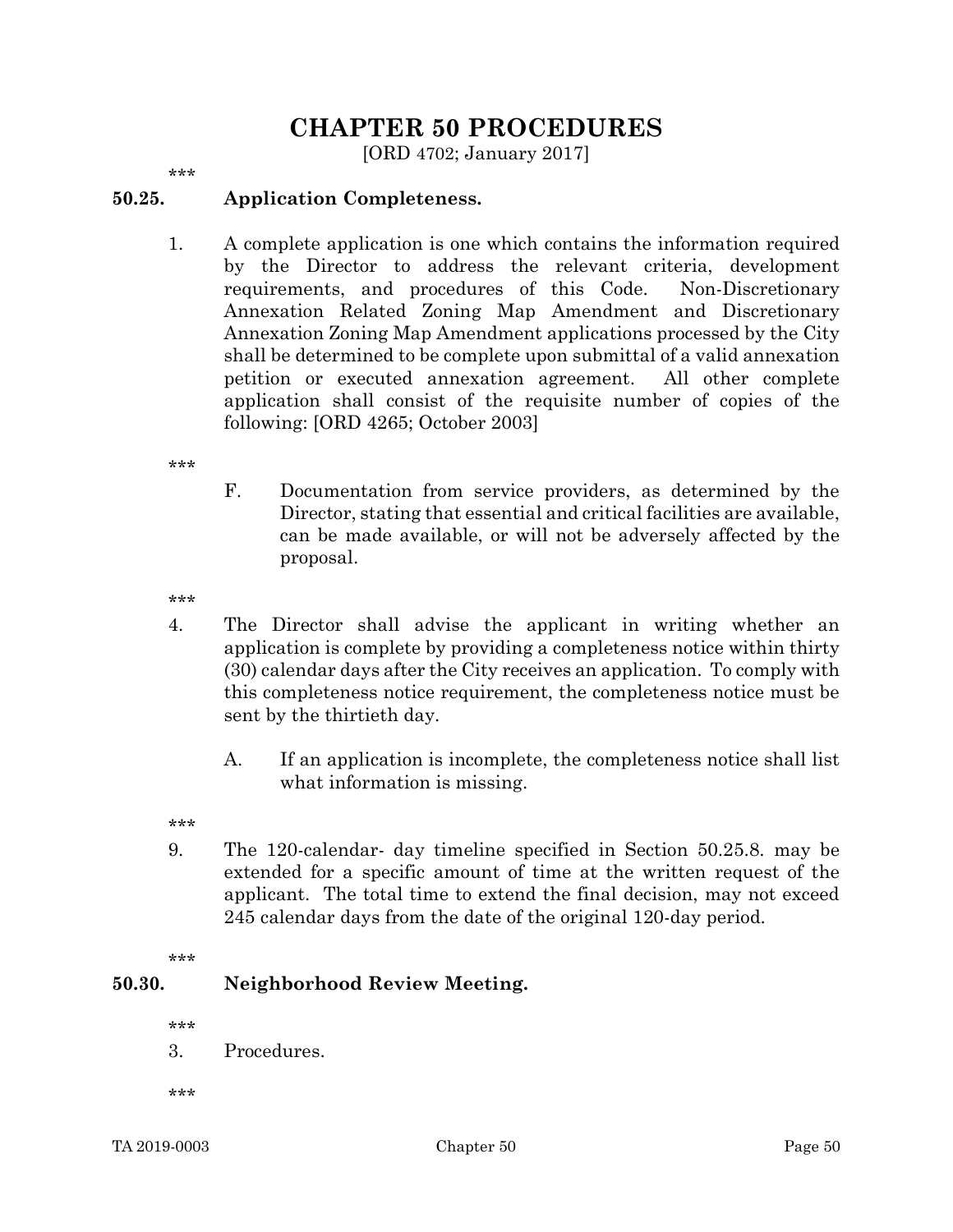B. The applicant shall send by regular mail a written notice announcing the Neighborhood Review Meeting to: the Director, property owners within 500 feet of the property involved in the anticipated application and to representatives of all NACs and Washington County's Community Participation Organizations (CPO) whose boundaries are within 500 feet of the subject property. The notice shall include the date, time and location of the meeting and briefly discuss the nature and location of the proposal. The notice shall be mailed not less than 20 calendar days prior to the meeting date. The Director shall maintain on file in the Community Development Department, current addresses of NAC Officers and/or representatives and related NAC information, including regularly scheduled or monthly meeting dates, times and locations.

```
***
```
# 50.35. Type 1.

\*\*\*

3. The written notice of decision for Type 1 applications, except for Non-Discretionary Annexation Related Zoning Map Amendment applications, shall be sent to the applicant and include the following information:

\*\*\*

# 50.40. Type 2.

- 1. The decision making authority for a Type 2 application shall be the Director.
- 2. Once an application has been determined or deemed complete, the Director shall provide written notice a minimum of twenty (20) calendar days before the decision making authority's decision to:

\*\*\*

- C. Washington County Department of Land Use and Transportation.
- D. The Chair of Washington County's Community Participation Organizations (CPO) in which the subject property is located and the Chair of any other CPO's whose boundaries are within three hundred (300) feet of the subject property.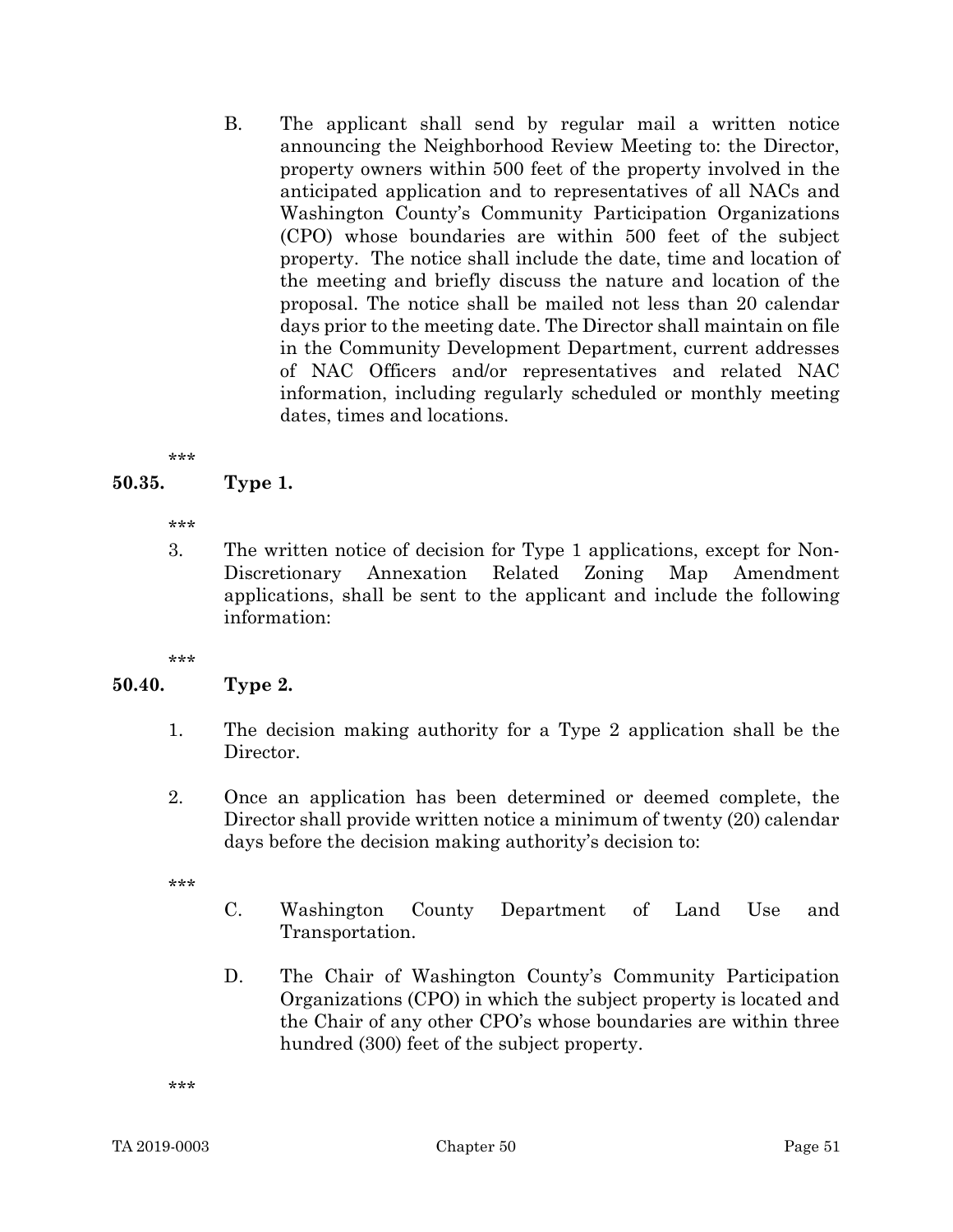10. Within approximately fourteen (14) calendar days after the Facilities Review Committee meeting, the Director shall issue a written decision on the application to the applicant, the property owner, the NAC in which the subject property is located, and interested parties that submitted written comments prior to or on the comment closing date; provided, [ORD 4265; October 2003] [ORD 4404; October 2006]

\*\*\*

B. The 120-calendar-day timeline specified in Section 50.25.8 may be extended for a specific amount of time at the written request of the applicant. The total time to extend the final decision, may not exceed 245 calendar days from the date of the original 120 day period.

\*\*\*

# 50.45. Type 3.

- 1. Except for Street Vacation application, the decision making authority for all Type 3 applications shall be the Planning Commission. For Street Vacation application, the decision making authority shall be the City Council. [ORD 4532; April 2010]
- 2. Once an application has been determined or deemed complete, the Director shall provide written notice a minimum of twenty (20) calendar days before the decision making authority's decision to:

\*\*\*

C. The Chair of Washington County's Community Participation Organizations (CPO) in which the subject property is located and the Chair of any other CPOs whose boundaries are within five hundred (500) feet of the subject property.

\*\*\*

5. In addition to the provisions of Sections 50.45.2, 50.45.4, and 50.45.8, the following noticing timelines shall apply for the following applications:

\*\*\*

C. For any Zoning Map Amendment application, notice shall be provided to the Department of Land Conservation and Development (DLCD), Metro, and Washington County, using the required inter-agency notice, at least thirty-five (35) calendar days prior to the initial hearing.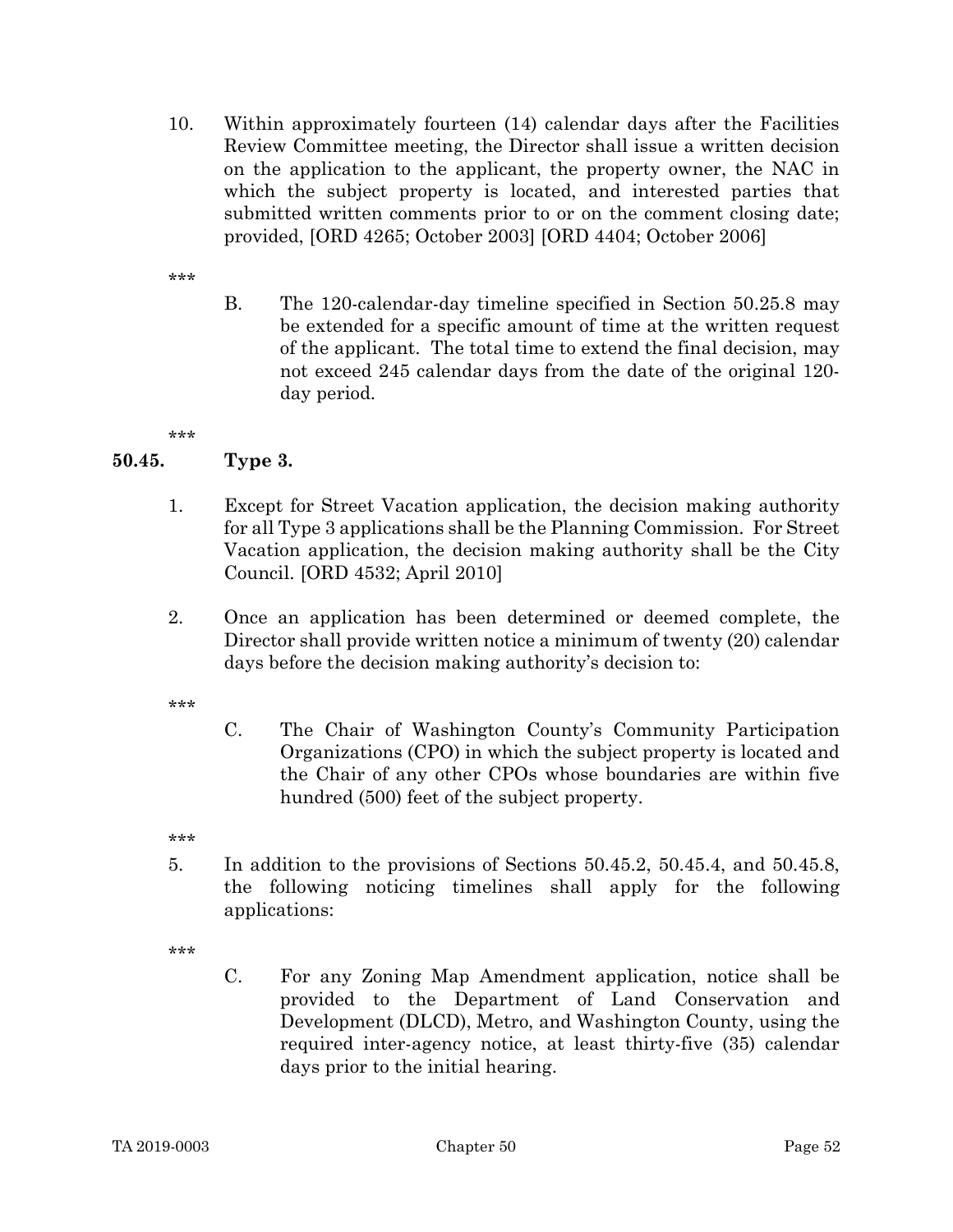\*\*\*

15. The 120 calendar day timeline specified in Section 50.25.8. may be extended for a specific amount of time at the written request of the applicant. The total time to extend the final decision may not exceed 245 calendar days from the date of the original 120-day period.

\*\*\*

### 50.50. Type 4.

- \*\*\*
- 2. [ORD 4462; January 2008] No less than thirty-five (35) calendar days before the date of the initial hearing of the decision making authority on an ordinance that proposes to legislatively change the zoning map or to amend the text of the Development Code, the Director shall mail notice of the hearing to: [ORD 4584; June 2012]

\*\*\*

B. The Chair of Washington County's Community Participation Organizations (CPO) in which the subject property is located and the Chair of any other CPOs whose boundaries are within five hundred (500) feet of the subject property.

C. The Chair of the Beaverton Committee for Community Involvement.

D. Department of Land Conservation and Development (DLCD), Metro, and Washington County Department of Land Use and Transportation.

\*\*\*

#### 50.65. Appeal of a Type 2 Decision.

\*\*\*

2. For a project that contains multiple applications approved concurrently, a separate appeal application is required to address each decision being appealed.

\*\*\*

# 50.70. Appeal of a Type 3 Decision.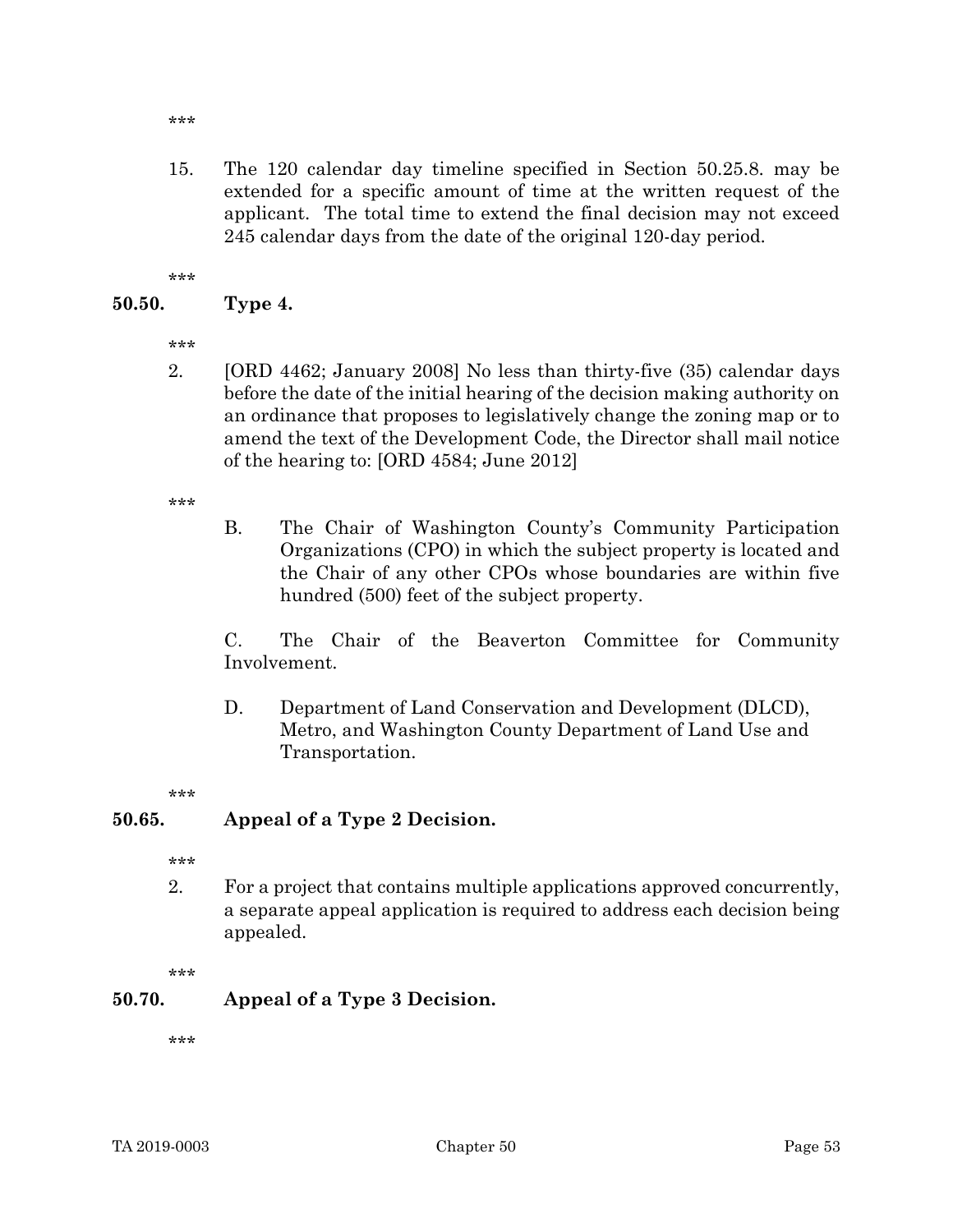2. For a project that contains multiple applications approved concurrently, a separate appeal application is required to address each decision being appealed.

\*\*\*

# 50.90. Expiration of a Decision.

- \*\*\*
- 3. For a project that contains multiple applications approved concurrently, the expiration date for all these applications shall be on the same date using the latest expiration date.
- \*\*\*

# 50.99. Re-Application or Supplemental Application after Denial.

- \*\*\*
- 2. Only a person whose application is denied following completion of all local procedures, including local appeals allowed by right, may submit to the City a supplemental application to allow any or all other uses allowed under the existing comprehensive plan map designation for the property, pursuant to ORS 227.184.
- \*\*\*
- B. Such an application shall be subject to a pre-application conference, a neighborhood review meeting, completeness review, and a Type 3 procedure, provided:
	- 1. The City shall issue a final decision regarding such an application, including all local appeals, not more than 120 days after the City finds or deems the application to be complete. This 120-calendar-day timeline specified in Section 50.25.8 may be extended for a specific amount of time at the written request of the applicant. The total time to extend the final decision may not exceed 245 calendar days from the date of the original 120-day period.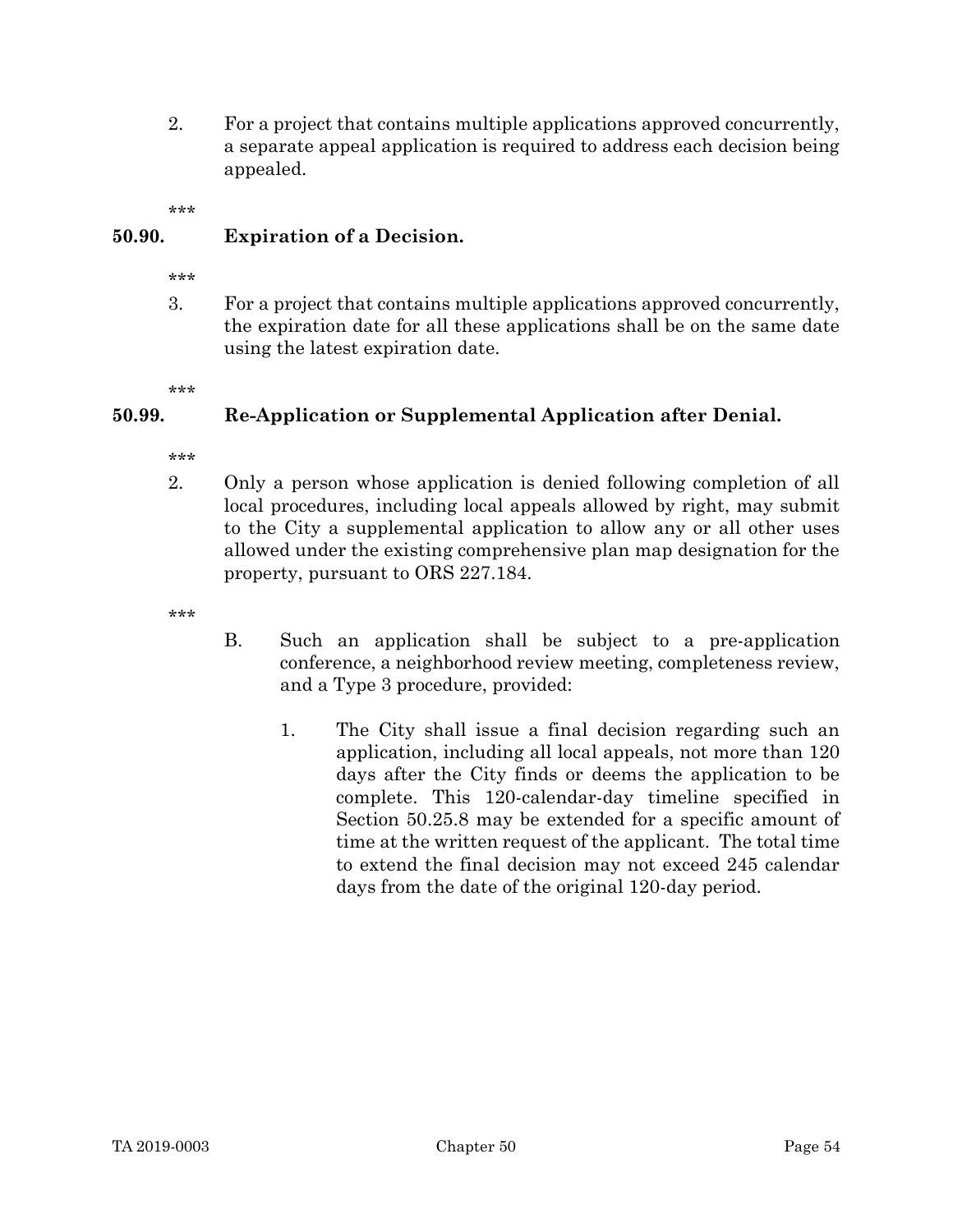# CHAPTER 60 - SPECIAL REQUIREMENTS

# 60.05. DESIGN REVIEW DESIGN PRINCIPLES, STANDARDS AND GUIDELINES [ORD 4332; January 2005]

\*\*\*

60.05.15. Building Design and Orientation Standards. Unless otherwise noted, all standards apply in all zoning districts.

# 1. Building articulation and variety.

\*\*\*

- C. The maximum spacing between permanent architectural features, both vertically and horizontally, shall be no more than:
	- 1. Forty (40) feet in Residential zones, and all uses in Commercial and Multiple Use zones. [ORD 4584; June 2012]
	- 2. Sixty (60) feet in Industrial zones.
	- 3. Fifteen (15) feet in detached residential developments in Multiple Use zones for walls facing streets, common greens, and shared courts. [ORD 4542; June 2010]

\*\*\*

# 5. Roof-mounted equipment.

A. All roof-mounted equipment shall be screened from view from adjacent streets or adjacent properties in one of the following ways:

- 3. Setback from the street-facing elevation such that it is not visible from the public street(s); or
- 4. Screened from view by another building.
- B. As shown in the diagram below, the vertical measuring distance for required screening shall be measured at five (5) feet above the finished or existing grade at the property line or public right-of-way abutting the development site's front yard setback for a distance of one hundred (100) lineal feet measured outward from the development site's front property line. Once the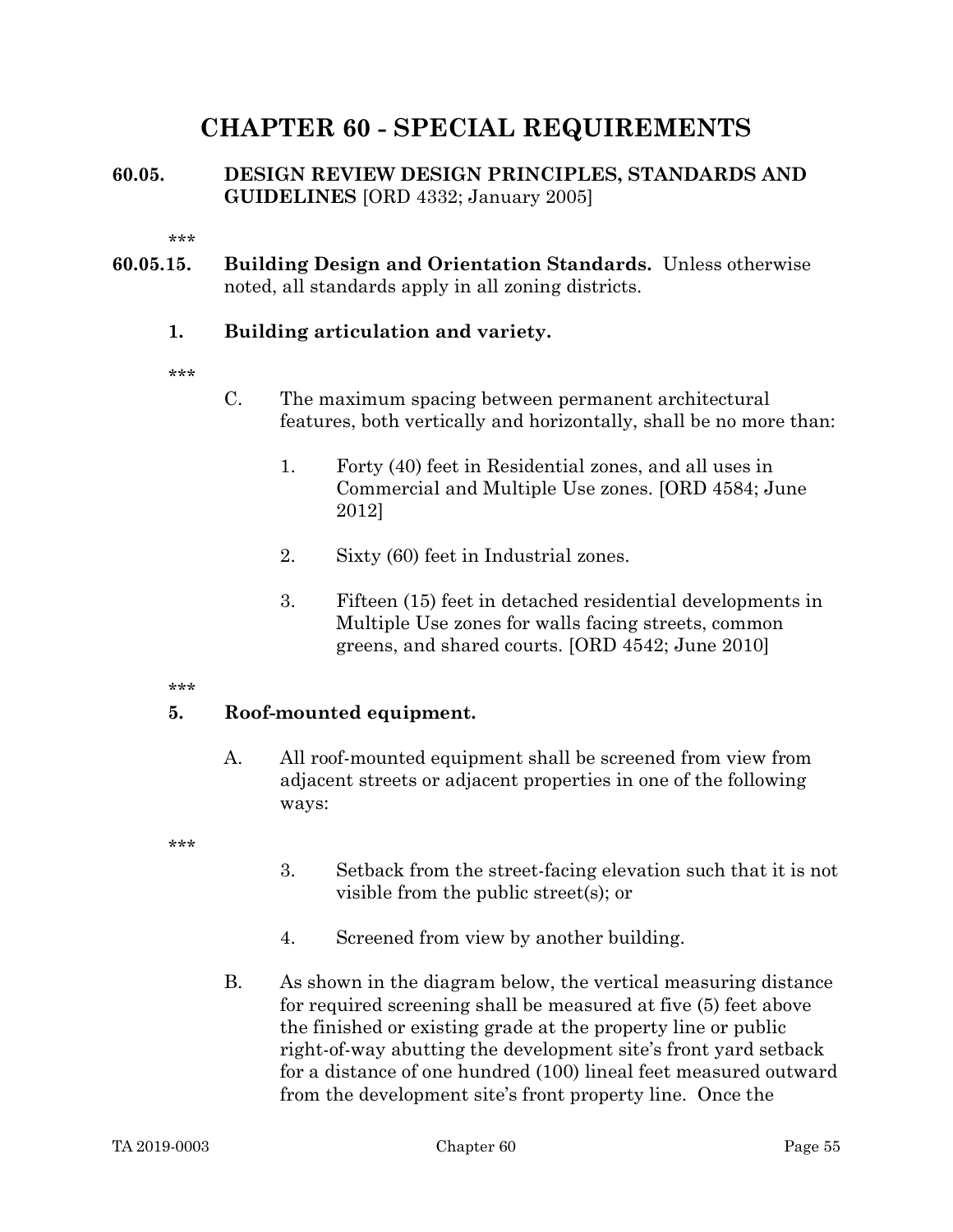vertical measuring distance is established for the site's front yard, this same vertical measuring distance shall be applied to all sides of the development site's perimeter property lines.



\*\*\*

I [ORD 4576; January 2012] Building elevations shall not be repeated across a street, shared court or common green from each other or on adjacent parcels. In these instances, elevations shall have at least 5 different design details as described in Section H. above.

.<br>ماه ماه ماه

# 10. Ground floor elevations on eligible residential-only buildings. [ORD 4758; March 2019]

- A. Eligible residential-only buildings are buildings which are located within the portions of the RC-OT zoning district where the maximum standard height is 40 feet, as described in footnote 11 of Section 20.20.15 and illustrated in Figure A. Residential-only buildings in these areas are not subject to the density limit if at least 50 percent of each elevation visible from and within 200 feet of a public street, Major Pedestrian Route, public park, public plaza or public open space contains one or both of the following methods of providing ground-floor pedestrian interest:
	- 1. Locate ancillary residential uses, such as a leasing office, fitness room, lobby, community room or combination of those ancillary spaces, on the ground level that meet the following standards:
- \*\*\*
- d. Building facades located on a shared property line are exempt from these standards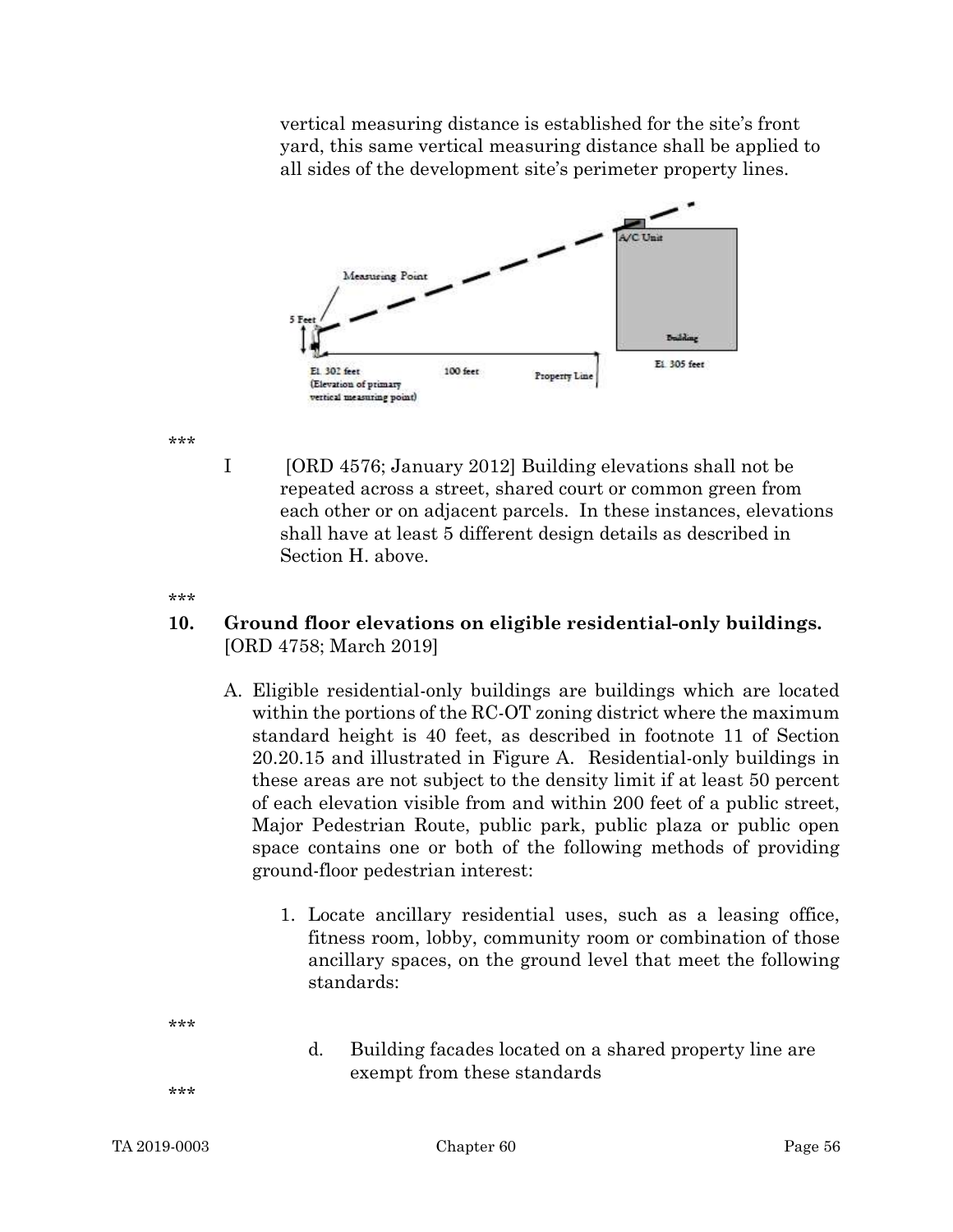60.05.25. Landscape, Open Space, and Natural Areas Design Standards. Unless otherwise noted, all standards apply in all zoning districts.

- 4. Additional minimum landscape requirements for Attached Housing and Compact Detached Housing. [ORD 4584; June 2012]
- \*\*\*
- D. All street-facing building elevations shall have landscaping along their foundation, excluding buildings that are placed at the property line or setback less than 12-inches from the property line. When a porch obstructs a foundation, landscaping shall be installed along the outer edge of the porch. This landscaping requirement shall not apply to portions of the building facade that provide access for pedestrians or vehicles to the building, or for plazas adjacent to the building. The foundation landscaping shall meet the following minimum standards:
- 6. Common Greens. Common greens are intended to serve as a common open space amenity for residents. The following standards apply to common greens for compact detached housing: [ORD 4584; June 2012]
	- A. General.
		- 1. The common green shall be placed in a tract and shall provide access for pedestrians and bicycles.
- \*\*\*
- 7. Shared Courts for Compact Detached Housing. Shared courts are intended to serve pedestrians and vehicles within the same circulation area, while ensuring that all can use the area safely. See Figure 3. Special paving and other street elements should be designed to encourage slow vehicle speeds and to signify the shared court's intended use by pedestrians as well as vehicles. See Figure 4. Access from a shared court is limited to ensure low traffic volumes that can allow a safe mixing of pedestrians and vehicles. Shared courts are limited to zones intended for more intense development to facilitate efficient use of land while preserving the landscape-intensive character of lower-density zones. The following standards apply to shared courts: [ORD 4584; June 2012]
	- A. General.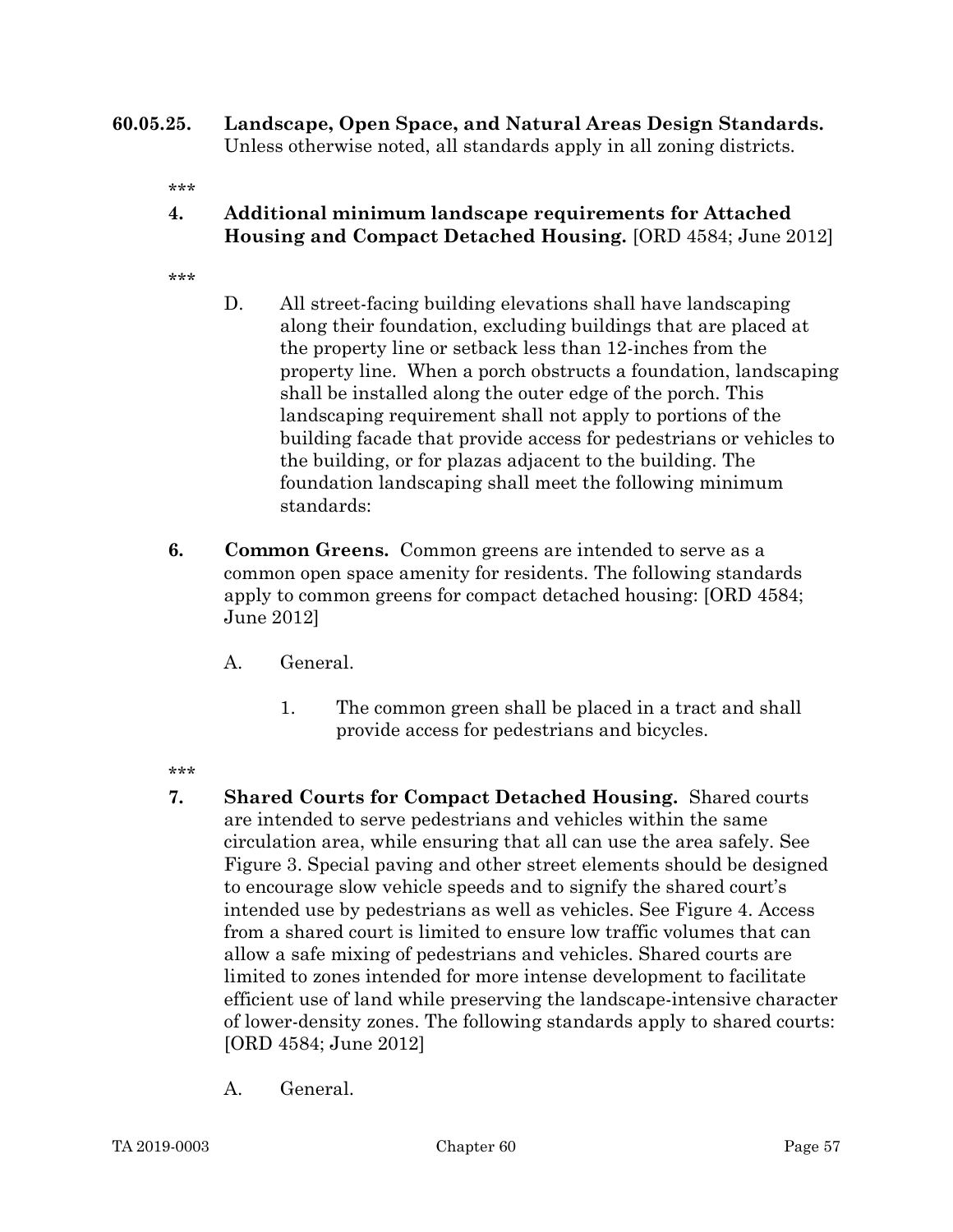4. No more than 16 lots may have a front lot line on a shared court.

\*\*\*

\*\*\*

### 10. Minimize significant changes to existing on-site surface contours at residential property lines.

- A. Where grading is proposed, the requirements listed in Section 60.15.10 shall apply.
- B. Notwithstanding the requirements of subsection A. above, grading within 25 feet of a property line shall not change the existing slopes by more than ten percent within a tree root zone of an identified Significant Individual Tree, identified Historic Tree, or a tree within an identified Significant Grove or Significant Natural Resource Area located on an abutting property unless evidence provided by a certified arborist supports additional grading that will not harm the subject grove or tree.

\*\*\*

13. Landscape buffering and screening. All new development and redevelopment in the City subject to Design Review shall comply with the landscape buffering requirements of Table 60.05-2. and the following standards. For purposes of this Section, a landscape buffer is required along the property lines between different zoning district designations. A landscape buffer is required for non-residential land uses and parks in Residential zoning districts. Both buffering standards and side and rear building setback requirements shall be met. Only landscaping shall be allowed in the landscape buffer areas. Buffer areas and building setback standards are measured from the property line, they are not additive. Where a yard setback width is less than a landscape buffer width, the yard setback width applies to the specified buffer designation (B1, B2, or B3 as appropriate). A landscape buffer width cannot exceed a minimum yard setback dimension. In addition, the buffer area and landscape standard are intended to be continuously applied along the property line, except as authorized under Section 60.05.45.10. [ORD 4584; June 2012]

\*\*\*

B. B1-Low screen buffer: This buffer is intended to provide a minimal amount of transitional screening between zones. This buffer consists of: 1) one (1) tree having a minimum planting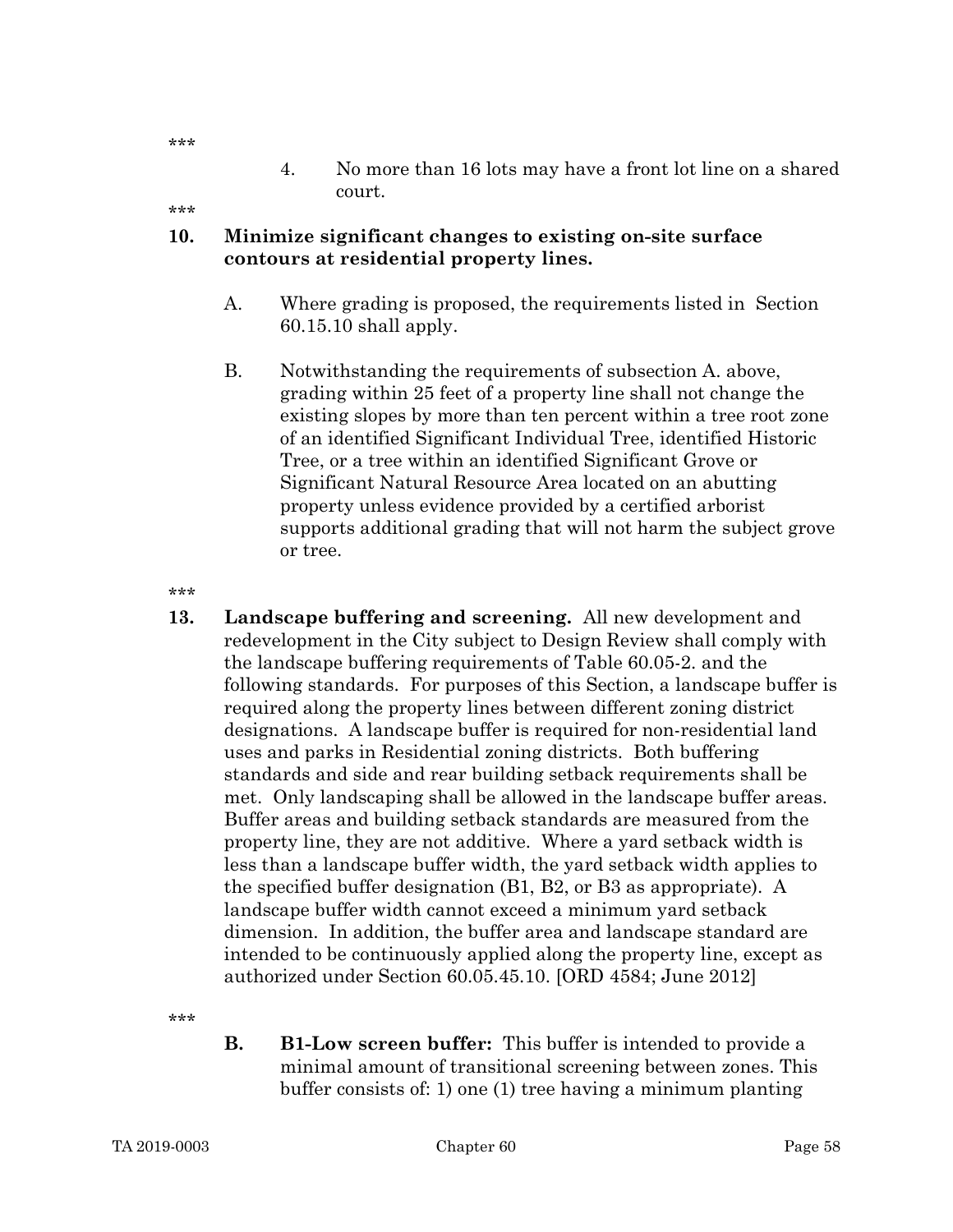height of six (6) feet for every thirty (30) linear feet; and 2) live ground cover consisting of low-height plants, or shrubs, or grass proportionately spaced between the trees with actual spacing for low height plants or shrubs dependent upon the mature spread of the vegetation. Bare gravel, rock, bark or other similar materials may be used, but are not a substitute for ground cover plantings, and shall be limited to no more than twenty-five (25) percent of the required buffer area. Deciduous trees having a minimum two-inch caliper at time of planting may be planted in the B1 buffer required for across the street.

- C. B2-Medium screen buffer: This buffer is intended to provide a moderate degree of transitional screening between zones. This buffer consists of live ground cover consisting of low-height plants, or shrubs, or grass, and 1) one (1) tree having a minimum planting height of six (6) feet for every thirty (30) linear feet; 2) evergreen shrubs which reach a minimum height of four (4) to six (6) feet within two (2) years of planting planted proportionately between the required evergreen trees. Live ground cover consisting of low-height plants, or shrubs, or grass shall be planted in the portion of the landscaped area not occupied by trees or evergreen shrubs. Actual spacing for low height plants or shrubs or evergreen shrubs shall be dependent upon the mature spread of the selected vegetation. Bare gravel, rock, bark or other similar materials may be used, but are not a substitute for ground cover plantings, and shall be limited to no more than twenty-five (25) percent of the required landscape area. Deciduous trees having a minimum two-inch caliper at time of planting may be planted in the B2 buffer required for across the street.
- D. B3-High screen buffer: This buffer is intended to provide a high degree of visual screening between zones. This buffer consists of minimum six (6)-foot high fully sight obscuring fences or walls with an adjoining landscape area on the interior of the fence when the fence is proposed within three (3) feet of the property line. If the fence is proposed to be setback from the property line more than three feet, the landscaping shall be on the exterior of the fence within a landscape area a minimum of five (5) feet in width, with adequate provision of access and maintenance of the landscaped area. The height of the fence shall be measured from the property on which the fence is to be located, and, if located on a wall, shall be in addition to the height of the wall. The landscape area shall be planted with one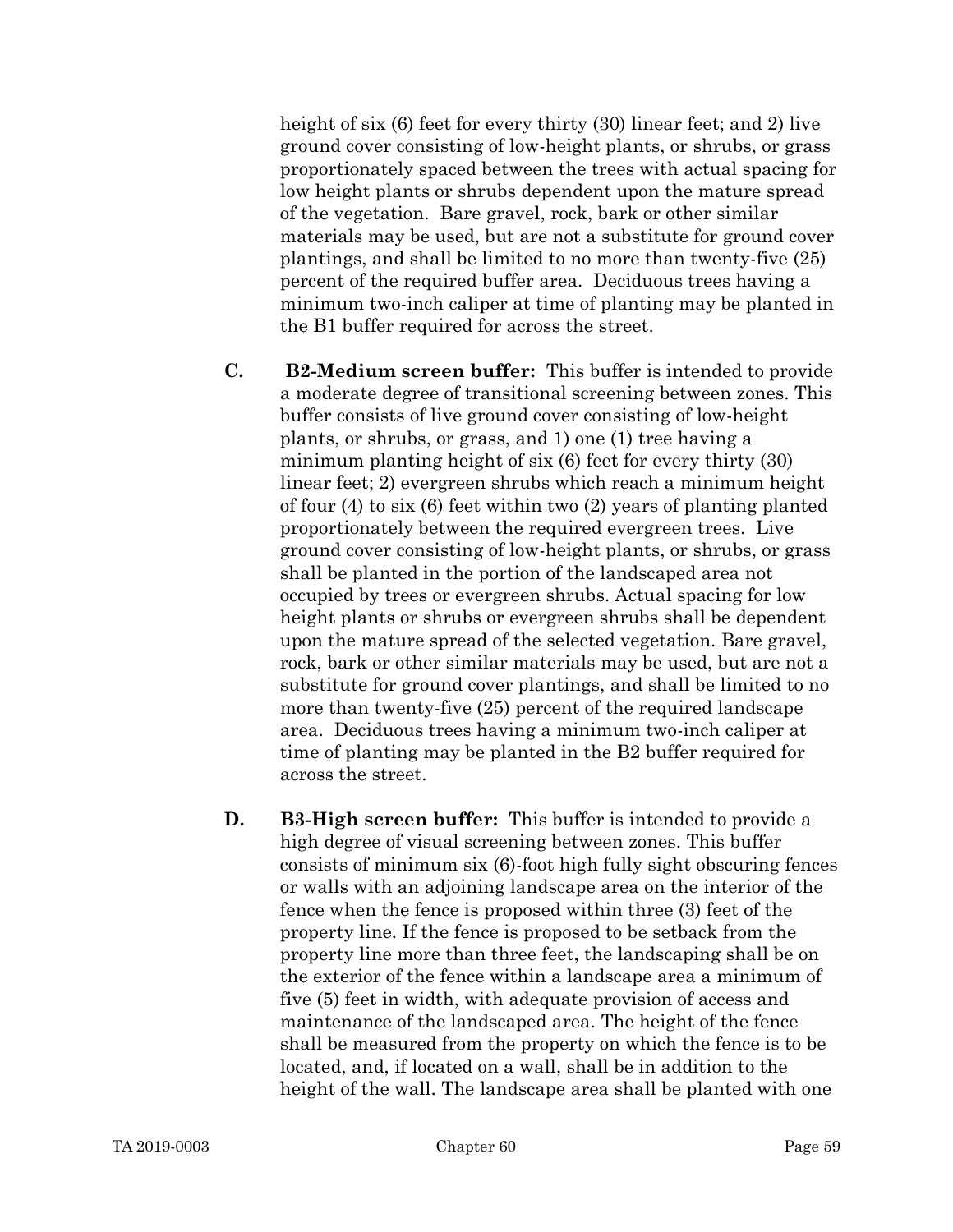(1) tree having a minimum planting height of six (6) feet for every thirty (30) linear feet, filled between with evergreen shrubs which reach a minimum height of four (4) to six (6) feet within two (2) years of planting. Live ground cover consisting of low-height plants, or shrubs, or grass shall be planted in the portion of the landscaped area not occupied by trees or evergreen shrubs. Actual spacing for low height plants or shrubs or evergreen shrubs shall be dependent upon the mature spread of the selected vegetation. Bare gravel, rock, bark or other similar materials may be used, but are not a substitute for ground cover plantings, and shall be limited to no more than twenty-five (25) percent of the required landscape area.

60.05.35. Building Design and Orientation Guidelines. Unless otherwise noted, all guidelines apply in all zoning districts.

\*\*\*

- 2. Roof forms. [ORD 4584; June 2012]
	- A. Roof forms should be distinctive and include variety and detail when viewed from the street. Sloped roofs should have a significant pitch and building focal points should be emphasized. (Standards 60.05.15.2.A and B)
	- B. Flat roofs should include a roofline that provides visual interest such as cornice treatments. (Standard 60.05.15.2.C)

\*\*\*

# 10. Ground floor elevations on eligible residential-only buildings. [ORD 4758; March 2019]

- A. Eligible residential-only buildings are buildings which are located within the portions of the RC-OT zoning district where the maximum standard height is 40 feet, as described in footnote 17 of Section 20.20.15…One or more of the following methods shall be used to provide ground-floor pedestrian interest:
	- 1. The primary use(s) on the ground floor should generate frequent human usage and incorporate sufficient glazing to allow high levels of visibility through window glazing into the building.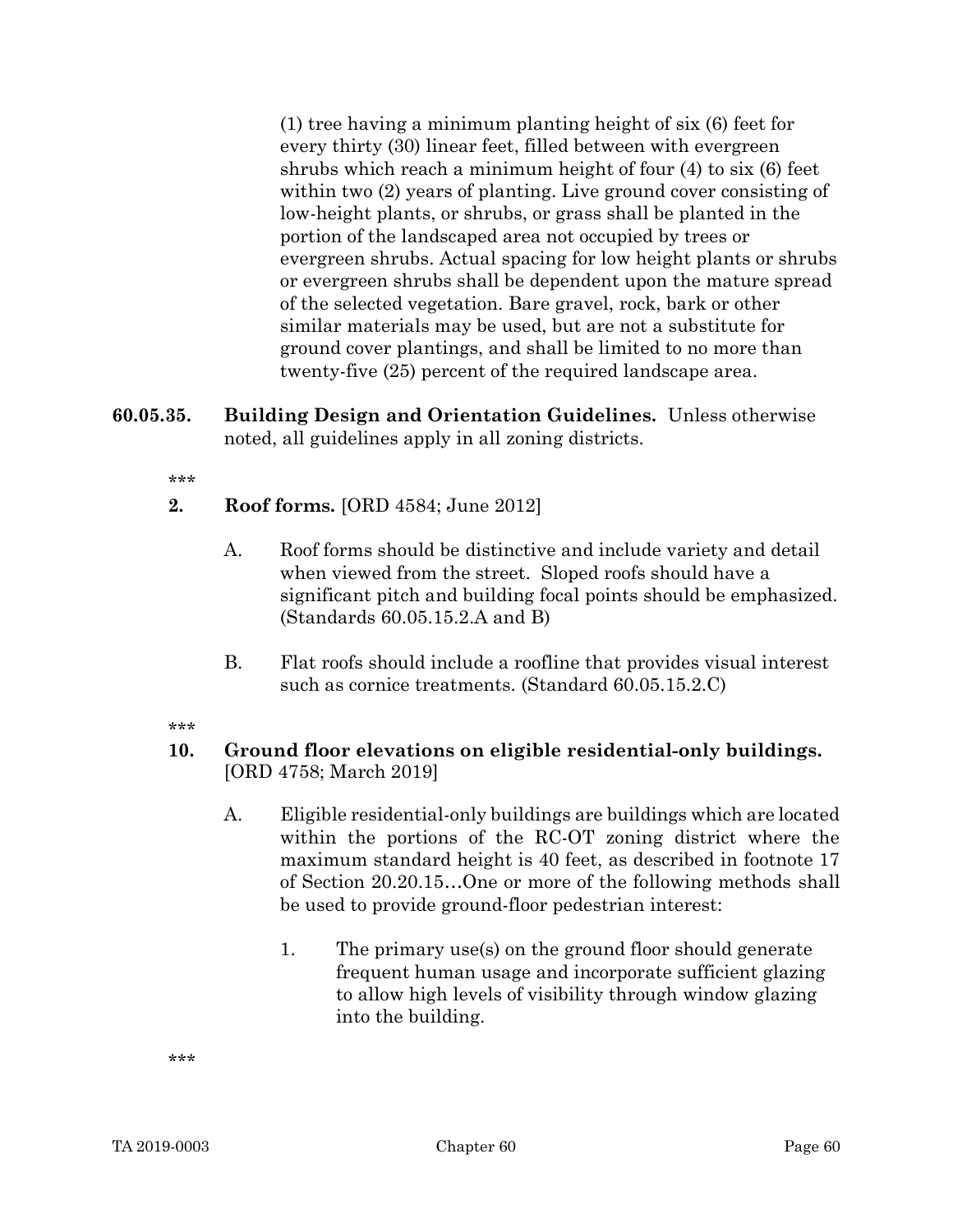| nimum Landscape Buffer Requirements Between Contrasting Districts | Regional<br>RC-OT,<br>RC-TO,<br>Center<br>OI-WS,<br>RC-E,<br>$C-WS$ | $20'$ /B3<br>UD       | $5′$ B <sub>2</sub><br>$\rm CO$ | $20'$ B3<br>CU                           | 5'/B <sub>2</sub><br>U         | 107B2                                  | 5'/B <sub>2</sub>          | $10^{\prime}/\mathrm{B1}$  | 5'/B1            | 5'/B <sub>2</sub>                 | $5'$ /B1                   |
|-------------------------------------------------------------------|---------------------------------------------------------------------|-----------------------|---------------------------------|------------------------------------------|--------------------------------|----------------------------------------|----------------------------|----------------------------|------------------|-----------------------------------|----------------------------|
|                                                                   | TC-HDR)<br>(TC-MU<br>Center<br>Town                                 | $20'$ B3<br><b>CD</b> | 5'/B <sub>2</sub><br><b>UD</b>  | $20'$ B <sub>3</sub><br>UU               | 5'/B <sub>2</sub><br><b>CD</b> | 10'/B2                                 | 5'/B <sub>2</sub>          | $10'$ B1                   | $5'$ B1          | 5'/B <sub>2</sub>                 | 57B1                       |
|                                                                   | Community<br>$SC-E, SC-S$<br>SC-HDR,<br>(SC-MU,<br>Station          | $20'$ B3<br>U         | 5'/B <sub>2</sub><br><b>UD</b>  | $20'$ B <sub>3</sub><br>UU               | 5'/B <sub>2</sub><br>U         | 10'/B2                                 | 5'/B <sub>2</sub>          | 10'/B1                     | $5'$ / $B1$      | 5'/B <sub>2</sub>                 | $5'$ /B1                   |
|                                                                   | Employment /<br>Industrial<br>(OI, IND)                             | 207B3<br><b>CD</b>    | 107B1<br>UD                     | 207B3<br><b>CD</b>                       | 107B1<br>U                     | 207B3                                  | 107B1                      | $20'$ /B <sub>3</sub>      | 107B1            | $10'$ /B3                         | 57B1                       |
|                                                                   | Commercial<br>GC,<br>$\rm CO$<br>CS,<br>ΧŚ,                         | $20'$ B3<br><b>CD</b> | $10'$ B1<br>$\overline{C}$      | $20'$ B <sub>3</sub><br><b>CD</b>        | $10'$ /B1<br><b>CD</b>         | $20'$ B3                               | $10'$ /B1                  | $20'$ B3                   | $10'$ /B1        | N/A                               | $\mathop{\rm NA}\nolimits$ |
|                                                                   | Density<br>Urban<br>High<br>(B1)                                    | $20'$ /B3<br>UD       | $10'$ B1<br>UU                  | $20'$ B3<br>UD                           | $10'$ /B1<br>UD                | 107B2<br>CU/R4                         | 57B1                       | $\mathop{\rm NA}\nolimits$ | $\rm N/A$        | $10'$ /B3                         | 57B1                       |
|                                                                   | Medium<br>Density<br>(R4, R2)<br>Urban                              | 10'/B2<br>UD          | $5'$ B1<br><b>UD</b>            | 10'/B2<br><b>UD</b>                      | $5'$ B1<br><b>CD</b>           | N/A                                    | $\mathop{\rm NA}\nolimits$ | 107B2                      | $5^{\prime}/B1$  | $10'$ /B <sub>3</sub>             | 57B1                       |
|                                                                   | Standard<br>Density<br>(R7, R5)<br>Urban                            | $5'$ B1<br><b>UD</b>  | $5'$ B1<br>U                    | <b>N/A</b>                               | <b>N/A</b>                     | 10'/B2<br>CU/R4                        | $5'$ B1                    | $20'$ B3                   | $10'$ /B1        | $20'$ B3                          | $10^{\prime}/\mathrm{B1}$  |
| Ši                                                                | Density<br>Urban<br>(R10)<br>$_{\text{Low}}$                        | CU                    | <b>N/A</b>                      | $5'$ / $B1$<br>CU                        | $5'$ B1<br>UD                  | CU/R4<br>10'/B2                        | $5'$ B1                    | 207B3                      | 107B1            | 20/IB3                            | $10/_{\rm B1}$             |
|                                                                   | Location                                                            | Abutting              | Across<br>Street                | Abutting                                 | Across<br>Street               | Abutting                               | Across<br>Street           | Abutting                   | Across<br>Street | Abutting                          | Across<br>Street           |
| Development<br>District of                                        |                                                                     | Urban Low             | Density<br>(R10)                | Standard<br>Density<br>(R7, R5)<br>Urban |                                | Medium<br>(R4, R2)<br>Density<br>Urban |                            | Density (R1)<br>Urban High |                  | Commercial<br>(CS, GC,<br>NS, CC) |                            |

Table 60.05-2.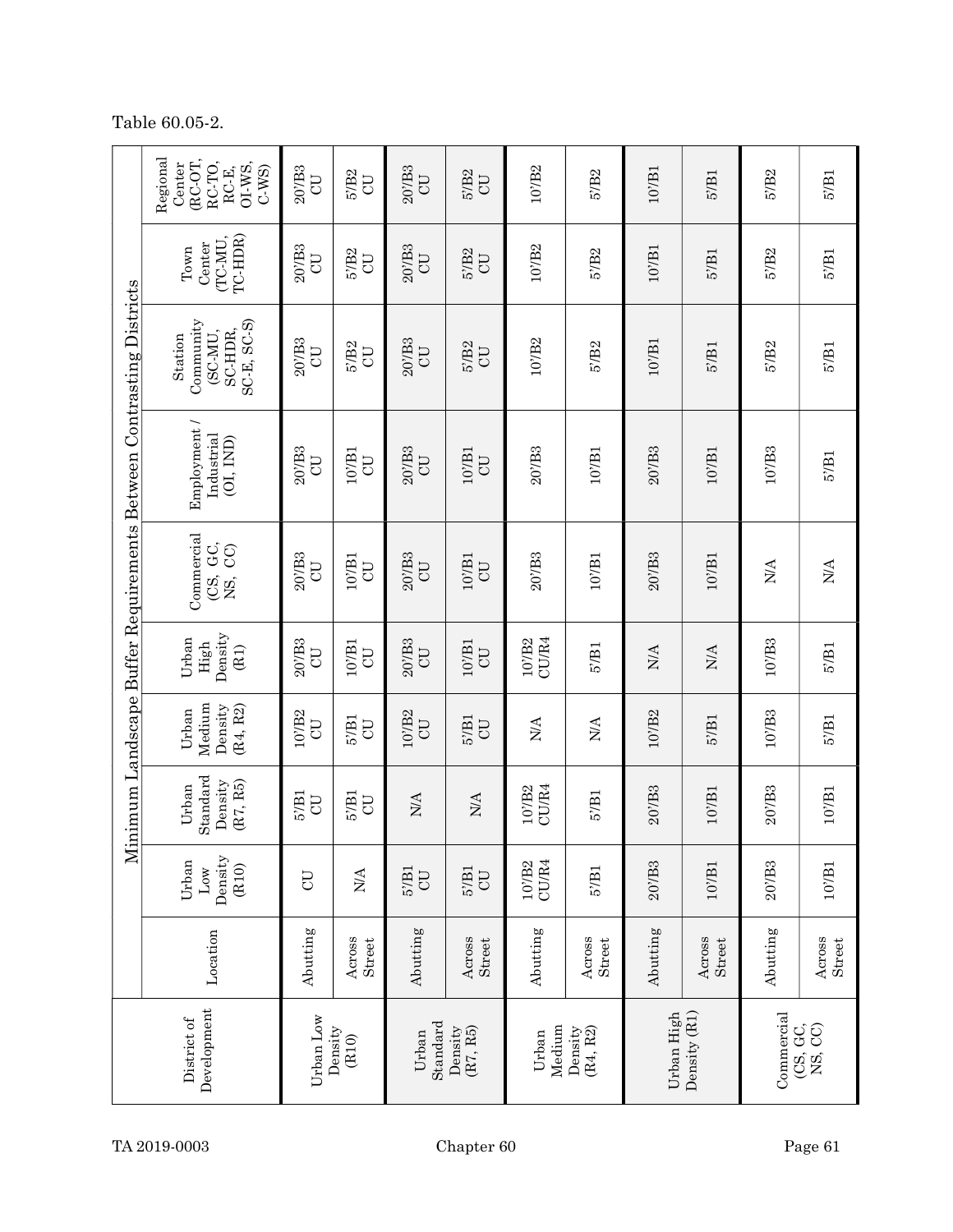| Regional<br>(RC-OT,<br>RC-TO,<br>Center<br>OI-WS,<br>RC-E,<br>$20'$ B3<br>$C-WS$<br>107B2<br>107B2<br>107B2<br>$5^{\prime}/B1$<br>57B1<br><b>N/A</b><br>N/A<br>Center<br>$20'$ B3<br>10'/B2<br>10'/B2<br>10'/B <sub>2</sub><br>$_{\rm Town}$<br>HDR)<br>5'/B1<br>MU,<br>$5′$ B <sub>1</sub><br>CC-<br>$\mathop{\rm NA}\nolimits$<br>$\rm N/A$<br>$\Gamma$ C-<br>Communi<br>MU, SC-<br>HDR, SC.<br>E, SC-S)<br>$\tt{ty}$ (SC-<br>Station<br>10'/B2<br>$20'$ B3<br>10'/B2<br>10'/B2<br>$5'$ B1<br>$5'$ B1<br>$\rm N/A$<br>$\rm N\!A$<br>Employment<br>Industrial<br>(0I, IND)<br>20/IB3<br>$20/$ B3<br>107B2<br>207B <sub>3</sub><br>107B2<br>107B2<br>$\rm N\!A$<br>N/A<br>Commercial<br>(CS, GC,<br>NS, CC)<br>$10'$ B3<br>10'/B3<br>$10'\overline{B}3$<br>$10'$ B3<br>5'/B <sub>2</sub><br>5'/B2<br>5'/B <sub>2</sub><br>5'/B <sub>2</sub><br>Density<br>Urban<br>$20'$ B <sub>3</sub><br>10'/B2<br>$10'$ B3<br>$10'\overline{B}3$<br>$10'$ B3<br>High<br>5'/B <sub>2</sub><br>5'/B2<br>5'/B <sub>2</sub><br>(B1)<br>Medium<br>Density<br>$(\mathrm{R4},\, \mathrm{R2})$<br>Urban<br>$10'$ B2<br>$10'$ B3<br>$10^{\circ}/\mathrm{B}3$<br>$10'$ /B3<br>$20'$ /B <sub>3</sub><br>$5'$ B <sub>2</sub><br>5'/B <sub>2</sub><br>5'/B <sub>2</sub> |
|-----------------------------------------------------------------------------------------------------------------------------------------------------------------------------------------------------------------------------------------------------------------------------------------------------------------------------------------------------------------------------------------------------------------------------------------------------------------------------------------------------------------------------------------------------------------------------------------------------------------------------------------------------------------------------------------------------------------------------------------------------------------------------------------------------------------------------------------------------------------------------------------------------------------------------------------------------------------------------------------------------------------------------------------------------------------------------------------------------------------------------------------------------------------------------------------------------------------------------------------------|
|                                                                                                                                                                                                                                                                                                                                                                                                                                                                                                                                                                                                                                                                                                                                                                                                                                                                                                                                                                                                                                                                                                                                                                                                                                               |
|                                                                                                                                                                                                                                                                                                                                                                                                                                                                                                                                                                                                                                                                                                                                                                                                                                                                                                                                                                                                                                                                                                                                                                                                                                               |
|                                                                                                                                                                                                                                                                                                                                                                                                                                                                                                                                                                                                                                                                                                                                                                                                                                                                                                                                                                                                                                                                                                                                                                                                                                               |
|                                                                                                                                                                                                                                                                                                                                                                                                                                                                                                                                                                                                                                                                                                                                                                                                                                                                                                                                                                                                                                                                                                                                                                                                                                               |
|                                                                                                                                                                                                                                                                                                                                                                                                                                                                                                                                                                                                                                                                                                                                                                                                                                                                                                                                                                                                                                                                                                                                                                                                                                               |
|                                                                                                                                                                                                                                                                                                                                                                                                                                                                                                                                                                                                                                                                                                                                                                                                                                                                                                                                                                                                                                                                                                                                                                                                                                               |
|                                                                                                                                                                                                                                                                                                                                                                                                                                                                                                                                                                                                                                                                                                                                                                                                                                                                                                                                                                                                                                                                                                                                                                                                                                               |
|                                                                                                                                                                                                                                                                                                                                                                                                                                                                                                                                                                                                                                                                                                                                                                                                                                                                                                                                                                                                                                                                                                                                                                                                                                               |
|                                                                                                                                                                                                                                                                                                                                                                                                                                                                                                                                                                                                                                                                                                                                                                                                                                                                                                                                                                                                                                                                                                                                                                                                                                               |

Table 60.05-2. (continued)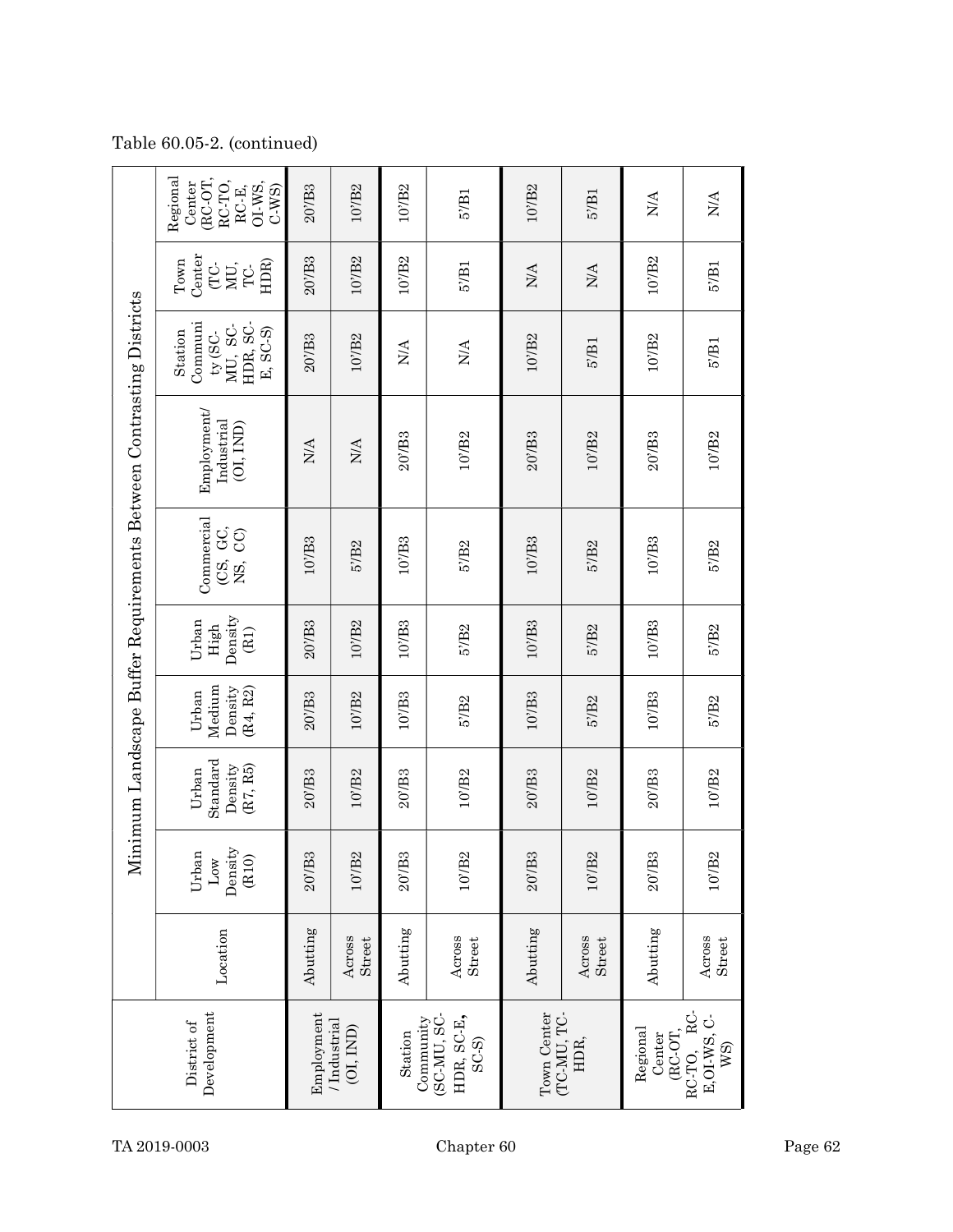# NOTES FOR TABLE 60.05-2.:

- 1.  $5'/10'/20'$  = Buffer Width
- 2. B1 / B2 / B3 = Buffer Standard
- 3.  $N/A = Not Applicable$
- 4. CU = Conditional Use
- 5. Except for non-residential uses and parks in Residential districts, buffering requirements are not in addition to building setback requirements as described in Chapter 20 of the Development Code. Where a setback width is less than a landscape buffer width described in Table 60.05-2., the minimum setback width of the zone shall apply to the specified buffer designation (B1, B2, or B3 as appropriate). A landscape buffer width cannot exceed a minimum yard setback dimension. [ORD 4531; April 2010]
- 6. Buffering requirements for Urban Low and Urban Standard and the R4 zoning district in Urban Medium shall only be applied when a Conditional Use (CU) is proposed.
- 7. A minimum 20 foot buffer developed to a B3 standard is required for nonresidential land uses and parks abutting a residential use in a residential zoning district. This standard shall apply only to side and rear property lines that abut residentially zoned properties. The Director is authorized to approve exceptions as described under Section 60.05.25.13.A, Applicability of Buffer Standards, otherwise all proposals to modify the 20-foot buffer width or B-3 standard are subject to public hearing consideration in review of applicable guidelines (Section 60.05.45.11.). [ORD 4531; April 2010]
- 8. Where a site proposed for development abuts property located outside City limits, the buffering requirement for the equivalent zone shall be applied to the property as described in Table 1, Section 1.5.2. of the Comprehensive Plan adopted pursuant to the Washington County – Beaverton Urban Planning Area Agreement (UPAA) or similar a zone as determined by the Director. [ORD 4531; April 2010] [ORD 4759; March 2019]

\*\*\*

# 60.12. HABITAT FRIENDLY DEVELOPMENT PRACTICES

\*\*\*

60.12.15. Engineered Techniques. In some instances, proposed implementation of a HFDP will require an Engineering Design Manual Design Standard Exception approved by the City Engineer. The Design Standard Exception process is outlined in Section 160 of the Engineering Design Manual and Standard Drawings (EDM). An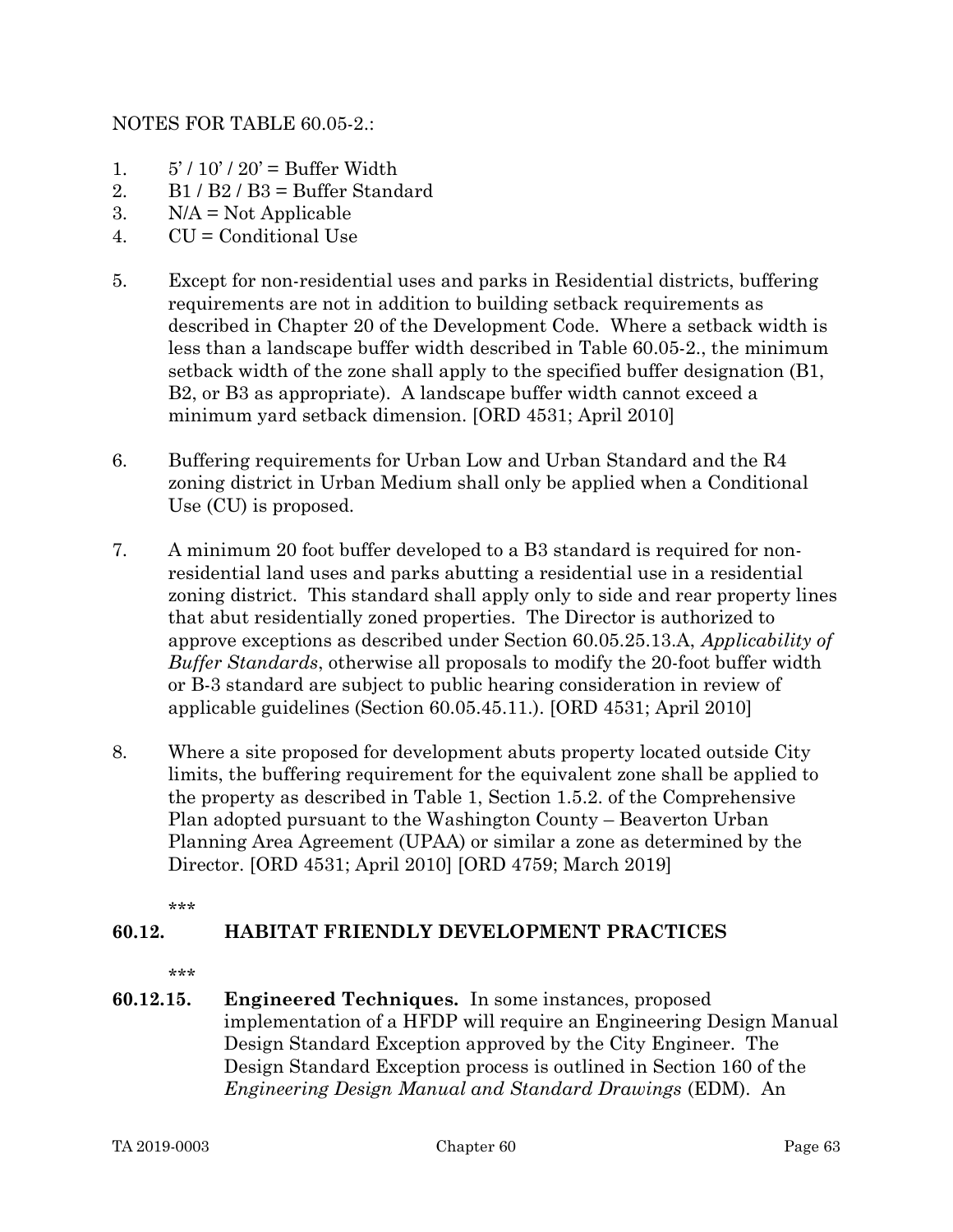applicant may choose to receive approval from the City Engineer prior to, or concurrent with, review of a land use application.

In order for the decision making body to approve a requested credit for proposed implementation of a technique that requires a review of the technique's technical feasibility, engineered drawings and calculations need to be completed and submitted with the land use application for development review.

\*\*\*

60.12.40. Low Impact Development (LID) Techniques. Use of LID techniques is allowed throughout the City unless otherwise stated.

```
***
```
4. Eco-Roof.

\*\*\*



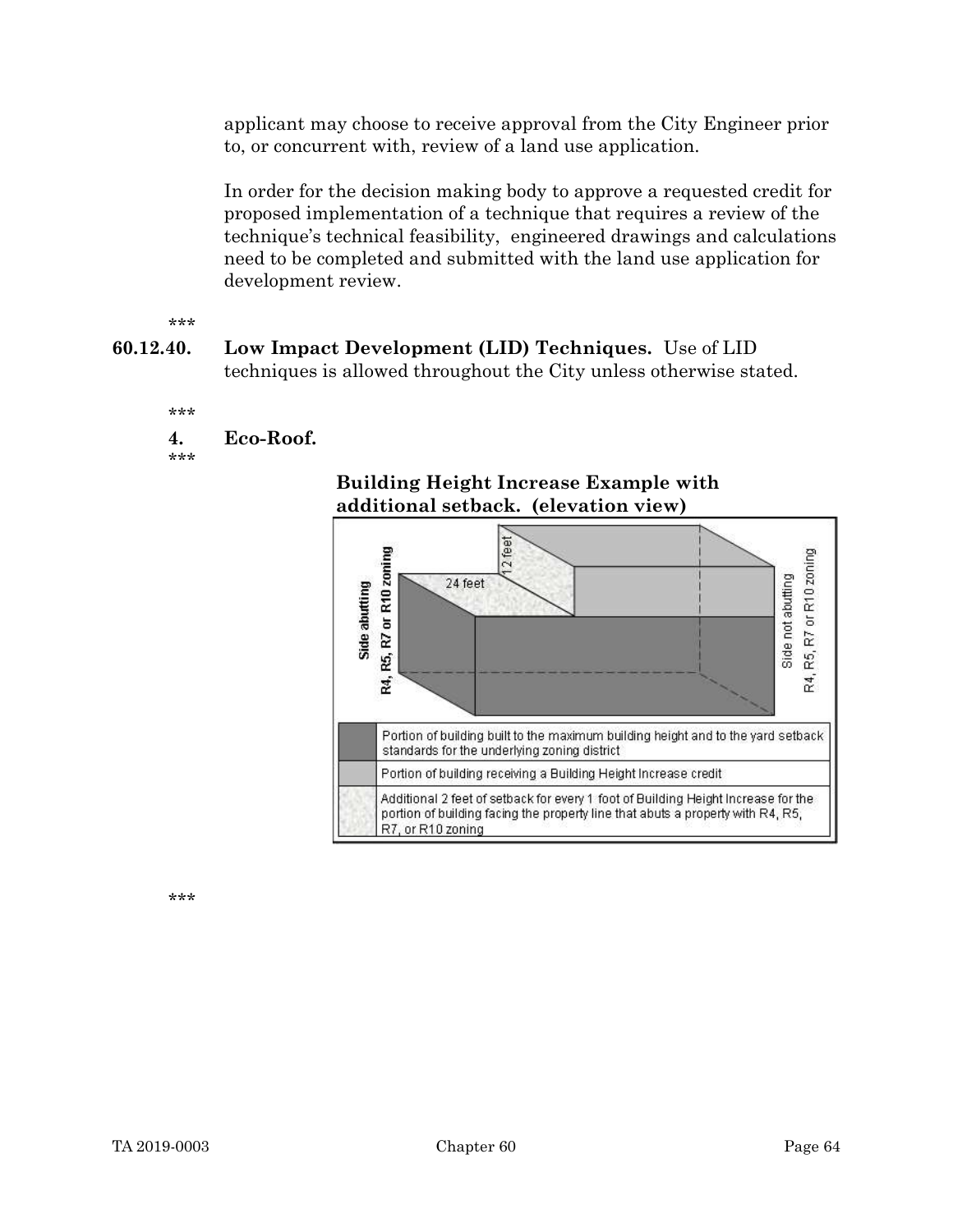### 60.15. LAND DIVISION STANDARDS. [ORD 4224; August 2002] [ORD 4487; August 2008]

\*\*\*

# 60.15.15. Final Plat Standards.

1. Easements and rights-of-way. Refer to Chapter 9.05 of the Beaverton Municipal Code and Chapter 1, Section 130 of the Beaverton Engineering Design Manual. [ORD 4584; June 2012]

\*\*\*

6. Street trees. Prior to City approval of the Final Plat, street trees shall be planted along street frontages in accordance with the following:

\*\*\*

B. For all other land divisions, trees shall be planted at a maximum linear spacing of 30 feet along street frontages or in accordance with an approved street tree plan approved by the City Arborist or City Engineer.

\*\*\*

#### 60.30. OFF-STREET PARKING.

\*\*\*

60.30.10. Number of Required Parking Spaces. Except as otherwise provided under Section 60.30.10.11., off-street vehicle, bicycle, or both parking spaces shall be provided as follows:

\*\*\*

5. Parking Tables. The following tables list the required minimum and maximum vehicle (Table 60.30.10.5.A) and bicycle parking requirements (Table 60.30.10.5.B) for listed land use types. The vehicle parking table excludes uses located in Regional Center zoning districts (See Table 60.30.10.6).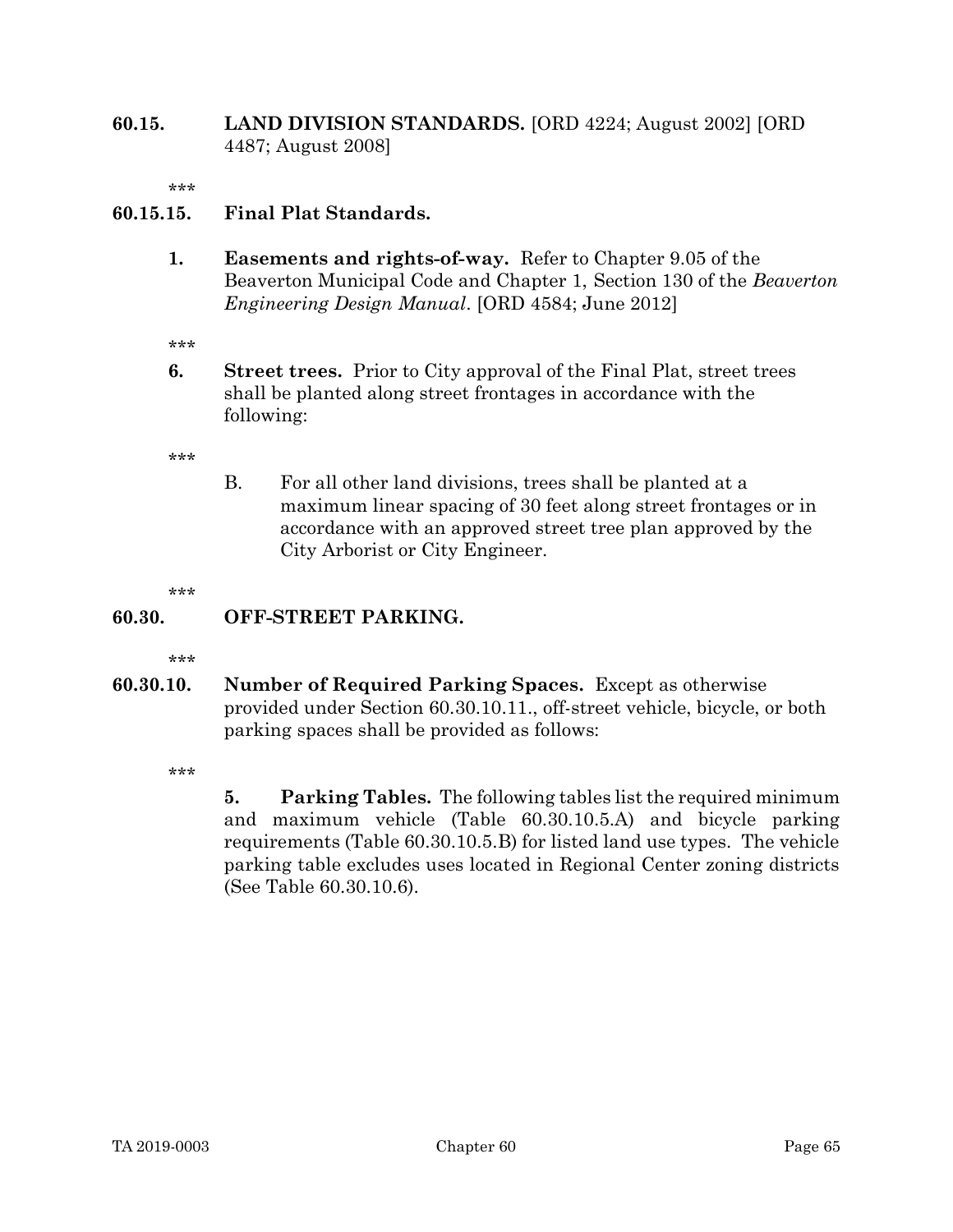| (Excludes uses in Regional Center zoning districts - See Table 60.30.10.6) |                            |                       |                                        |        |  |  |  |
|----------------------------------------------------------------------------|----------------------------|-----------------------|----------------------------------------|--------|--|--|--|
|                                                                            | Required<br>Parking Spaces |                       | Maximum<br>Permitted<br>Parking Spaces |        |  |  |  |
| Land Use Category                                                          | Multiple<br>Use<br>Zones   | All<br>Other<br>Zones | Zone A                                 | Zone B |  |  |  |
| <b>Residential Uses</b>                                                    |                            |                       |                                        |        |  |  |  |
| Detached dwellings (per unit)                                              | 1.0                        | 1.0                   | n/a                                    | n/a    |  |  |  |
| Attached dwellings                                                         |                            |                       |                                        |        |  |  |  |
| One bedroom (per unit)                                                     | 1.0                        | 1.25                  | 1.8                                    | 1.8    |  |  |  |
| Two bedroom (per unit)                                                     | 1.0                        | 1.50                  | 2.0                                    | 2.0    |  |  |  |
| Three or more bedrooms (per unit)                                          | 1.0                        | 1.75                  | 2.0                                    | 2.0    |  |  |  |
| Dwellings, Live/Work (per unit)                                            | 1.25                       | 1.25                  | 1.8                                    | 1.8    |  |  |  |
| Dwelling, Accessory Unit                                                   | N/A                        | N/A                   | 1.8                                    | 1.8    |  |  |  |
| Mobile Homes (per unit)                                                    | 1.0                        | 1.0                   | 2.0                                    | 2.0    |  |  |  |
| Residential Care Facilities (per bed,<br>maximum capacity)                 | 0.25                       | 0.5                   | 0.5                                    | 0.5    |  |  |  |
| Rooming, Boarding, or Lodging Houses (per<br>guest room)                   | 1.0                        | 1.0                   | 1.25                                   | 1.5    |  |  |  |
| <b>Commercial Uses</b>                                                     |                            |                       |                                        |        |  |  |  |
| Fast Food with drive-through service in<br>the, SC-MU, and SC-HDR zones.   | 5.0                        | n/a                   | 12.4                                   | 14.9   |  |  |  |
| Fast Food with drive-through service in all<br>other zones.                | 10.0                       | 10.0                  | 12.4                                   | 14.9   |  |  |  |
| Other eating, drinking establishments in<br>the, SC-MU, and SC-HDR zones.  | 5.0                        | n/a                   | 19.1                                   | 23.0   |  |  |  |

#### Table 60.30.10.5.A - PARKING RATIO REQUIREMENTS FOR MOTOR VEHICLES (Excludes uses in Regional Center zoning districts - See Table 60.30.10.6)

#### \*\*\*

# Table 60.30.10.5.B - PARKING RATIO REQUIREMENTS FOR BICYCLES

| Land Use Category                | Minimum Required Bicycle<br>Parking Spaces |              |  |  |  |  |  |
|----------------------------------|--------------------------------------------|--------------|--|--|--|--|--|
|                                  | Short Term                                 | Long Term    |  |  |  |  |  |
| <b>Residential Uses</b>          |                                            |              |  |  |  |  |  |
| Detached dwellings               | Not required                               | Not required |  |  |  |  |  |
| Single family attached dwellings | Not required                               | Not required |  |  |  |  |  |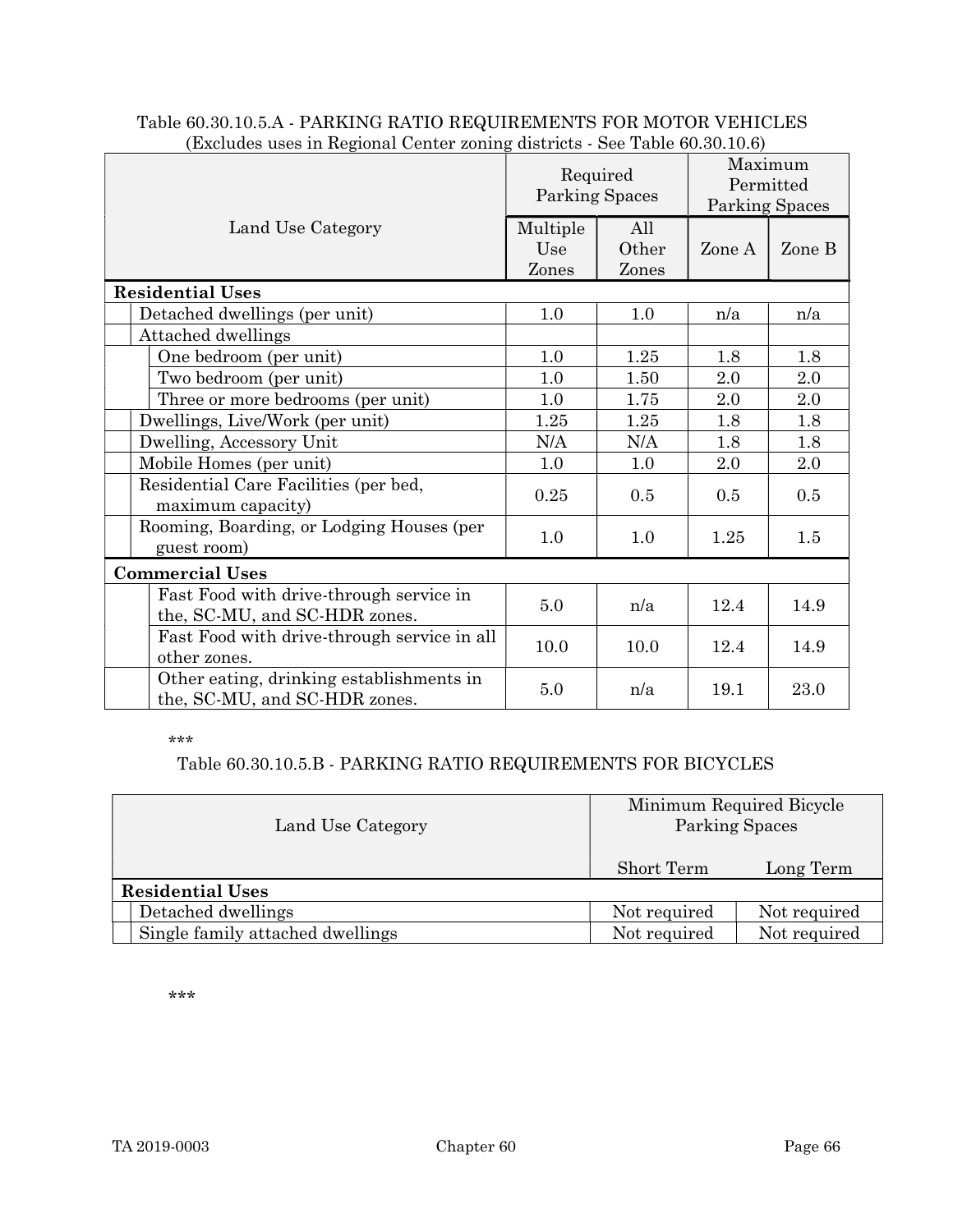6. Regional Center Parking Tables. The following tables list the required minimum and maximum vehicle parking requirements for land use types in the Regional Center. Within the boundary of the Regional Center— Old Town (RC-OT), Regional Center—Transit-Oriented (RC-TO), and Regional Center—East (RC-E) are five (5) parking districts. [ORD 4584; June 2012] [ORD 4686; July 2016]

|  |                                 |                                      | Required<br><b>Parking Spaces</b>          | Maximum<br>Permitted<br><b>Parking Spaces</b> |                          |        |        |
|--|---------------------------------|--------------------------------------|--------------------------------------------|-----------------------------------------------|--------------------------|--------|--------|
|  | Land Use Category               |                                      | Parking<br><b>Districts</b><br>1, 2, and 3 | Parking<br>District 4                         | Parking<br>District<br>5 | Zone A | Zone B |
|  |                                 | <b>Residential Uses</b>              |                                            |                                               |                          |        |        |
|  |                                 | Detached dwellings (per unit)        | .75                                        | 1.0                                           | 1.0                      | n/a    | n/a    |
|  | Attached dwellings              |                                      |                                            |                                               |                          |        |        |
|  |                                 | One bedroom (per unit)               | .75                                        | 1.0                                           | 1.0                      | 1.8    | 1.8    |
|  |                                 | Two bedroom (per unit)               | .75                                        | 1.0                                           | 1.0                      | 2.0    | 2.0    |
|  |                                 | Three or more bedrooms (per<br>unit) | .75                                        | 1.0                                           | 1.0                      | 2.0    | 2.0    |
|  | Dwellings, Live/Work (per unit) |                                      | .75                                        | 1.25                                          | 1.25                     | 1.8    | 1.8    |
|  | Dwelling, Accessory Unit        |                                      | N/A                                        | N/A                                           | N/A                      | 1.8    | 1.8    |
|  | Attached dwellings              |                                      |                                            |                                               |                          |        |        |

#### Table 60.30.10.6 - PARKING RATIO REQUIREMENTS FOR MOTOR VEHICLES IN THE REGIONAL CENTER

\*\*\*

# 60.40. SIGN REGULATIONS.

\*\*\*

60.40.15. Signs not Subject to Permit but Subject to Regulation for Size, Dimensions, Location, Duration and Aesthetics. No permit is necessary before placing, constructing or erecting the following signs so long as any such signs conform to the following regulations:

\*\*\*

4. Signs Located in Parking Lots for Traffic Safety, Parking Restrictions and Compliance with State and Federal Standards. For the purpose of this section, signs for controlling traffic and parking, including but not limited to ADA posting and towing notification, are allowed in any zone. Signs for this purpose shall be placed outside the required sight clearance areas specified in Chapter 2 Section 210 of the City Engineering Design Manual and shall be limited to six (6) square feet in area and eight (8) feet in height as measured from the nearest parking lot surface where placed. [ORD 4708; May 2017]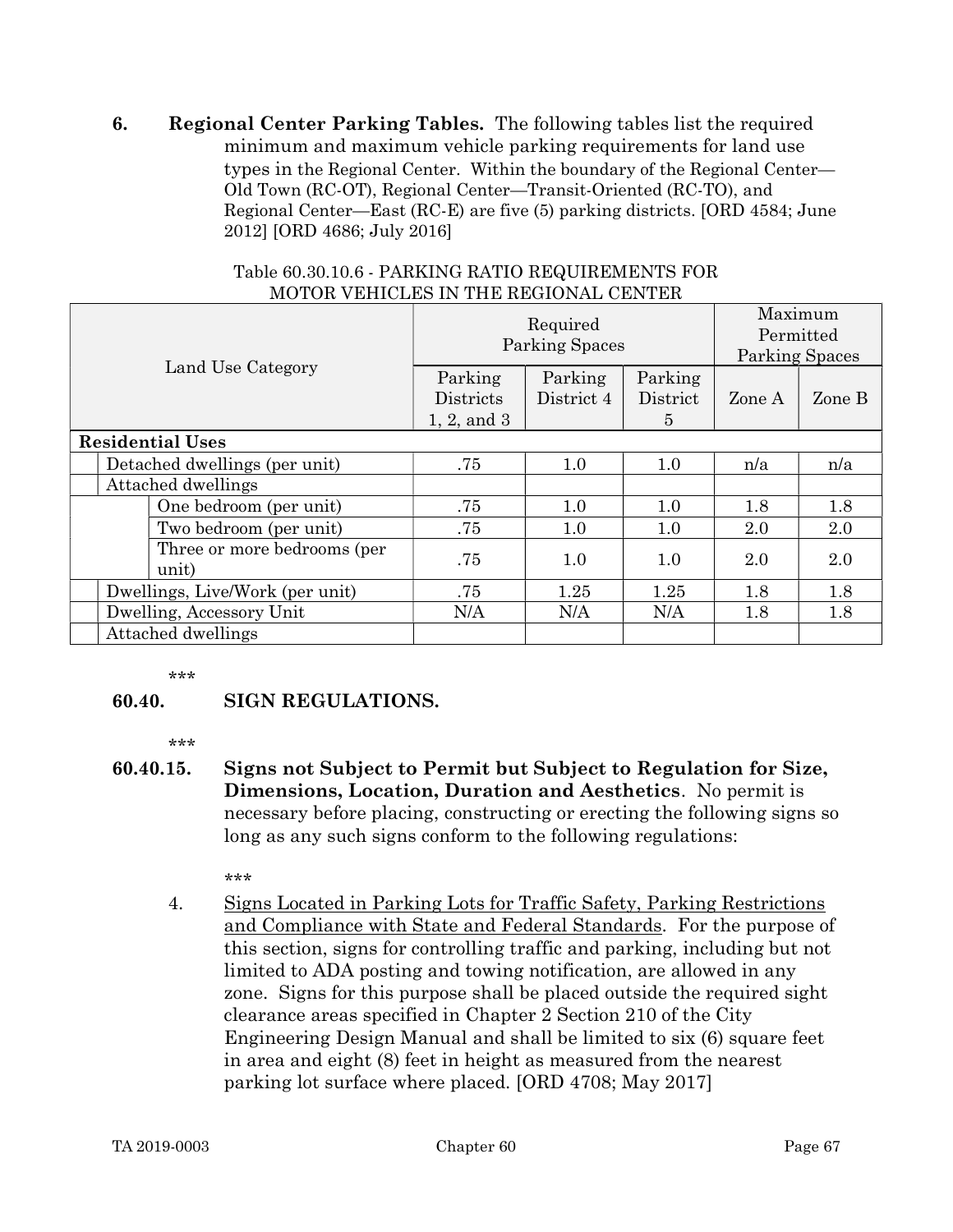\*\*\*

# 60.50. SPECIAL USE REGULATIONS.

### 60.50.03. Accessory Dwelling Unit. [ORD 4048; July 1999]

- 2. Requirements. The following requirements are specific to the construction of an accessory dwelling unit and are intended to ensure that the accessory dwelling units are ancillary to the primary residence. Development standards of the underlying zone and the requirements in Section 40.05 Accessory Dwelling Unit apply.
	- A. An accessory dwelling unit may be created in the following manner:
		- 1. Conversion of existing living area, attic, basement or garage;

- B. Size
	- 1. The proposed accessory dwelling unit is no more than fifty percent (50%) of the gross floor area of the primary detached dwelling or 800 square feet, whichever is greater. However, accessory dwelling units that result from the conversion of a level or floor (e.g. basement, attic or second story) of the primary dwelling may occupy the entire level or floor.
	- 2. The floor area measurements are based on what the square footage of the primary dwelling and accessory dwelling unit will be after the accessory dwelling unit is created.
- C. Parking.
	- 1. Where the accessory dwelling unit is built on parking areas required for the primary dwelling, the required parking for the primary dwelling shall be replaced on site.
- D. Location.
	- 1. Accessory dwelling unit must be attached by the floor, ceiling, wall, or portion thereof to the primary unit or must be separated by 8-feet from the primary unit.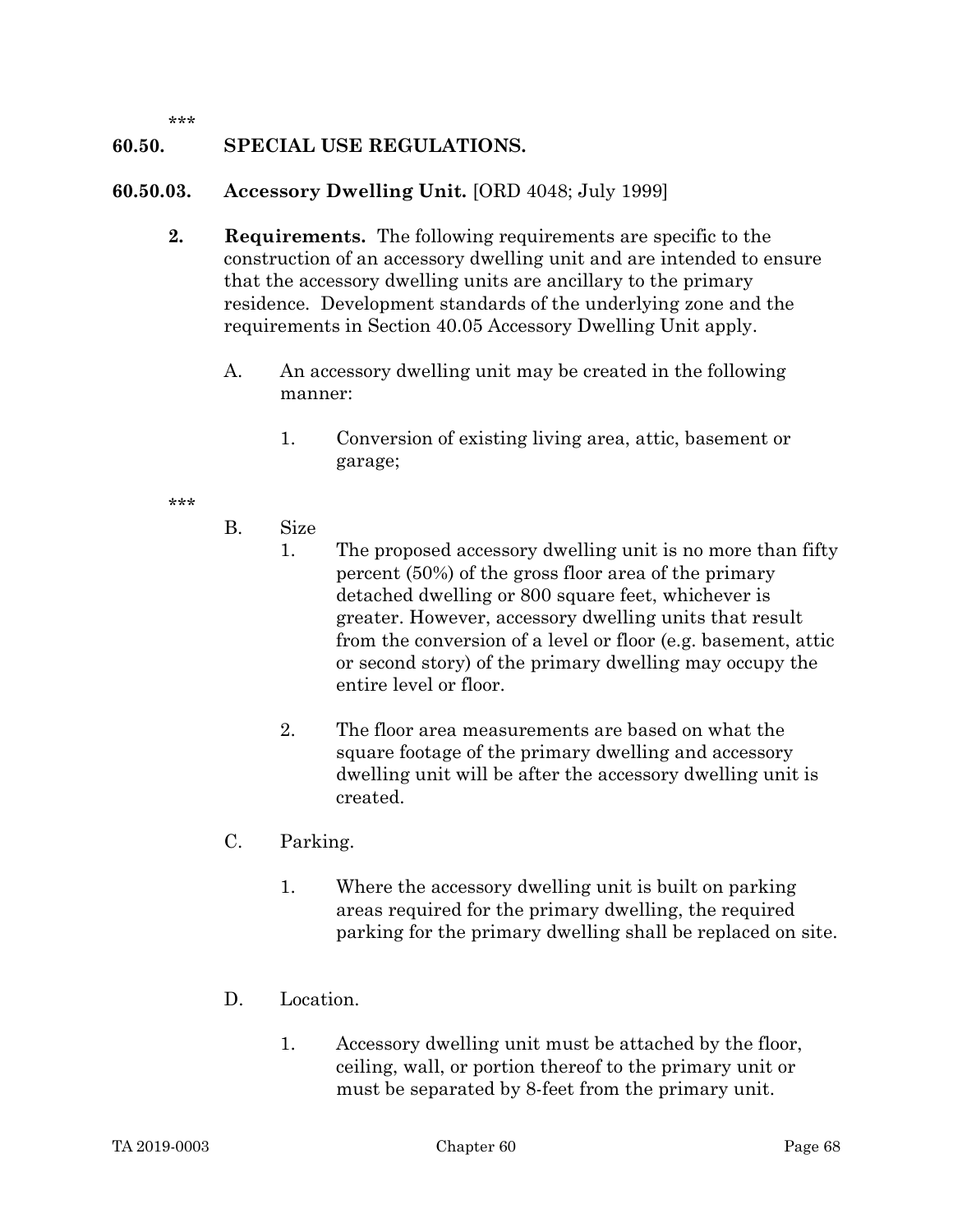2. Accessory dwelling is not located over any easement.

\*\*\*

- 60.50.20. Fences. Fences in any district may be constructed at the lot line; provided, however, that fences shall comply with all applicable vision clearance standards established in the Engineering Design Manual and meet the following standards: [ORD 3162; April 1980] [ORD 3287; October 1982] [ORD 4365; October 2005]
	- 1. Fences and walls shall be constructed of materials such as wood, stone, rock, or brick.
	- 2. Fences and walls shall not exceed the following height:
		- A. Six (6) feet in a required front yard along designated Collector and Arterial streets.
		- B. Three (3) feet in height in a required front yard along all other street classifications.
		- C. Four (4) feet in height in a required front yard for required above ground stormwater facilities.
		- D. Eight (8) feet in height for all other vards.

\*\*\*

- 60.50.25. Uses Requiring Special Regulation. In addition to other standards and requirements by this ordinance, all uses included in this section shall comply with the provisions stated herein. Should a conflict arise between the requirements of this section and other requirements of this ordinance, the more restrictive provision shall control.
	- \*\*\*
	- 7. Child Care or Day Care Facilities. Child care or day care facilities shall provide and thereafter maintain outdoor play areas with a minimum area of 100 square feet per child for one-third (1/3) the total licensed capacity of children. The Director may approve reduction of this requirement if the facility cares only for infants up to 6 months in age. In all districts, a fence of at least five (5) feet but not more than six (6) feet in height shall be provided separating the outdoor play area from abutting lots. [ORD 4584; June 2012]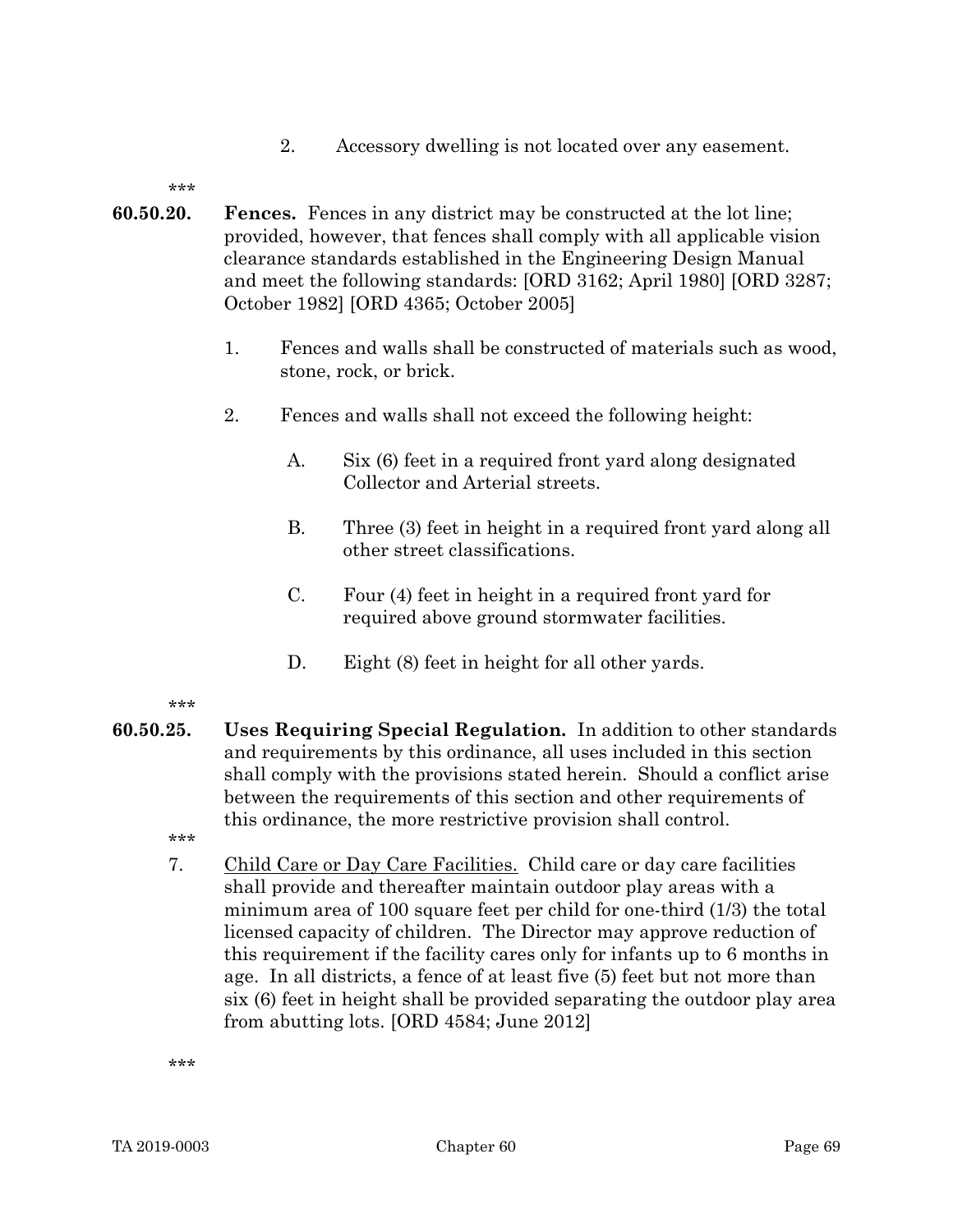- 13. Public Art. Public Art as defined in Chapter 90 of the Development Code is permitted in all zoning districts when the following requirements are met, unless separately authorized through an adjustment or variance application, or Engineering Design Exception:
	- A. Does not exceed the maximum building height of the underlying zoning district.
	- B. In the public right-of-way, ADA requirements, and sight clearance requirements.

\*\*\*

# 60.55. TRANSPORTATION FACILITIES.

\*\*\*

# 60.55.10. General Provisions. [ORD 4302; June 2004]

1. All public and private transportation facilities shall be designed and improved in accordance with the standards of this code and the Engineering Design Manual and Standard Drawings. In addition, when development abuts or impacts a transportation facility under the jurisdiction of one or more other governmental agencies, the City shall condition the development to obtain permits required by the other agencies.

.<br>ماه ماه ماه

# 60.55.25. Street and Bicycle and Pedestrian Connection Requirements. [ORD 4302; June 2004]

- \*\*\*
- 10. Pedestrian Circulation. [ORD 4487; August 2008]
- \*\*\*
- E. Walkways shall be paved and shall maintain at least five (5) feet of unobstructed width. Walkways bordering parking spaces shall be at least seven feet wide unless concrete wheel stops, bollards, curbing, landscaping, or other similar improvements are provided which prevent parked vehicles from obstructing the walkway. Stairs or ramps shall be provided where necessary to provide a reasonably direct route. The slope of walkways without stairs shall conform to City standards.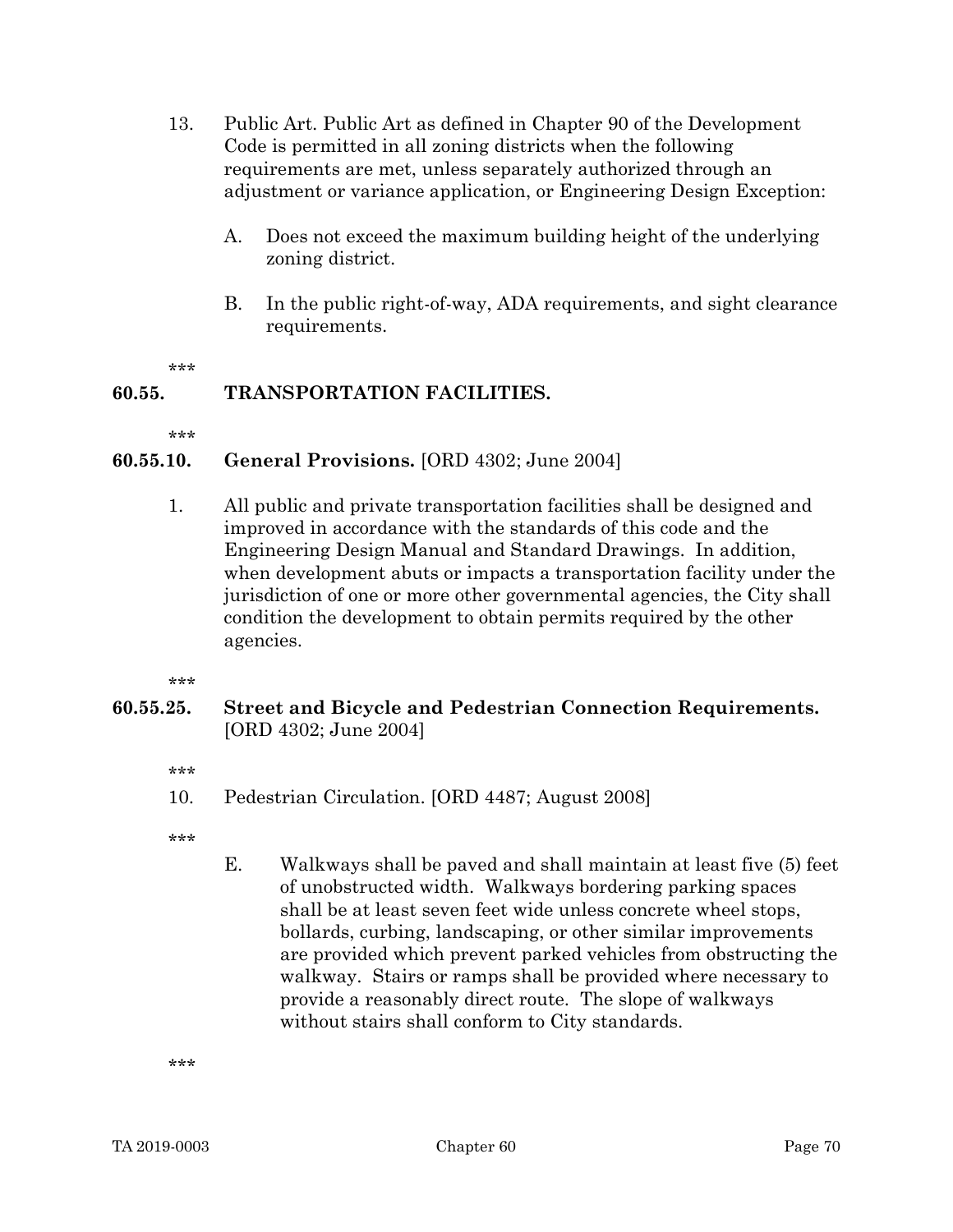60.55.30. Minimum Street Widths. [ORD 4302; June 2004] Minimum street widths are depicted in the Engineering Design Manual. [ORD 4418; February 2007]

\*\*\*

3. Street trees shall be planted at a maximum linear spacing of 30 feet along street frontages or in accordance with an approved street tree plan approved by the City Arborist. Proposed tree wells shall be designed to meet standards in the City Engineering Design Manual.

\*\*\*

# 60.55.35. Access Standards. [ORD 4302; June 2004]

\*\*\*

3. Intersection Standards.

\*\*\*

B. Intersection angles and alignment and intersection spacing along streets shall meet the standards of the Engineering Design Manual and Standard Drawings.

1.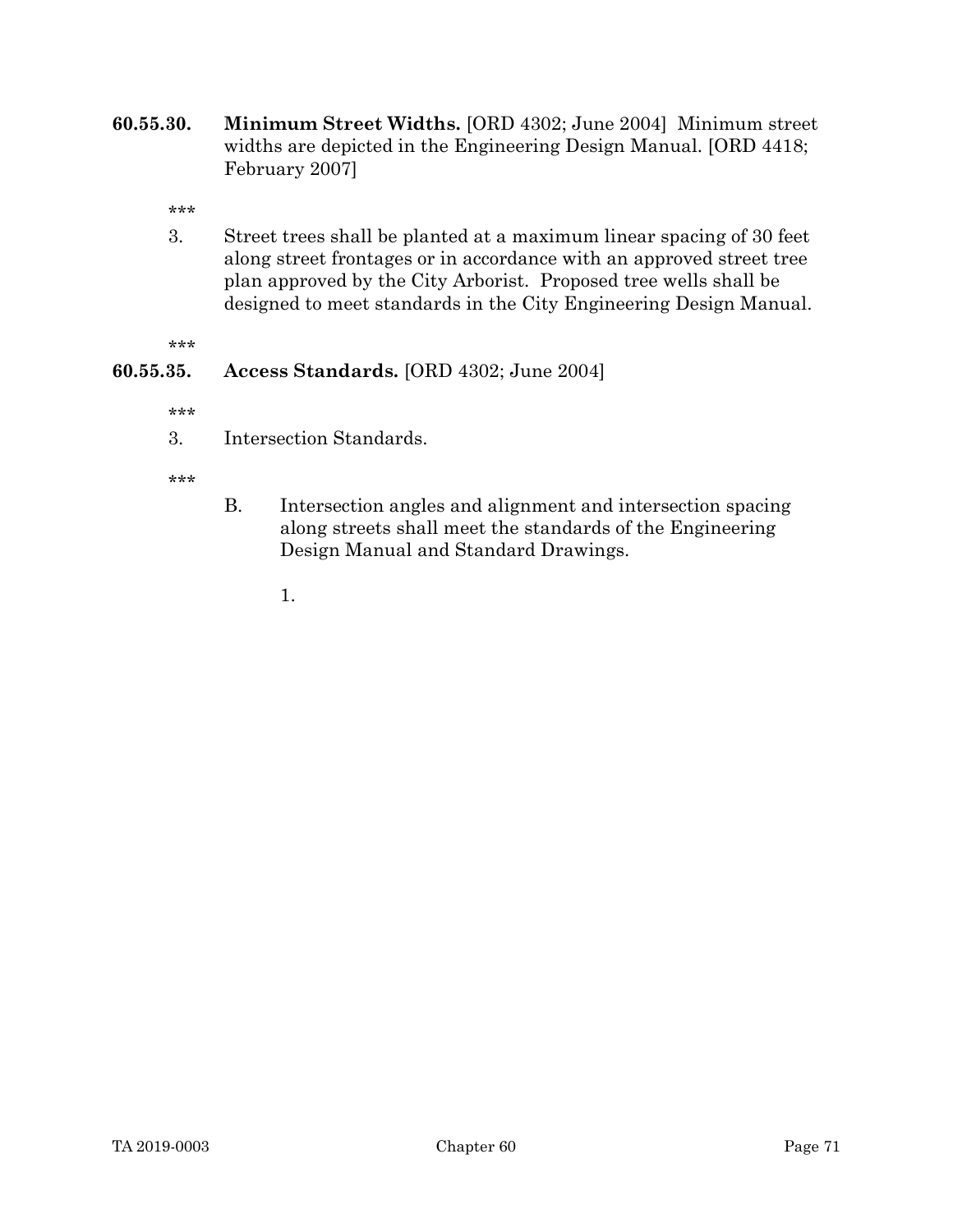# CHAPTER 90 - DEFINITIONS

The following words and phrases shall be construed to have the specific meanings assigned to them by definition.

\*\*\*

Accessory Dwelling Unit. An interior, attached or detached residential structure that is used in connection with or that is accessory to a single-family dwelling. An accessory dwelling unit contains the minimum living facilities required by the current Oregon Structural Code or applicable ordinance to be classified as a dwelling unit.

\*\*\*

Animal Care, Major. [ORD 4542; June 2010] Animal uses that provide outdoor facilities. Uses may include kennels, animal day care, and other similar uses.

\*\*\*

Building Height. [ORD 4542; June 2010] The vertical distance from grade plane to the highest point of a sloped roof structure or in the case of a flat roof, the vertical distance from grade plane to the highest point of the parapet.

\*\*\*

Care Facilities. [ORD 4542; June 2010] General care located within a dwelling accommodating not more than five nonrelated persons, for children and seniors.

\*\*\*

Laboratory. [ORD 4542; June 2010] A facility equipped for scientific research, experimentation or testing; or a facility where chemicals, dental equipment and supplies, medical devices, pharmaceuticals or explosives are prepared or manufactured.

.<br>ماه ماه ماه

Manufactured Home. A structure constructed for movement on the public highways that has sleeping, cooking, and plumbing facilities, that is intended for human occupancy, that is being used for residential purposes, and that was constructed in accordance with federal manufactured housing construction and safety standards regulations in effect at the time of construction. [ORD 3846; May 1993]

Manufactured Home. For floodplain regulation purposes the term "manufactured home" also includes recreational vehicles, park trailers, travel trailers, and other similar vehicles placed on a site for greater than 180 consecutive days if permitted to be placed on a permanent foundation, permanently connected to utilities, or